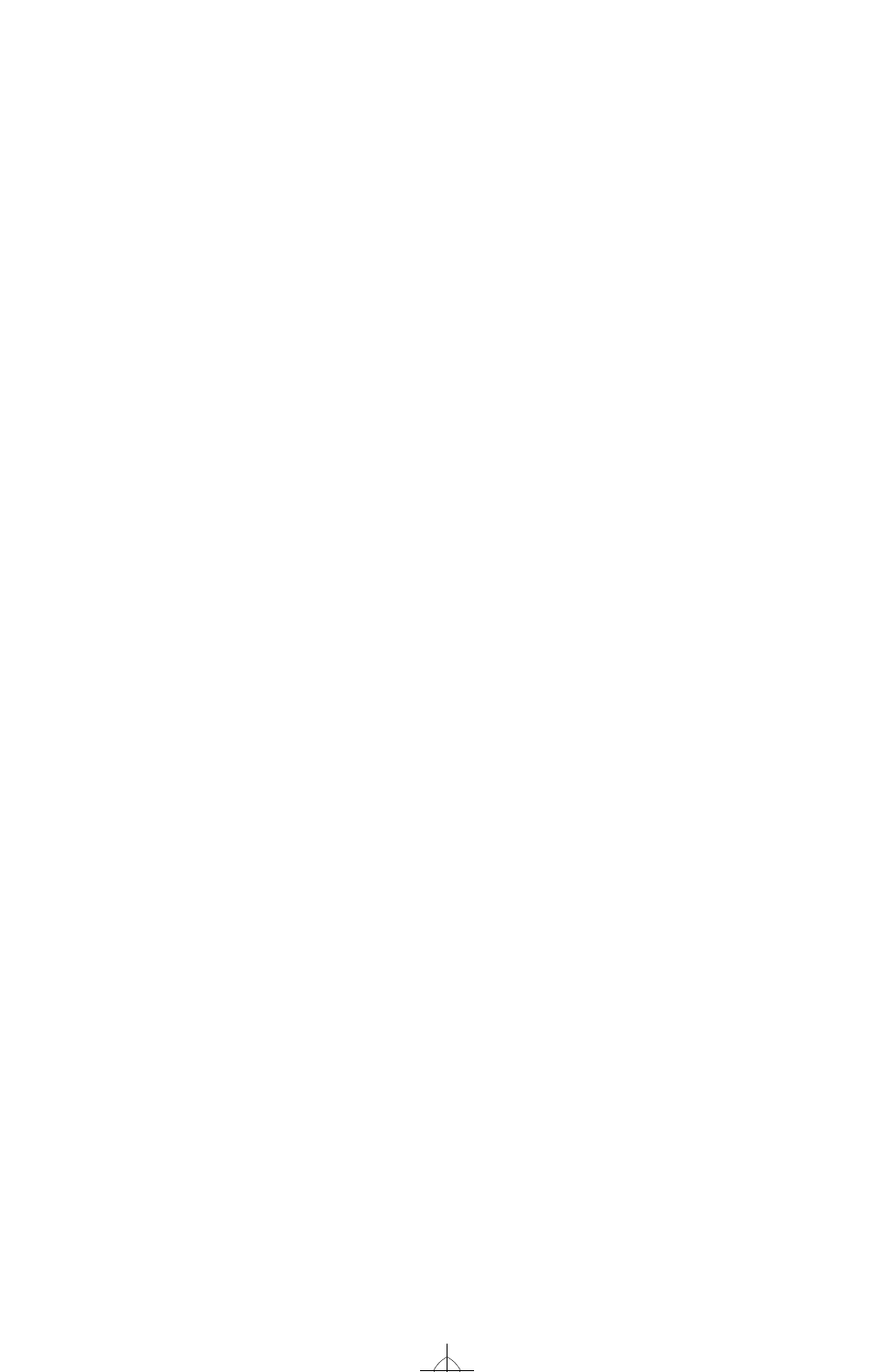# **The Sea Fish Industry Authority**

# **ANNUAL REPORT & ACCOUNTS 2013/14**

**Presented to Parliament pursuant to Section 11 (6) of the Fisheries Act 1981** 

**Ordered by the House of Commons to be printed 10 December 2014**

**Laid before the Scottish Parliament by the Scottish Ministers December 2014** 

**HC774 SG/2014/242**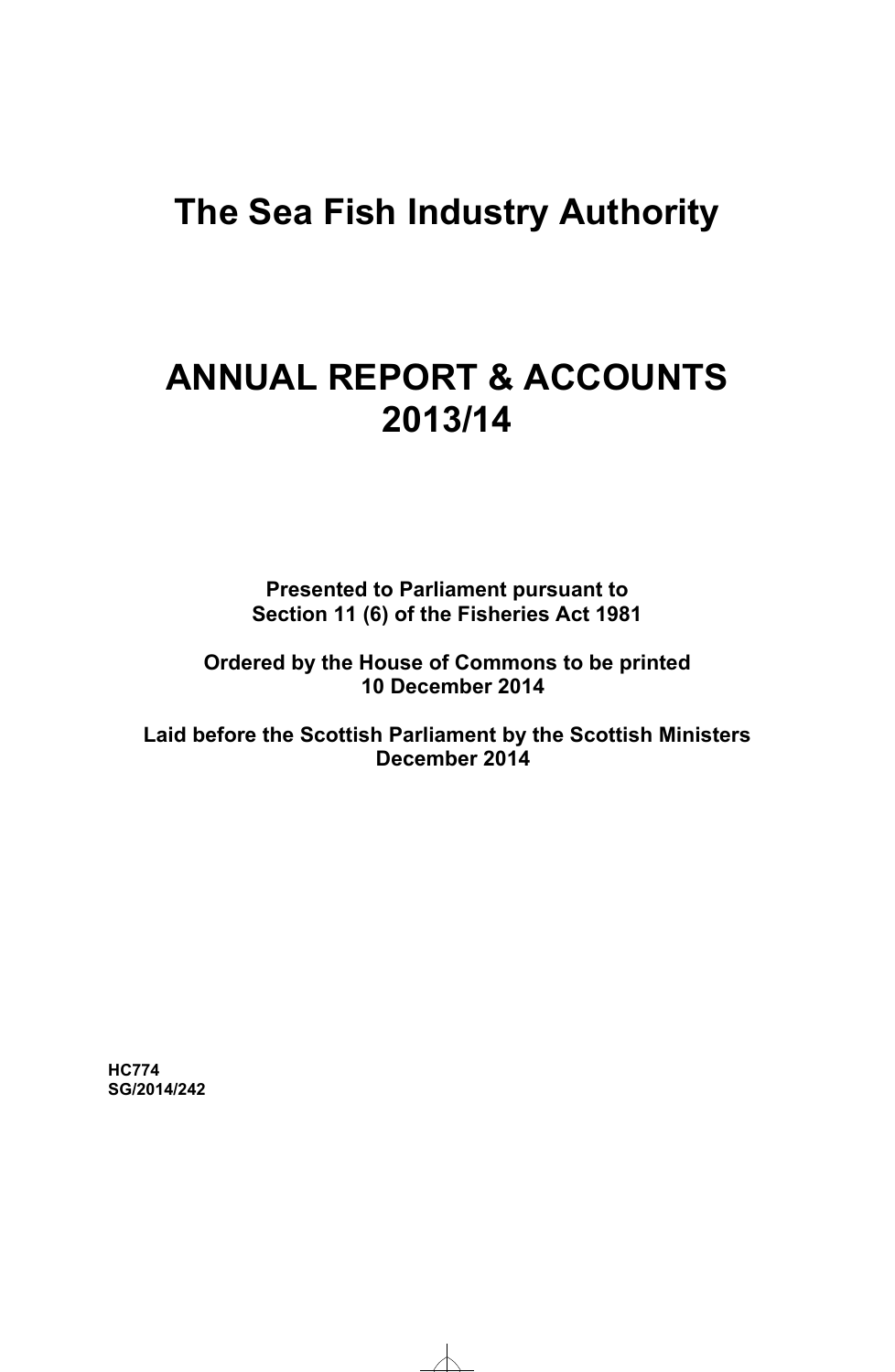© The Seafish Industry Authority copyright 2014

The text of this document (this excludes, where present, the Royal Arms and all departmental or agency logos) may be reproduced free of charge in any format or medium provided that it is reproduced accurately and not in a misleading context.

The material must be acknowledged as The Seafish Industry Authority copyright and the document title specified. Where third party material has been identified, permission from the respective copyright holder must be sought.

Any enquiries regarding this publication should be sent to us at

Seafish, 18 Logie Mill, Logie Green Road, Edinburgh EH7 4HS.

This publication is available for download at www.seafish.org

This publication is also available at www.gov.uk/government/publications

Print ISBN 9781474112734

Web ISBN 9781474112741

ID 26111401 12/14

Printed on paper containing 75% recycled fibre content minimum

Printed in the UK by the Williams Lea Group on behalf of the Controller of Her Majesty's Stationery **Office**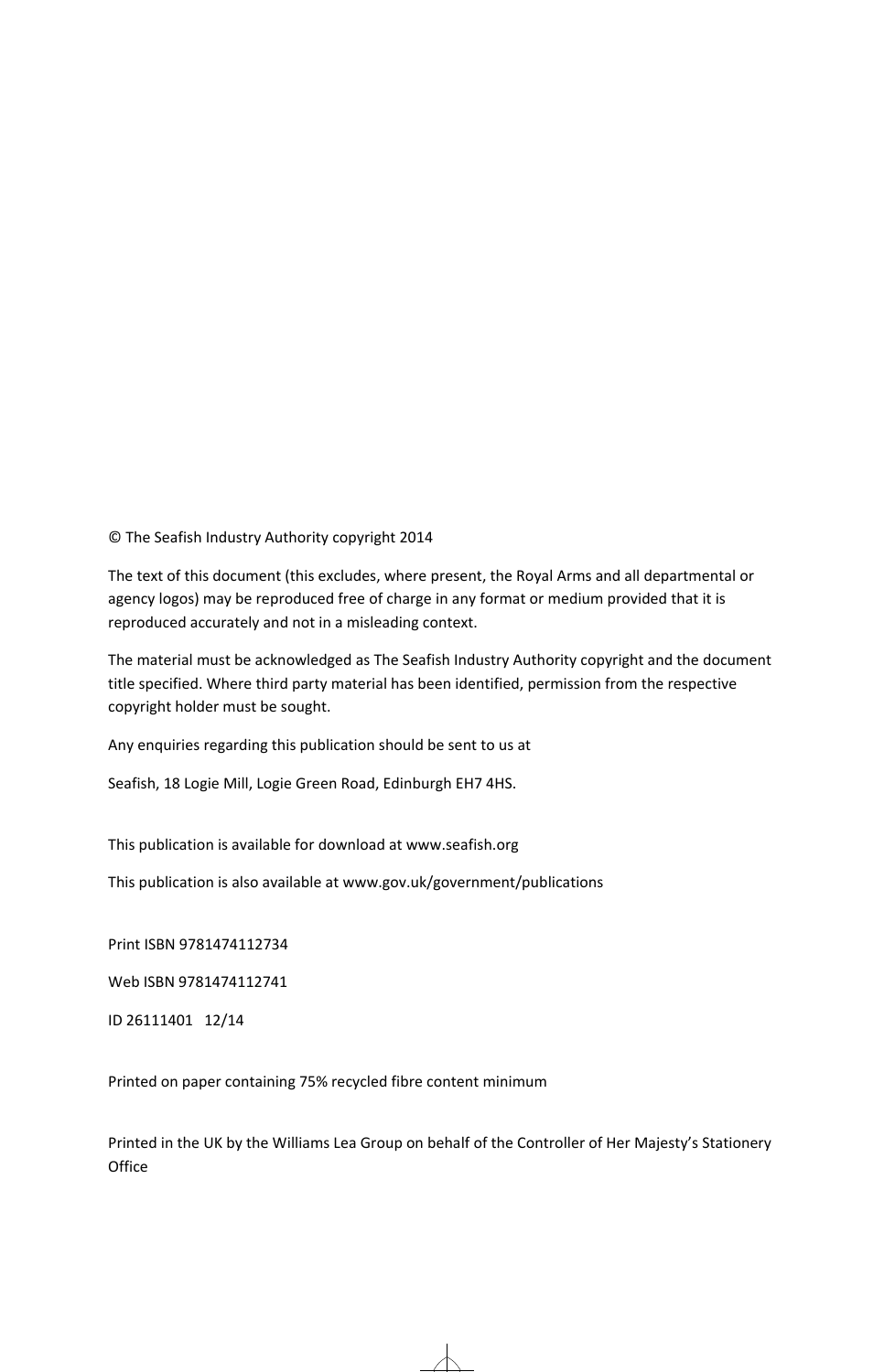# **CONTENTS**

| THE AUDIT REPORT OF THE COMPTROLLER AND AUDITOR GENERAL TO THE |  |
|----------------------------------------------------------------|--|
|                                                                |  |
|                                                                |  |
|                                                                |  |
|                                                                |  |
|                                                                |  |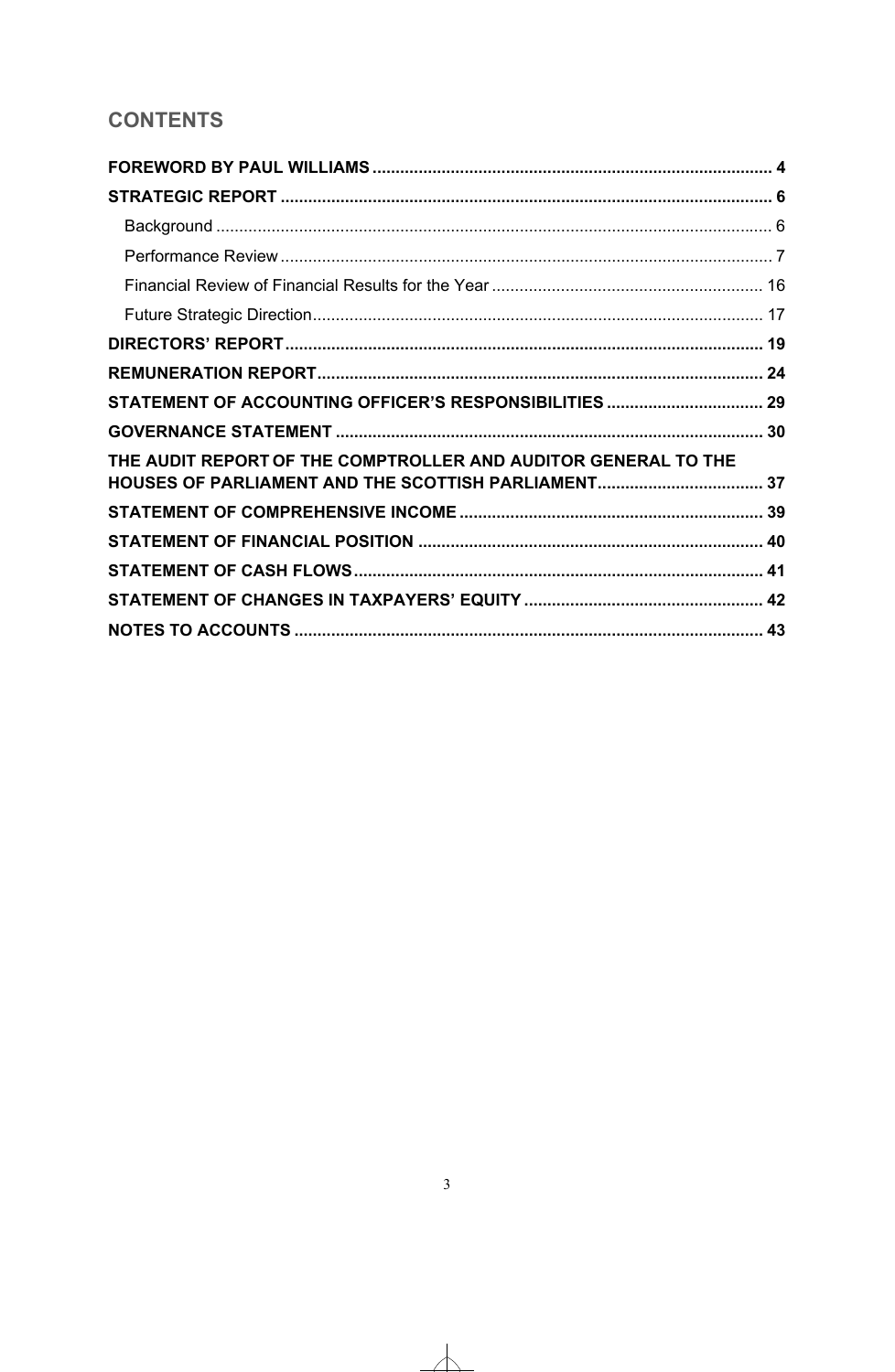#### **THE SEA FISH INDUSTRY AUTHORITY FOREWORD BY PAUL WILLIAMS FOR THE YEAR ENDED 31 MARCH 2014**

#### **Chief Executive**

Seafish is now into the final year of the present Corporate Plan and delivery against all the corporate objectives is on track. Highlights for the year include the new RASS (Risk Assessment for Sourcing Seafood) web tool, which is now active and has been widely acclaimed as an innovative guide to seafood purchasing. Direct engagement with consumers continues to grow, with our "Fish is the Dish" campaign having ever increasing reach on social media. Seafish support of the seafood industries reputation has been recognised both by our industry and by a number of professional awards to our Communications team. We have extended the reach of our work on regulation by establishing a staff member in Brussels, a step which has led to seafood importers getting earlier and better information. Seafish support for exporters has continued with our reception at the China Fisheries Exhibition in Dalian being a particular highlight. The various Seafish issues groups have continued through the year, with steadily increasing attendance affirming their value. The Common Language Group, in particular, is now widely recognised as the main forum for industry, regulators, government and NGOs to debate issues of importance to the UK seafood industry. Other Seafish groups have a more tightly defined remit, and the Skates and Rays Group has been especially busy this year, dealing with industry and media misconceptions of the sustainability issues connected to these species.

The establishment of a new Seafish issues group is a reflection of the most important new area of concern, which the Panel meetings have shown to run across every sector of the industry. The new group, which has only met once, is the Seafish Ethics Working Group which has been drawn together to address concerns about product integrity and worker welfare in UK seafood supply chains.

The last year has also seen the development of a number of new partnerships for Seafish, with increasing engagement with the Centre for Environment, Fisheries and Aquaculture Science, with Seafish as a founder funder of Fisheries Innovation Scotland and with plans for new collaboration with the Potato Council. Collaboration with the National Federation of Fishermen's Organisations and the Fishermen's Mission has been particularly important over the last year in a project supplying Personal Floatation Devices to fishermen and training them in their use. Unusually, this is a time when I can say with a degree of certainty that a Seafish initiative has saved lives.

With the Seafish operational delivery reinvigorated, this year has been an opportunity to work on culture with Seafish staff and management. The finest strategy in the world is nothing without the right attitudes, values and people behind it and Seafish has made great strides over the last year to ensure that we have the right culture in place, as well as the right strategy to deliver. Our staff engagement surveys have shown that this work has had a very positive impact.

The present Corporate Plan was developed in unusual circumstances, immediately after the conclusion of the court case and with a new governance structure in place. The establishment of the Sector Panels has been a definite success, giving industry a direct say in the operational direction of Seafish and a more immediate overview of progress in delivery. Despite the short time line in which it was constructed, the Corporate Plan has provided a solid foundation for our ongoing work. We are now at the stage of developing the next Corporate Plan, which will run from April 2015 through to March 2018, and have had two sets of Panel meetings to discuss the make-up of the operational section of the new Plan.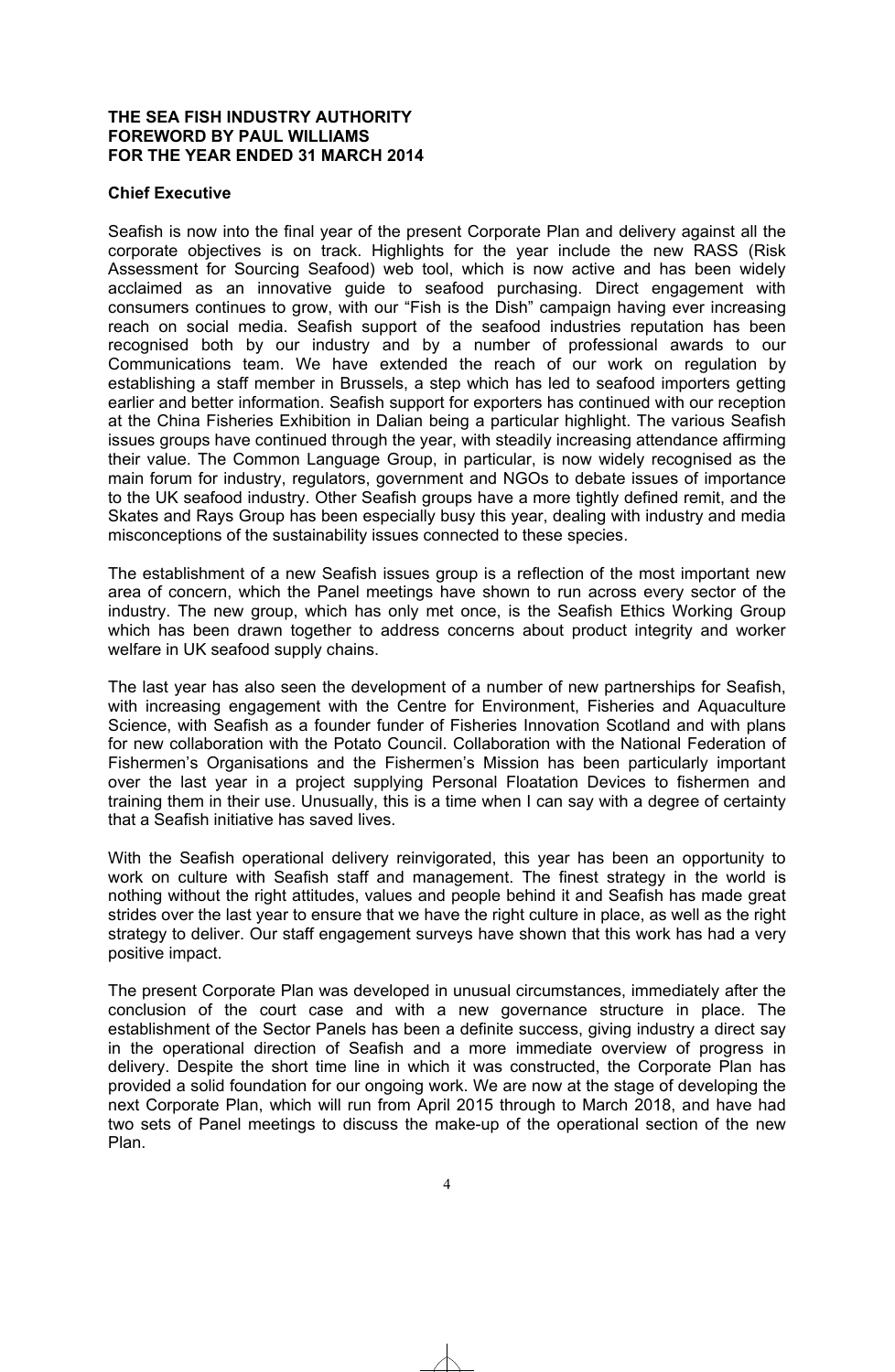# **THE SEA FISH INDUSTRY AUTHORITY FOREWORD BY PAUL WILLIAMS (CONTINUED) FOR THE YEAR ENDED 31 MARCH 2014**

The last year (2013/14) has been the first since the Seafish case was heard at the Supreme Court when we have completely returned to normal business. Levy income has been stable, with the retrospective levy, from the period when Seafish was unable to take levy on imports, now largely collected. This gives Seafish a healthy bank balance, with sensible provision of funds against the pension deficit and provision to ensure continued operations through any future income interruptions. Seafish also consulted with industry on the idea of reducing the levy. The proposal got a mixed reaction from industry but Seafish felt that there was sufficient support to proceed with a recommendation to reduce the levy by 10% across most sectors. We now await the decision of the Fisheries Ministers as to whether this should proceed.

Altogether, this has been a busy and productive year and I would like to thank all the Seafish staff for their hard work and our many industry members of Seafish Panels and issue groups for their contributions, insights and support.

**P Williams – Chief Executive 28th November 2014**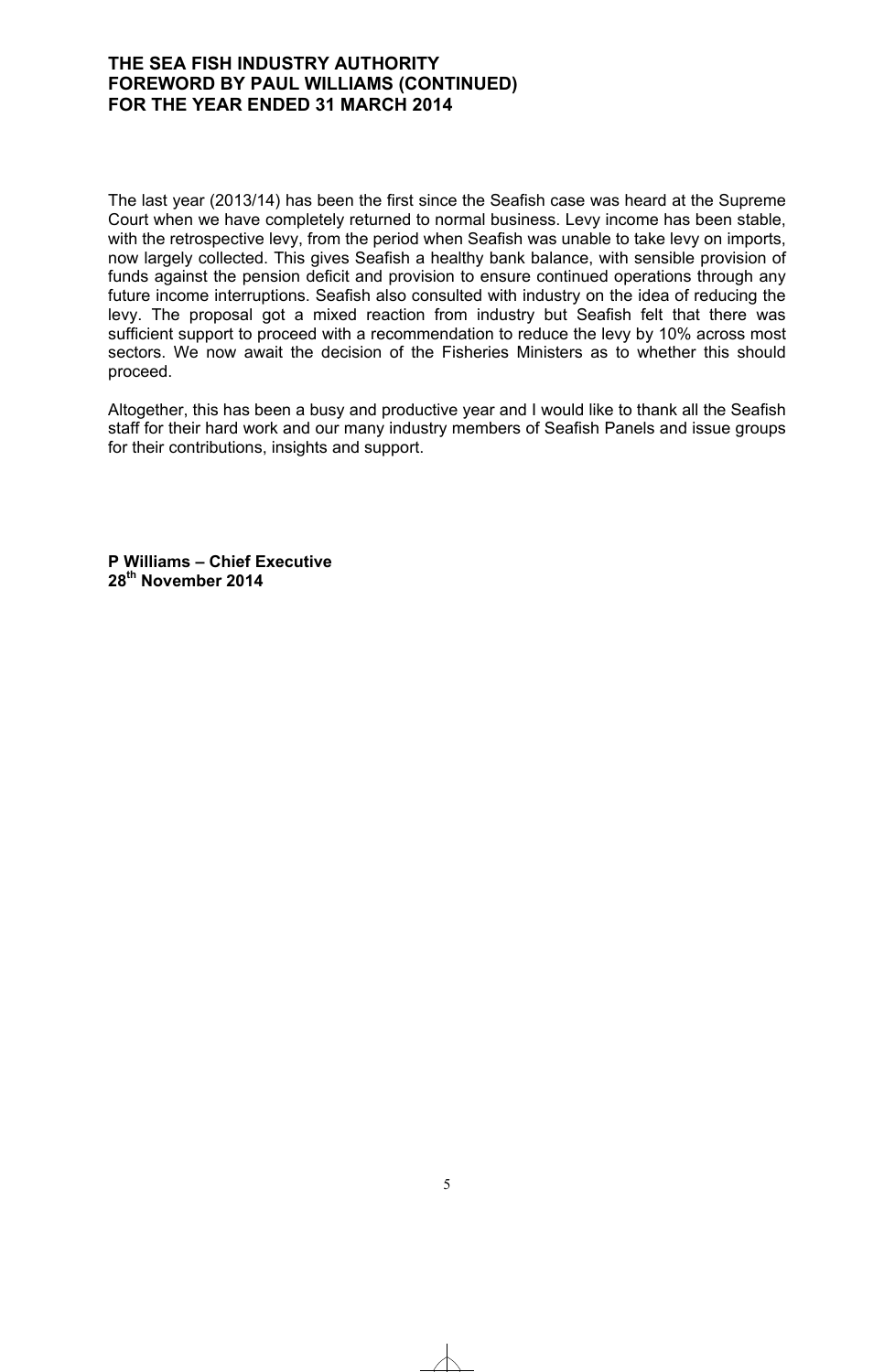The strategic report discloses those matters which Seafish is required to report under section 414C of the Companies Act 2006 and the Government Financial Reporting Manual. It is intended to provide:

- An overview of our background, vision and high level objectives during the year.
- A balanced and comprehensive analysis of the development and performance of Seafish during the financial year.
- The financial position of the business at the end of the year.
- The main trends and factors likely to affect the future development, performance and position of the business.

# **Background**

When Seafish was established in 1981, the Fisheries Act defined its role as "promoting the efficiency of the seafood industry... so as to serve the interests of that industry as a whole," whilst at the same time giving "regard to the interests of consumers of sea fish and sea fish products".

Whilst this establishes the organisation's basic purpose, now summarised as 'Securing a Sustainable and Profitable Future for the UK Seafood Industry' it also leaves broad scope for the definition of precise strategy and activities. In addition to the 1981 legislation, Seafish also has additional responsibilities under the Fishing Vessels (Safety Training) Regulations 1989 as a provider of mandatory Safety Training Certificates for fishermen.

It is important to recognise that Seafish can only achieve this purpose in collaboration with the industry itself, with the Fisheries Administrations and with other Government agencies.

#### Vision: 'The Authority on Seafood'

The High Level Objectives and the workstreams that we outline in this report are part of refocusing and rebuilding Seafish as an organisation primarily concerned with providing information, analysis and guidance. It is our ambition to be the main source of information and analysis for industry, Government and media for all issues concerning the UK seafood industry. Information and analysis may include the need to carry out research to develop new data to inform analysis and the concept of guidance encompasses not only advice but practical help with implementation. Seafish should be the first organisation that comes to mind when seafood data, interpretations or advice are required, so that we become recognised as 'the authority on seafood'.

#### High Level Objectives: 'Protect, Promote, Inform'

The 'High Level Objectives' were developed in consultation with industry and a broader range of interested parties some years ago, prior to the legal challenge to the levy. They were reassessed as part of the Fisheries Administrations' conversations with industry in October 2011, by the new Seafish Board and by the Sector Panels. The guiding principle '*Protect, Promote, Inform'* now stands above all the work that Seafish undertakes, giving direction to the work supporting the purpose of Seafish.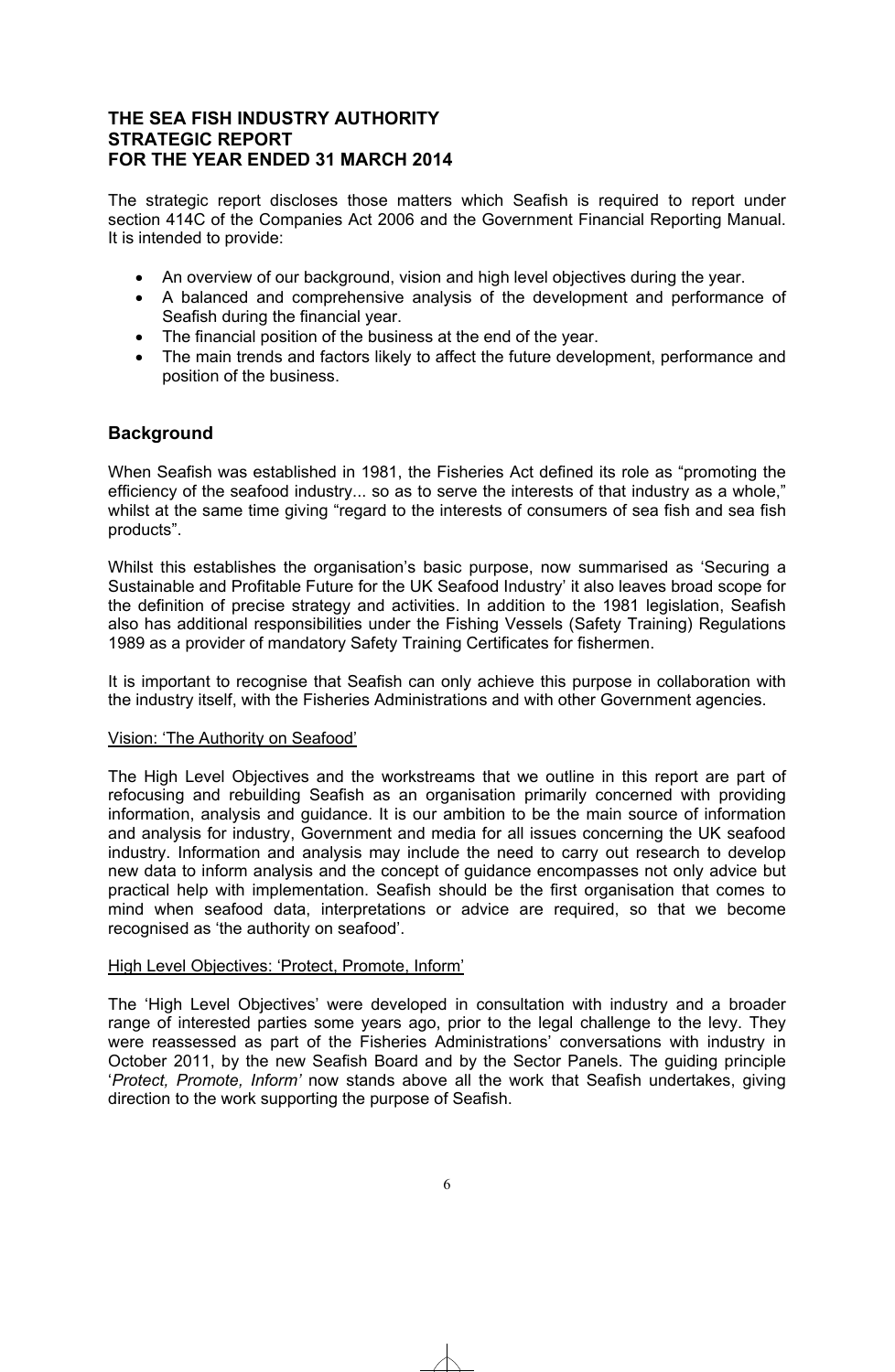These objectives relate directly back to our purpose and vision, and to our statutory duty to promote efficiency in the industry. In terms of 'Protect' and 'Promote', the seafood industry have indicated that poor public, regulatory and media understanding of seafood and the seafood industry is a significant restriction on the productivity and efficiency of the industry. Educating consumers and media to effect a significant change in understanding of global seafood supplies and the benefits of seafood consumption, is a major challenge for Seafish. The 'Inform' objective is intended to support industry in making considered and informed business decisions, the basis of business efficiency. It also supports Government in developing policy, again ensuring that decisions are informed and that policy can consider business efficiency implications from its implementation.

#### **Workstreams**

The High Level Objectives are supported by eight individual workstreams, reports of which are summarised below. These workstreams have been defined by the new Sector Panels who identified and prioritised key industry issues which fall within the Seafish strategy and which will help deliver the High Level Objectives.

#### **Performance Review**

#### **1. Reputation**

Supported by all three Sector Panels, the Reputation workstream aims to protect and enhance the reputation of the seafood industry with all key target audiences. It aims to do this using a mix of communications activities across a number of different channels including the media, web, social networking and stakeholder events.

There are no 'quick fixes' to achieving an enhanced reputation – whereas a good reputation can be destroyed overnight. Therefore our intention is to maintain a steady, medium-to longterm approach to building reputation whilst at the same time actively defending short term negatives and occasional misrepresentation of the industry in the media, particularly about the impact of fishing.

#### Key achievements

- Seafish won a Silver Award for its response to Hugh's Fish Fight TV series and reached an audience of 43.1 million over 12 months across national, regional and trade media with 93% positive sentiment towards the organisation and its views.
- The Seafish website was restructured based on user feedback and now has visitors staying longer and viewing more pages than previously.
- We now have over 4,700 followers of our Twitter feed reaching large audiences on pertinent topics with strong links to our consumer brand Fish is the Dish.
- Video content has become an increasingly important way for Seafish to communicate on industry matters with over 190,000 more video views via our You Tube channel than the previous year (Jan-Dec).
- The Business of Fishing film was shown to audiences around the UK and Europe (Brussels) and received a Highly Commended from the Institute of Internal Communications for its work to engage stakeholders.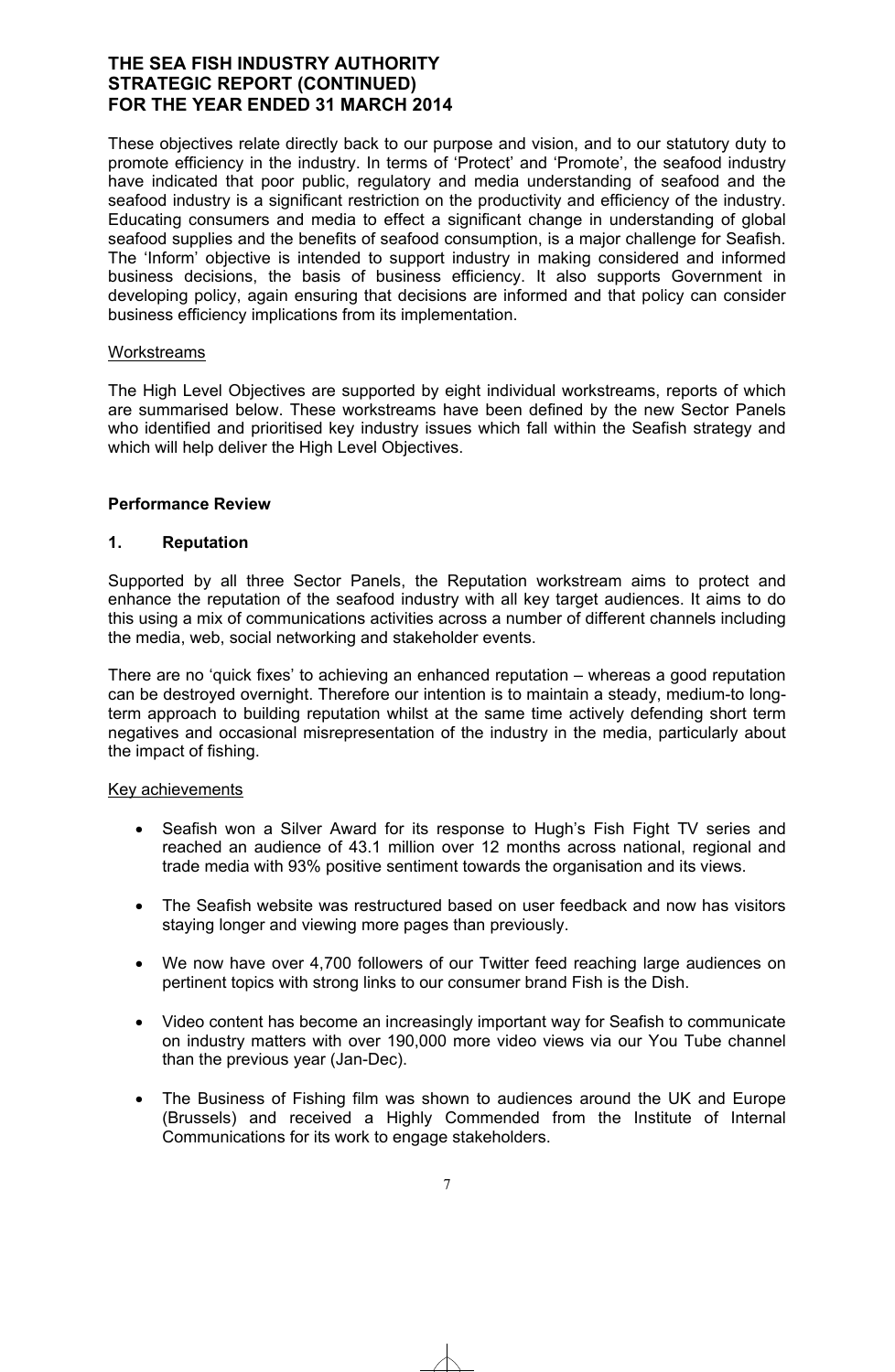- Our Sea You Home Safe campaign won the Campaign Challenges category at the prestigious PRCA awards. The campaign generated almost £0.5 million in value from the national media coverage and crucially producing over 100 applications for free PFDs from industry, some of which have helped save lives already.
- Media training was extended to industry stakeholders and the programme is due to be expanded over the next 12 months.

# **2. Promoting Consumption**

The aim of this workstream is to encourage increased consumption of seafood by increasing awareness of the range of seafood available – in particular by putting seafood front of mind when families are planning their menus. Our primary tactics are online promotion of seafood and our digital campaigns are delivering key messages, recipes and menu inspiration to a growing audience. Other work programmes include our classroom education promotions which deliver easy to use teacher resources to help children understand fish as food, and the practical support we offer to the foodservice sector to improve the promotion of quality seafood products for consumers.

#### Key achievements

- The Fish is the Dish online campaign, which was launched in autumn 2011, has continued to grow and develop, with our website now attracting 50,000 unique users a month.
- Our social media reach 18,000 likes on Facebook, 10,000 followers on Pinterest and a further 10,000 followers on Twitter. This has resulted in an increase in traffic to the website with over 1.2 million page views and an overall media reach of 91 million people.
- We have launched a range of teaching resources for Fish is the Dish in schools targeting Key Stage 1 and 2. The six-lesson pack contains leaflets, posters and stickers for class activities. This is the first teaching resource that meets the needs of the new curriculum in England.
- We have been key partners in Healthy Eating Week run by the British Nutrition Foundation, which saw seafood activity in over 2,000 schools across the UK reaching over 1.3 million children.

#### **3. Regulation**

Legislation can be cumbersome for business – particularly in a complex industry such as seafood. Regulation seeks to: reduce the cost of complying with legislation by ensuring it is proportionate to risk during the EU negotiating and drafting stage; reduce the cost of noncompliance in the form of penalties and wasted materials by advising and informing industry on the legal requirements; and reduce the cost of variable enforcement by different authorities by producing interpretation and guidance and advising enforcement authorities.

Other key areas of activity include our work to reduce the threat to human health from bivalve molluscs, which we deliver in association with industry partners.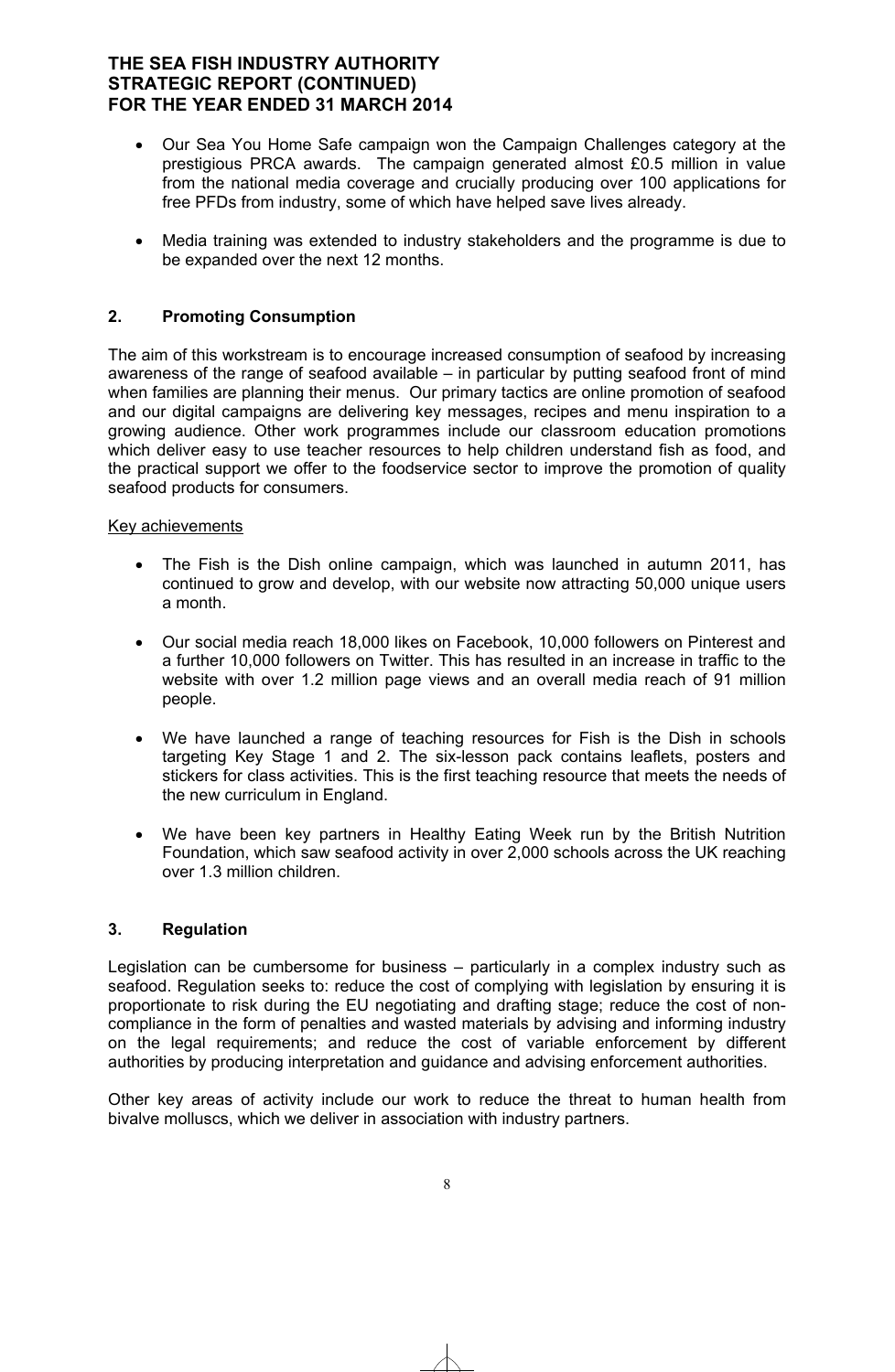#### Key achievements

- We continued to issue our monthly Food and Marine legislation newsletters and held regular Food Expert meetings.
- We established a new Brussels office and now have a full time regulatory affairs officer in post to source and share information with industry at EU level.
- We made an important contribution to the seafood section of Defra technical guidance, shaping the interpretation of various clauses of the new Food Information to Consumer Regulation from a seafood perspective.
- Our Labelling and Traceability seminars have updated industry on the changes required under these new rules, with Defra / Marine Management Organisation (MMO) in attendance to hear industry views.
- We have worked with Defra / MMO on the proportionate implementation of new traceabiltiy rules, and facilitated Defra / MMO industry visits to see traceability in practice and to discuss the implementation of the new rules.
- We have worked with the Food Standards Agency (FSA) to develop a protocol for UK scallop vessels to be informed of French closures to harvesting areas subject to algal toxins. The French operate a different enforcement regime for algal toxins which resulted in a UK vessel having scallops seized on landing in the UK.
- Proposed CODEX code of practice on shucking scallops required the removal of dead scallops. We worked with FSA to argue that handling and consumption of dead scallops is safe. This is now the UK position during international discussions.
- We are an external assessor of FSA work to evaluate the effectiveness of various approaches to control norovirus and consideration of their applicability to UK shellfish harvesting waters as an alternative to EU limits being implemented.
- We have been key participants in the new Business Expert Group in Food Hygiene, which works in parallel to an Enforcement Focus Group to feed into Government decision making. This follows the continuing success of a Labelling Group we were involved in setting up last year.
- Our work on new regulations for consumer information and traceability has involved working with industry, Government and enforcement to ensure that the agreed interpretation minimises the burden of compliance and enforcement is fair and proportionate. Guidance has been written to assist industry and enforcement.

#### **4. Fishermen's Safety**

Eighteen fishing vessels were lost in 2013 and a further 230 were involved in serious incidents; four fishermen died and a further 29 suffered serious injury (source: Marine Accident Investigation Branch). The numbers of deaths and injuries to fishing vessel crew were the lowest ever recorded; confirming that fishing safety in the UK is continuing to improve. However, the fatality rate (32.1 deaths per 100,000) was still almost four times higher than that for the most dangerous land-based occupation agriculture (8.8) (source: Health and Safety Executive).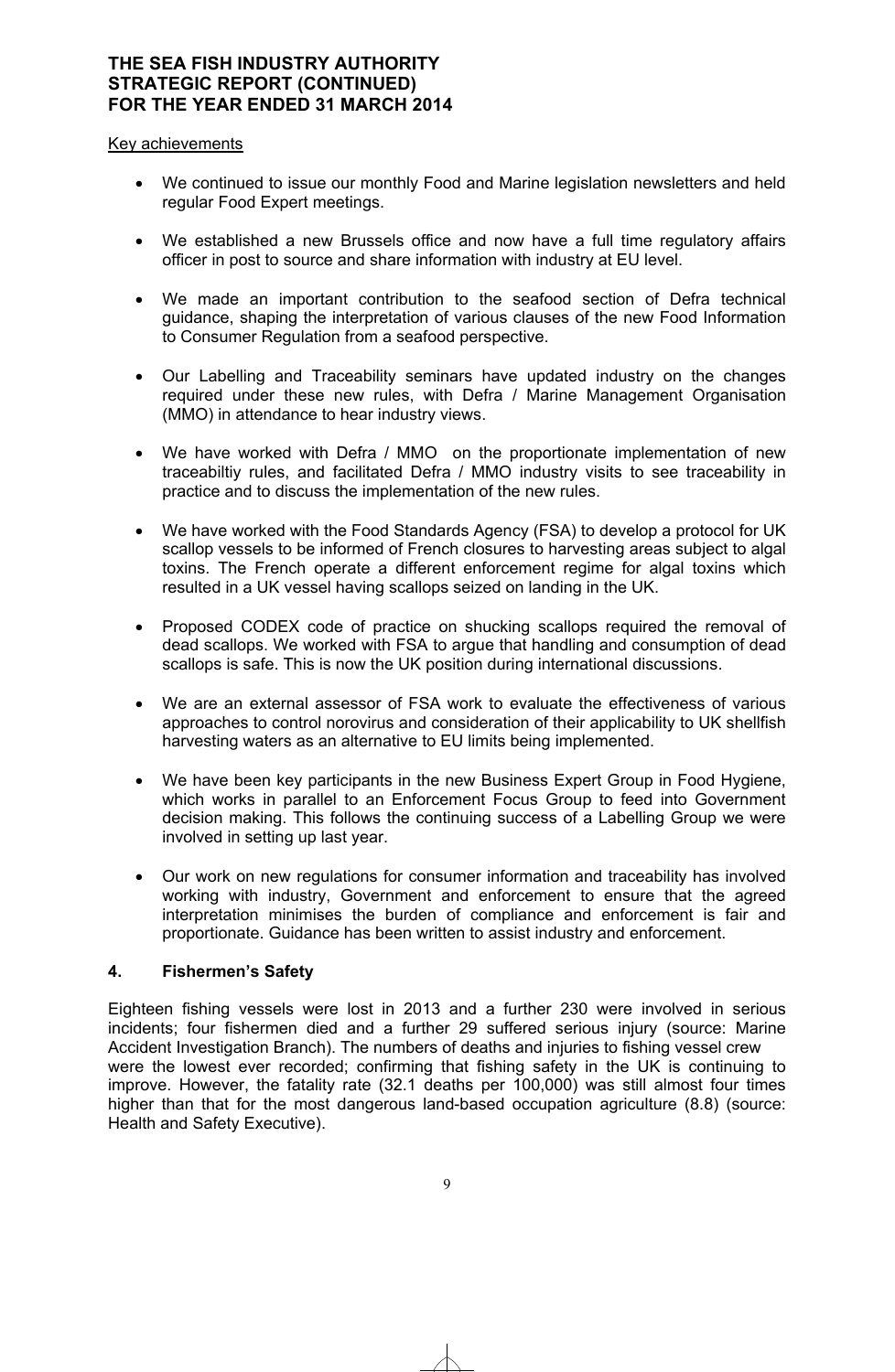Working closely with the fishing industry, the Maritime and Coastguard Agency and offshore industries, our core activities remain coordinating the development and delivery of fishermen's training, providing fishing vessel survey and inspection services and providing up-to-date and relevant information on the location of potentially hazardous subsea and offshore structures and operations (Kingfisher Information Services). However, this year we also launched a major fishing safety campaign (Sea You Home Safe) and actively supported the Fishing Industry Safety Group's initiative to encourage more fishermen to wear Personal Flotation Devices whilst working at sea on open decks.

#### Key achievements

- Our Kingfisher team began publicising the dredging areas and offshore activities of the marine aggregate industry to fishermen; the Kingfisher Fortnightly Bulletin now includes all major offshore industries, continuing to promote the location of fishing hazards and potentially conflicting operations.
- Our marine survey team published four Sea Fish Information Notes (SFINs) to clarify / update rules within our Construction Standards and respond to issues raised in MAIB reports.
- Our network of Approved Training Providers delivered over 1,000 Seafish courses providing more than 9,000 training places for fishermen – ranging from oneday courses in basic safety training to three-week courses for new entrants.
- Our fishermen's training team secured external funding of £0.5m to continue subsidising the delivery of induction training for new entrants; safety refresher training for experienced fishermen; training for skippers of vessels <16.5m and the provision of assistance to fishermen undertaking Deck and Engineering Certificates of Competency.
- We reviewed and updated the content of our fishermen's training courses in navigation, engineering and stability, which make up our <16.5m Skipper's Certificate.
- We continued to expand and develop our free online learning platform. The number of registered users grew by 25% during the year and now stands at over 2,500.
- Our high-profile safety campaign (Sea You Home Safe) fronted by celebrity Monty Halls was successful in raising awareness of, and interest in, fishing safety in the media and building an audience for future activity.
- We provided match funding and staff resources to industry-led (EFF-funded) projects in England and Northern Ireland providing Personal Flotation Devices to fishermen.
- We recruited two staff members to our Fishermen's Training team.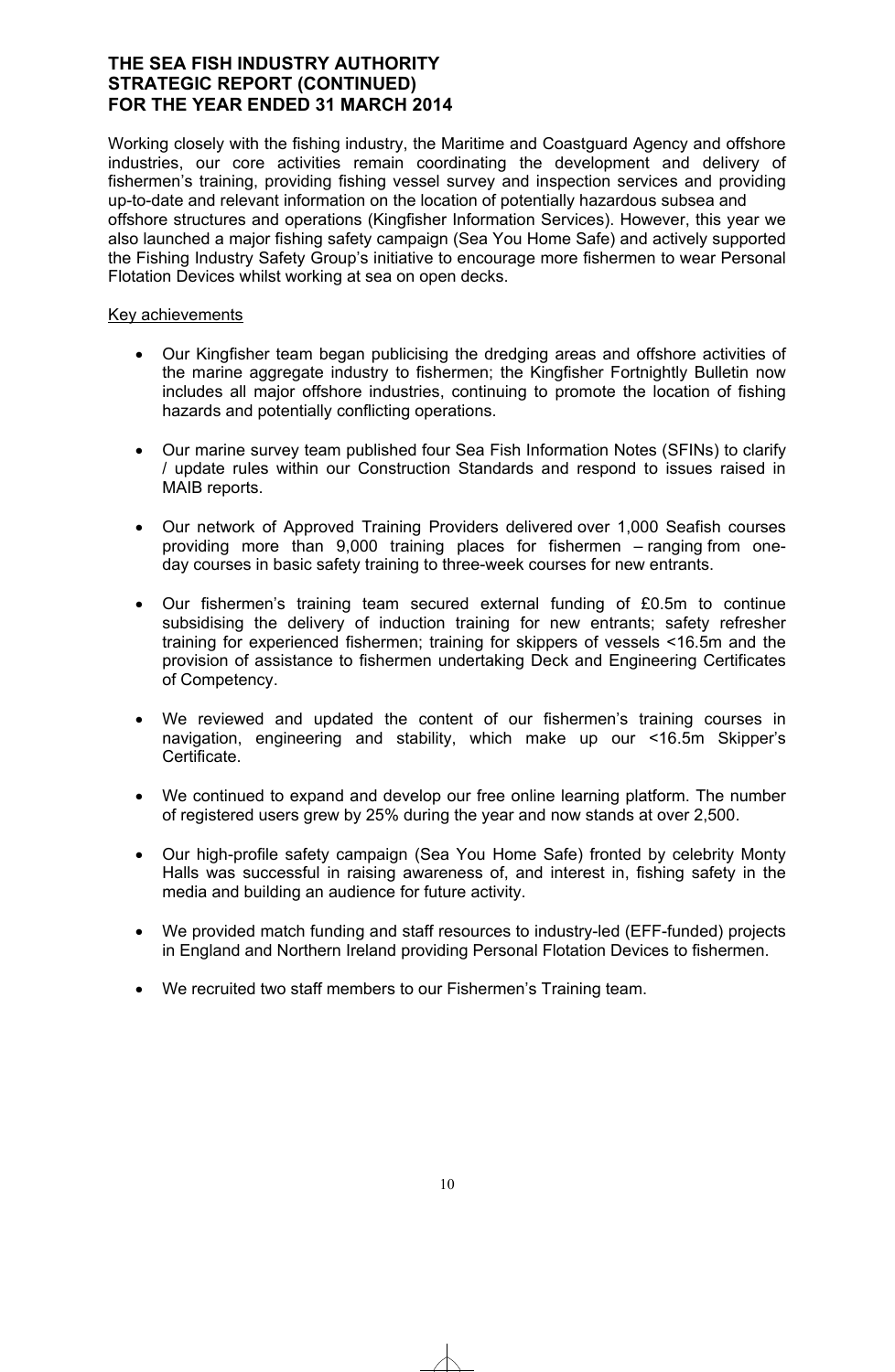## **5. Responsible Sourcing**

This workstream aims to provide a forum for industry, Government and regulators to discuss key issues and provide horizon-scanning to identify the potential impacts of legislation and develop future best practice. Surveys suggest that this work is highly valued by industry and that Seafish remains a key source of reliable advice and information.

#### Key achievements:

- Completion of scoring system and development of guidance on Risk Assessment for Sourcing Seafood (RASS).
- Morrisons Supermarket has committed to Seafish's Responsible Fishing Scheme (RFS) membership as a condition of supply.
- RFS review successfully completed and the development of successor RFS standard advanced and on track for implementation.
- The South West Ecological Risk Assessment of the Effect of Fishing (ERAEF) to inform responsible sourcing is now complete, and the report sent to Seafood **Cornwall**
- A paper on ERAEF has been submitted to the International Council for the Exploration of the Sea (ICES) Journal of Marine Science.
- The 38 Seafish Responsible Souring Guides have been kept up-to-date. Over an 11 month period, from May 2013 to March 2014 the RSGs were downloaded 35,000 times from the Seafish website.
- The June and October ICES advice is summarised into a quick reference table each year along with a summary document showing the Total Allowable Catches (TACs) agreed by the European Union for 2014, compared with the scientific recommendations made by the International Council for the Exploration of the Sea (ICES). The ICES document was downloaded 2,500 times between August 2013 and March 2014.
- Funding awarded by the Department of Agriculture and Rural Development (DARD) and EFF for Seafish to run three training courses in gear technology and selectivity for Northern Irish Fishermen.
- Gear / selectivity database is being developed to link Seafish and Cefas fishing gear and selectivity information.
- Eighty-six digital illustrations of fishing gears have been completed and will be made available for use in the near future. These will form part of the updated Fishing Methods Handbook that is in the process of being written.
- Seafish attended the Skipper Expo 2013 fishing exhibition at Aberdeen Exhibition and Conference Centre to support industry with technical advice.
- Training course in Safety awareness and fishing methods delivered for 30 DG Mare fishery inspectors.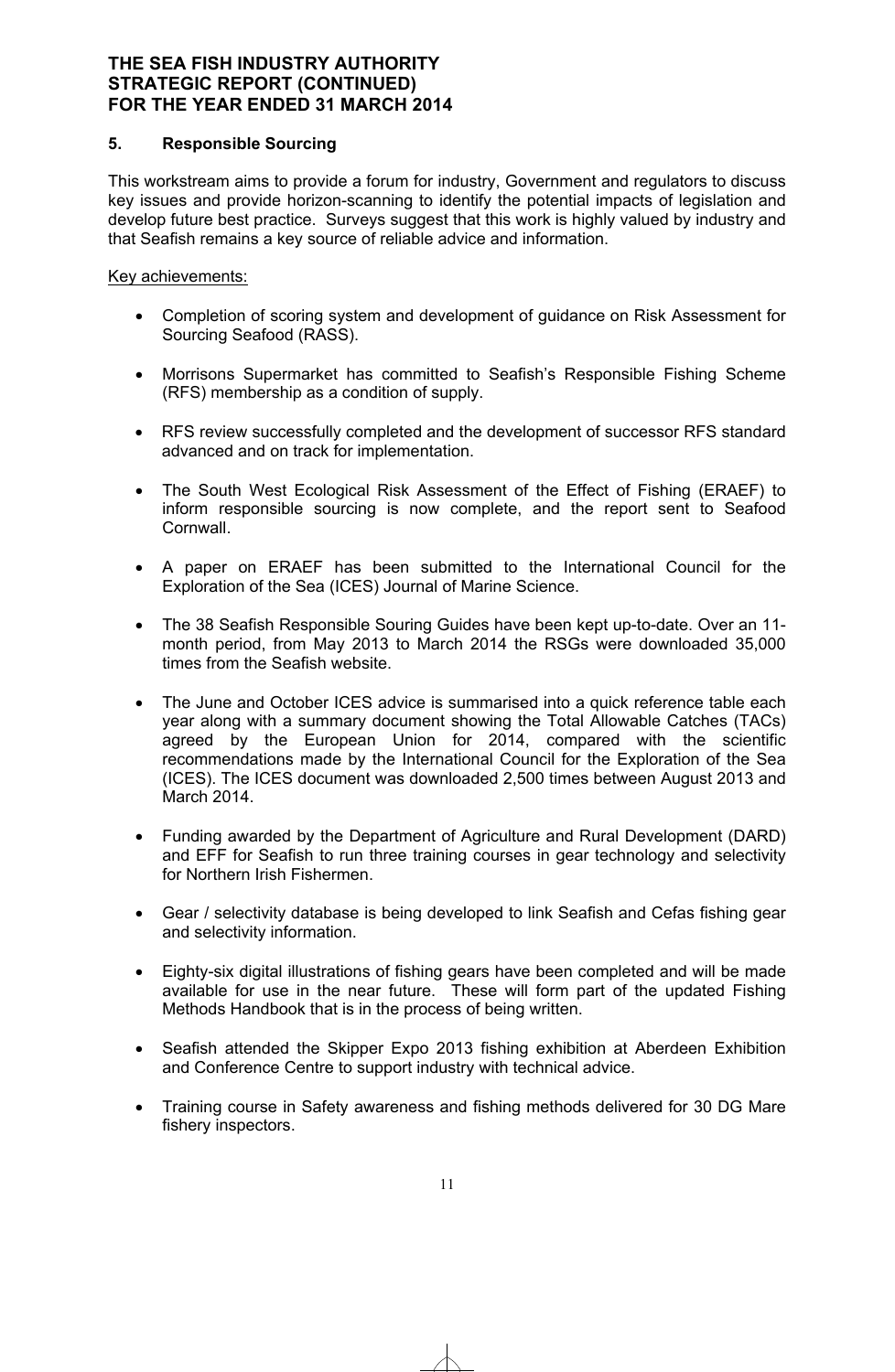• Pilot studies in seabed studies using underwater camera technology. This has been completed in four areas. The report has been written up and is awaiting EFF submission.

#### **6. International Trade**

Seafood is an increasingly worldwide commodity. Indeed, 80% of the fish and shellfish processed and consumed in the UK are imported with the vast majority being sourced from outside the EU. On the other hand, about 60% of our domestic catch is exported.

Our International Trade workstream is designed to support importing companies ensure the integrity and sustainability of imported seafood and securing continued supply from traditional sources as well as developing new relationships with new suppliers and providing up to date market information.

We continue to facilitate a UK presence at key export forums and exhibitions to help exporters meet potential buyers and showcase their products, as well as representing UK industry on relevant FAO committees, to ensure that the industry is conversant with current and up-coming issues.

Advice on international trade is taken from industry representatives who attend the Seafish / British Frozen Food Federation (BFFF) Importers Committee and Pelagic Industry Issues Group, both of which are facilitated by Seafish and Chaired by the Chairs of the Processing and Import and Domestic and Exporter Sector Panels respectively.

#### Key achievements

- Twenty-two Export Guides updated and uploaded on the Seafish website. Total downloads from the website in 2013 numbered 16,833 (11,042 in 2012).
- Supporting UK exporters at the British Pavilions at World Food Moscow and China Fisheries exhibitions.
- Organising receptions for British exporters at the China Fisheries Exhibition in Dalian in November 2013, an event that attracted over 230 buyers from China and throughout Asia.
- Seafish representatives also attended the North Atlantic Seafood Forum in Bergen in March 2014 at which the annual Humber Seafood Summit and the Biennial World Seafood Congress (that will be held in Grimsby in 2015) were promoted.
- Acting as the Official UK delegate at the United Nation's Food & Agriculture Organisation Committee on Fish (COFI) sub-committee on Aquaculture held in October and sub-committee on Fish Trade held in February 2014.
- Seafish funded a UK expert to attend the CODEX meeting in February 2014.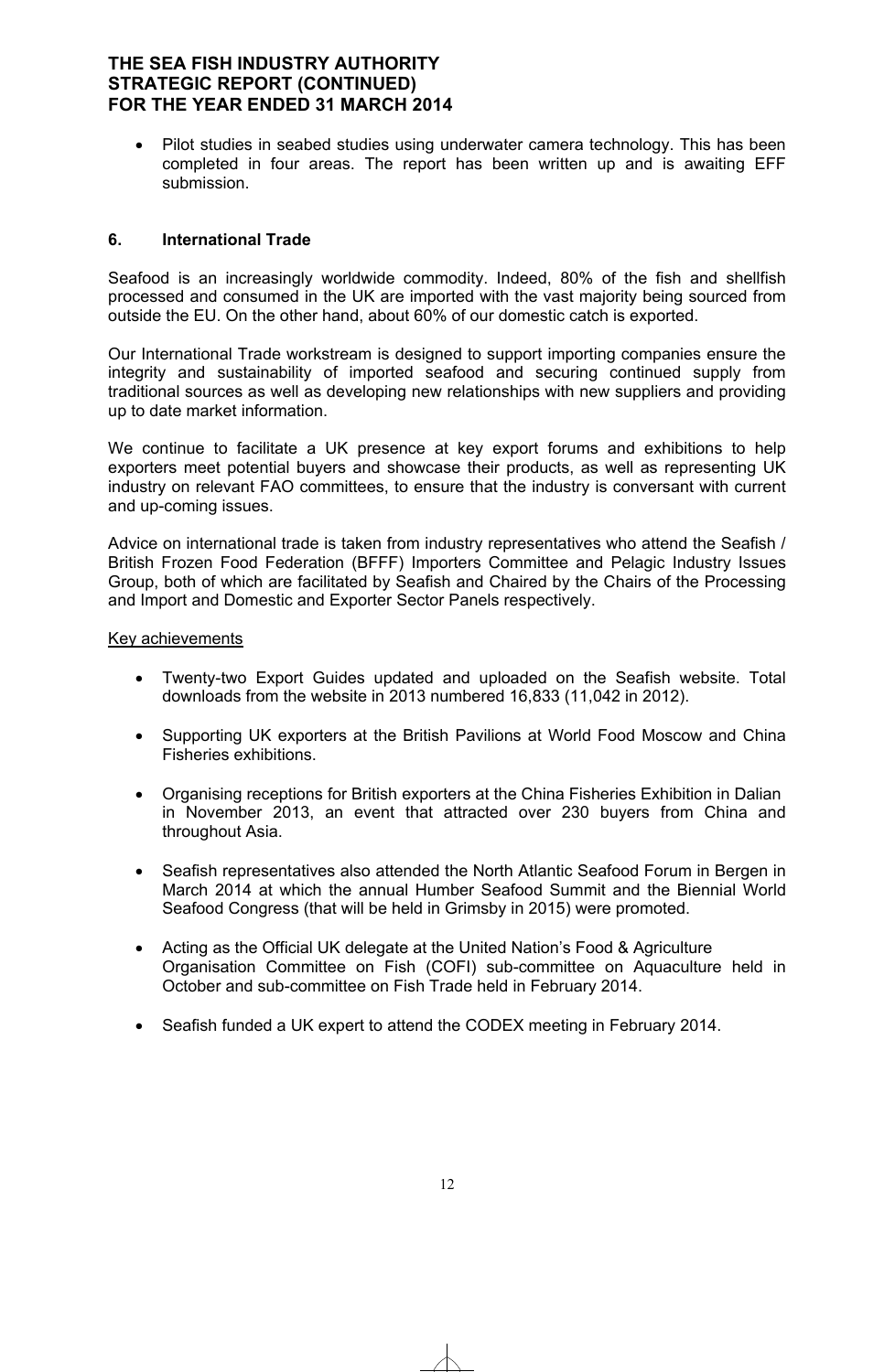#### **7. Industry Research: Information and Interpretation**

This work programme aims to ensure that evidence, information, analysis and advice about seafood is freely available in a useful format to aid decision making by industry and Government. We cover market data as well as our Industry Issues Groups. We also deal with any information requests relating to the seafood industry.

#### Key achievements:

- We published over 200 retail, trade and foodservice reports, providing a wealth of information which has been used to inform Government, the seafood sector and the media.
- Our 'market insight' newsletter is now sent to 502 stakeholders each month.
- Following a survey of market data users in June 2013, our overall service has improved from 'good' to 'excellent' in the past two years.
- Engagement with all our Industry Issues Groups continues to grow. Almost all major UK retailers and major processors are now fully engaged with at least one of these forums. The circulation list for our regular 'issues-based' news alerts issues has also increased, reaching 700 stakeholders on a regular basis (at least monthly).
- Attendance at the Common Language Group (CLG) meetings remains at around 50 at each meeting. CLG created the opportunity for 40 seafood industry representatives to directly engage with Hugh Fearnley-Whittingstall on key issues following his Fish Fight series.
- The Skates and Rays Group was re-convened at short notice in October 2013 to address issues raised by misreporting in the media about mislabelling of skates and rays. It has since addressed issues raised by a One Show news item.
- We reviewed the Discard Action Group (DAG) remit in 2013 to ensure it continues to be a conduit for dialogue on how UK industry can move towards the introduction of a landings obligation including meetings with the devolved administrations, the EU, the RACs and giving evidence to the House of Lords Select Committee.
- All the Seafish generic guides were updated in September 2013 and a new guide on DNA testing was added to the suite, with Greenhouse Gas emissions to follow (overall 5,000 downloads of the Guides in the last six months). We have also produced a number of briefing notes to respond to specific issues such as the mackerel dispute, Total Allowable Catch (TAC) analysis, the landings obligation, working on UK fishing vessels and fishmeal in pig feed.
- Across the team (five people), we have recorded 298 general enquiries covering a range of subjects including market data, seafood technology, packaging, waste and by-products etc. Based on standard values rated per level of enquiry this has resulted in a total benefit of £437,500 for the year.
- We have worked on other issues including:
	- $\circ$  Cadmium in crabs; working with industry and the Food Standards Agency to collate information and develop a way forward that is workable for both industry and regulators.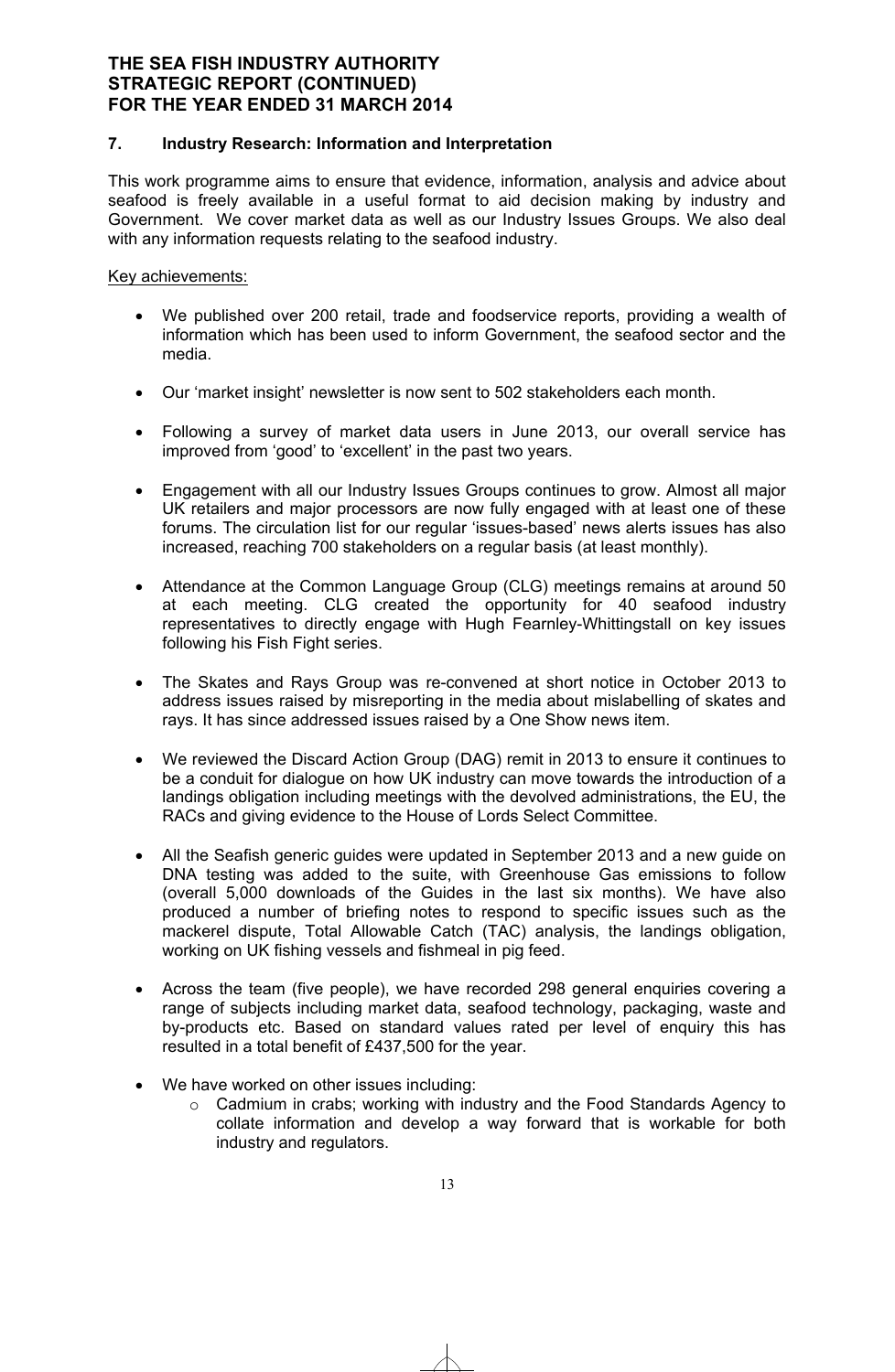- o Working with policy makers to provide evidence which is permitting a change in rules for utilisation of cooked crab waste.
- $\circ$  In conjunction with Defra, commissioned and funded a project on the utilisation of discards for the bait market.

# **8. Regional Reports**

#### Introduction

Our regional staff play a key role in helping to ensure that Seafish is properly engaged with key fishing regions of the UK, helping with communication and co-ordinating our national programmes at a local level. This national / regional approach recognises the diverse nature of the seafood industry in different parts of the UK; makes our services readily accessible and also ensures we can engage effectively with SMEs as well as major national companies.

#### Key achievements — Seafish Wales

Since November 2012 the Seafish Wales project manager has been actively engaging with stakeholders to establish and maintain good relationships with key seafood industry and Welsh Government contacts. Seafish work in Wales covers a range of projects and activities that aim to facilitate the sustainable economic development of the industry. Some of these key projects and activities include:

- Managing the Seafish Wales Advisory Committee (SWAC); a forum by which the seafood industry in Wales, through its representatives, can input into the decision making process of Seafish. The Advisory Committee meets three times a year to share information and to advise on the work of the Seafish Wales project manager. The membership of SWAC includes catching, aquaculture, processing, retail and foodservice representatives. Offshore and onshore training representatives and relevant representatives from Welsh government also have membership.
- Establishing a Seafood Training Network for Wales, based around a number of key fish and shellfish training and apprenticeship providers and employers. The key aims of the network are to signpost training opportunities to the onshore fish and shellfish sector in Wales, encourage skills development and career progression and seek funding to support training needs.
- Helping to stimulate local and national markets for seafood in Wales through promotion and education projects. These include working with Cywain Fisheries to develop A Consumer's Guide to Welsh Seafood, working with Fish is the Dish (FITD) to develop education packs for Welsh primary schools, and creating a FITD recipe booklet for Wales using recipes supplied by industry.
- Maximising industry benefit from European funding, including facilitating industry-led applications for European Fisheries Fund (EFF) funding, supporting Fisheries Local Action Groups (FLAGs) to help deliver Axis 4 funding benefits, and contributing to plans for European Maritime and Fisheries Fund (EMFF) funding.
- Seafish Wales also contributes to and supports the Fisheries Management process in Wales by attending Inshore Fisheries Group meetings and providing technical assistance to the Welsh Government Wales Marine Fisheries Advisory Group.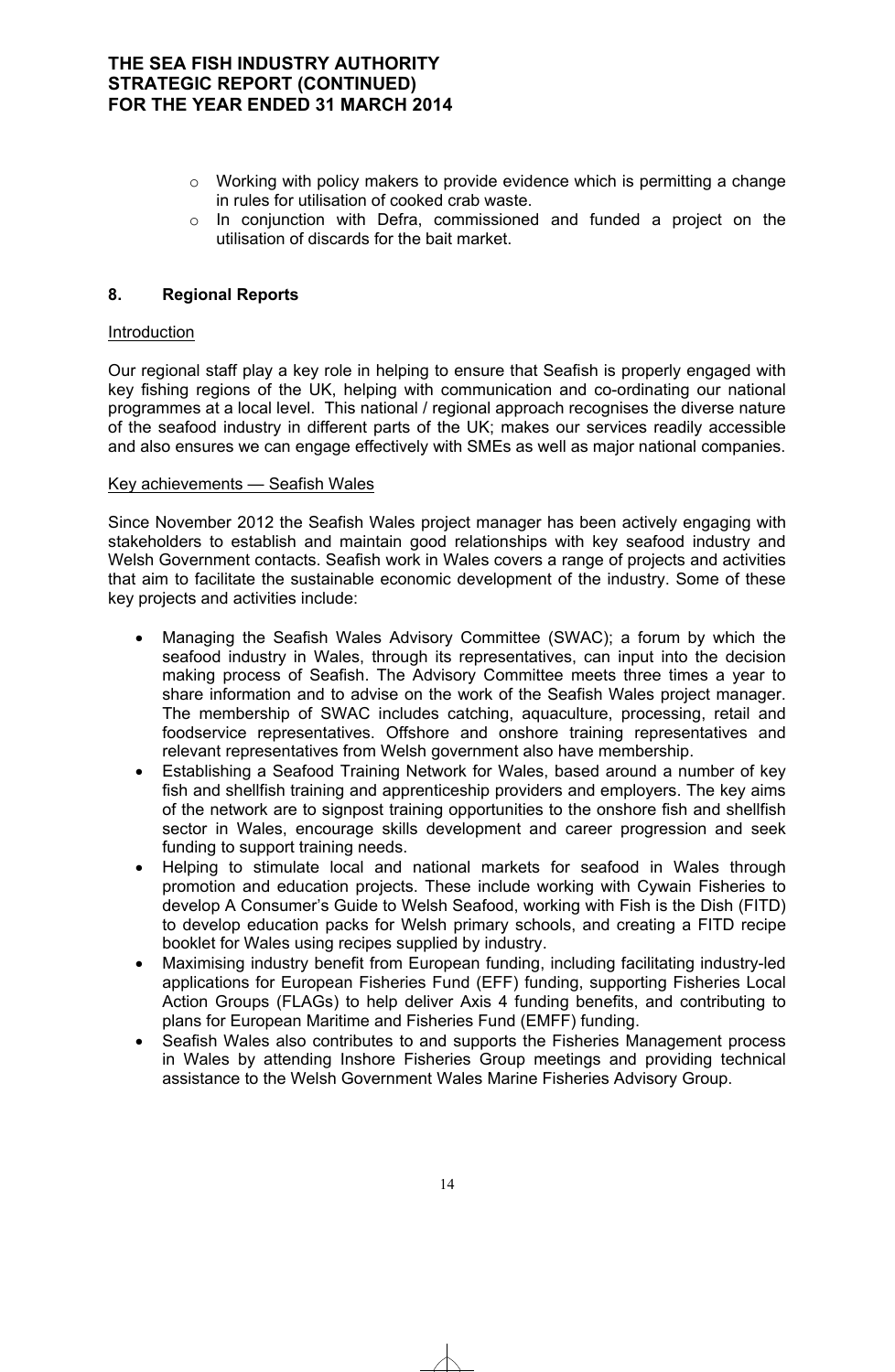#### Key achievements — Seafish Northern Ireland

Seafish in Northern Ireland aims to facilitate the sustainable development of the Northern Irish fishing industry and local communities, working closely with a number of partner organisations to identify opportunities that support the economic development of fishing communities, highlight best practice and alert relevant public sector partners to those opportunities. Key elements of our programme include:

- The Seafish Northern Ireland Advisory Committee (SNIAC) meets three times annually and provides a forum for catching, processing and aquaculture representatives as well as fisheries scientists and government representatives to share information and inform the role and projects of Seafish NI. Current SNIAC projects include examining the impacts of developments in the Irish Sea, modelling the impacts of Common Fisheries Policy (CFP) reform as well as creating a film to examine and celebrate the NI Seafood industry.
- Supporting industry applications to secure finance from the EFF and developing collective projects for NI industry through the fund. This year funding has been secured for lifejackets for 1,340 fishermen and aquaculture workers. This project is ongoing with 700 PFDs distributed to date. Seafish NI have been project managing this initiative.
- Facilitating improved dialogue and communications between interested parties in the NI seafood sector and nationally. Representing and promoting the industry in the media and at local events. Seafish NI have attended and presented at a number of high profile events during the year including a DARD / Department of Environment Marine Stakeholder event and during the visit of a senior EU Official (Bernhard Freiss) to NI.
- Helping facilitate regional access to Seafish national resources and replicating successful national projects at a local level, such as initiating a Seafish Succorfish trial in Strangford Lough, creating a Fish is the Dish (FITD) recipe booklet for Northern Ireland using recipes supplied by industry and working with FITD to develop education packs for NI schools. In addition Fish and Shellfish Apprenticeships have been launched recently in NI working with Southern Regional College.

#### Key achievements — Seafish England

Our major roles for the UK are the management of industry reputation, boosting regional engagement, supporting environmental improvement and responsible sourcing initiatives and boosting consumption. Some of our most important projects running up to 2014 have included:

- Organising a number of important regional events, including the Humber Seafood Summit, a legislation forum and Project Managing the World Seafood Congress 2015.
- Driving regional engagement groups and workshops including Seafood Cornwall Training, Humber Seafood Group, Scallop Association, Channel Scallop Group, Project Inshore, Producer Organisations, Inshore Fisheries Conservation Authorities, Environmental Non-Government organisations, Wildlife Trusts, local FLAG's and Market data roadshows in Humberside.
- Environment and responsible sourcing projects, for instance a discards and mitigation initiative in the South West to meet CFP reform; supporting the Channel Scallop Group with good practice guides and preparation for Marine Stewardship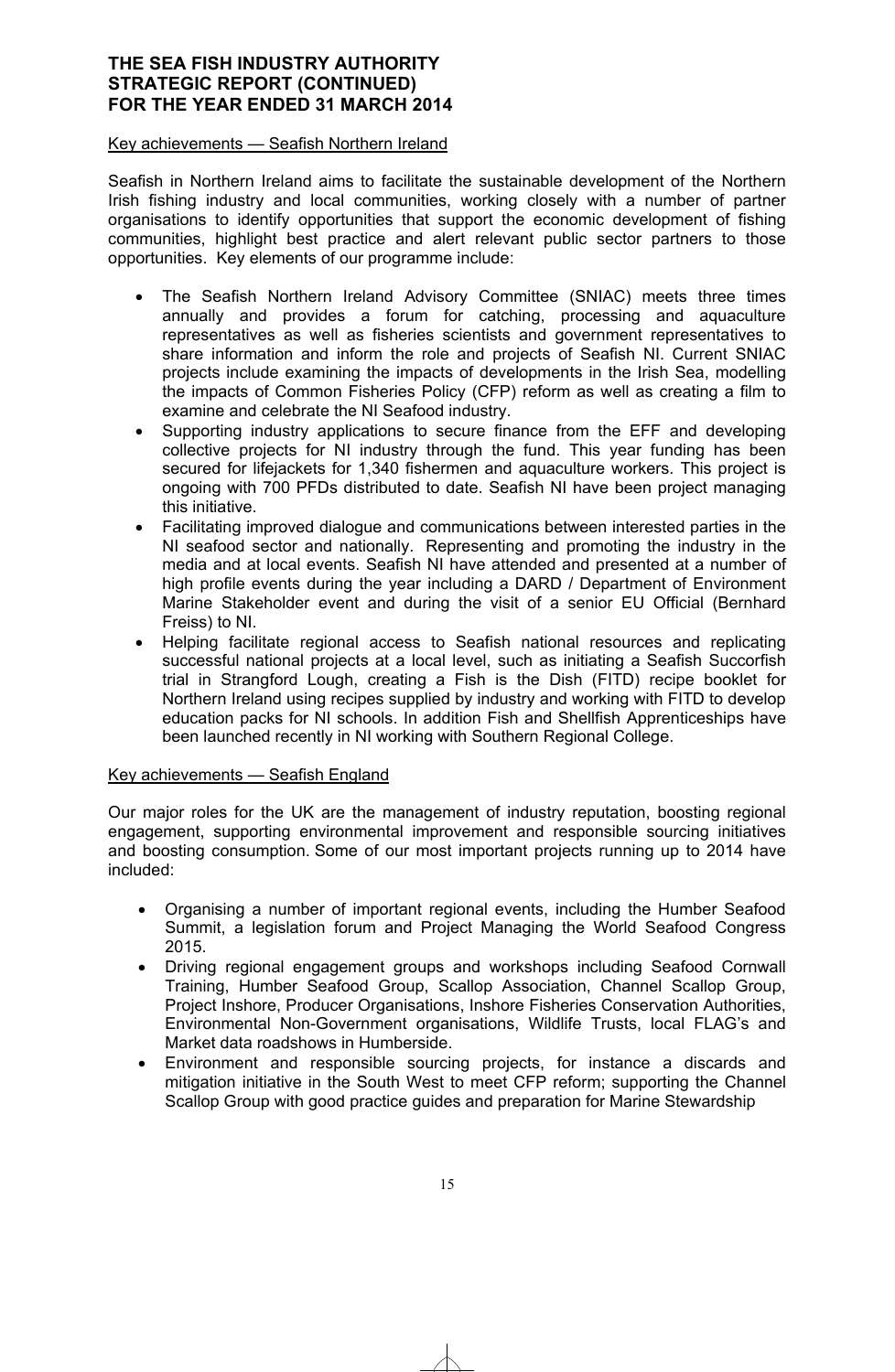Council Assessment and engagement with the 'Fishing for Litter' scheme for English fishermen.

- Helping facilitate dialogue and understanding by organising meetings between the fishing community and their MPs and MEPs.
- Promoting regional best practice, for instance through the Responsible Fishing Scheme and Technical Gear trials.
- Supporting international outreach for local industry representatives, such as through the North Atlantic Seafood Forum and various trade missions.

#### Key achievements — Seafish Scotland

Seafish and Seafood Scotland have worked in partnership to deliver a number of key projects. These include:

- The first Inshore Fisheries Conference which attracts delegates from across the industry.
- The Seafood in Schools Project, which aims to teach children about Scottish seafood: where it comes from, how it reaches our plates, and why eating seafood is good for us. In partnership with the Scottish seafood industry, the project encourages teachers at primary and secondary level to use seafood as a context for interdisciplinary learning.
- A Sustainability and Environmental Awareness programme to companies and organisations, helping participants to highlight the sustainability of Scottish seafood and develop business to business and business to consumer marketing messages.
- Business development support for Scottish companies helping them to gain extra value from raw seafood materials, such as through branding, new product development, chain of custody management, development of technical systems and supply chain match making.

# **Financial Review of Financial Results for the Year**

Seafish delivered a £1.58m surplus for 2013/14, as compared with £184k in the previous year. The main reasons for this £1.396m increase were:

- A £400k contribution towards the legal fees of the 2010 court case was received from the liquidators of the company that raised the legal challenge.
- Under IAS19 reporting requirements relating to the WYPF pension scheme, an actuarial gain of £491k was recognised during the year as opposed to an actuarial loss of £213k in 2012/13, giving a £704k positive movement.

Other movements to note were:

- Levy income and project income increased by £174k and £72k respectfully. These increases were offset by decreases in commercial income of £39k, and interest receivable of £25k.
- Staff costs increased by £181k as a result of the 1% annual pay award and increases in employers' N.I. and pension contributions.
- Restructuring and redundancy costs reduced by £225k as there was no restructuring during the year.
- Other expenditure reduced by £131k, mainly due to the reduction in project expenditure of £190k. This was partially offset by a significant additional spend in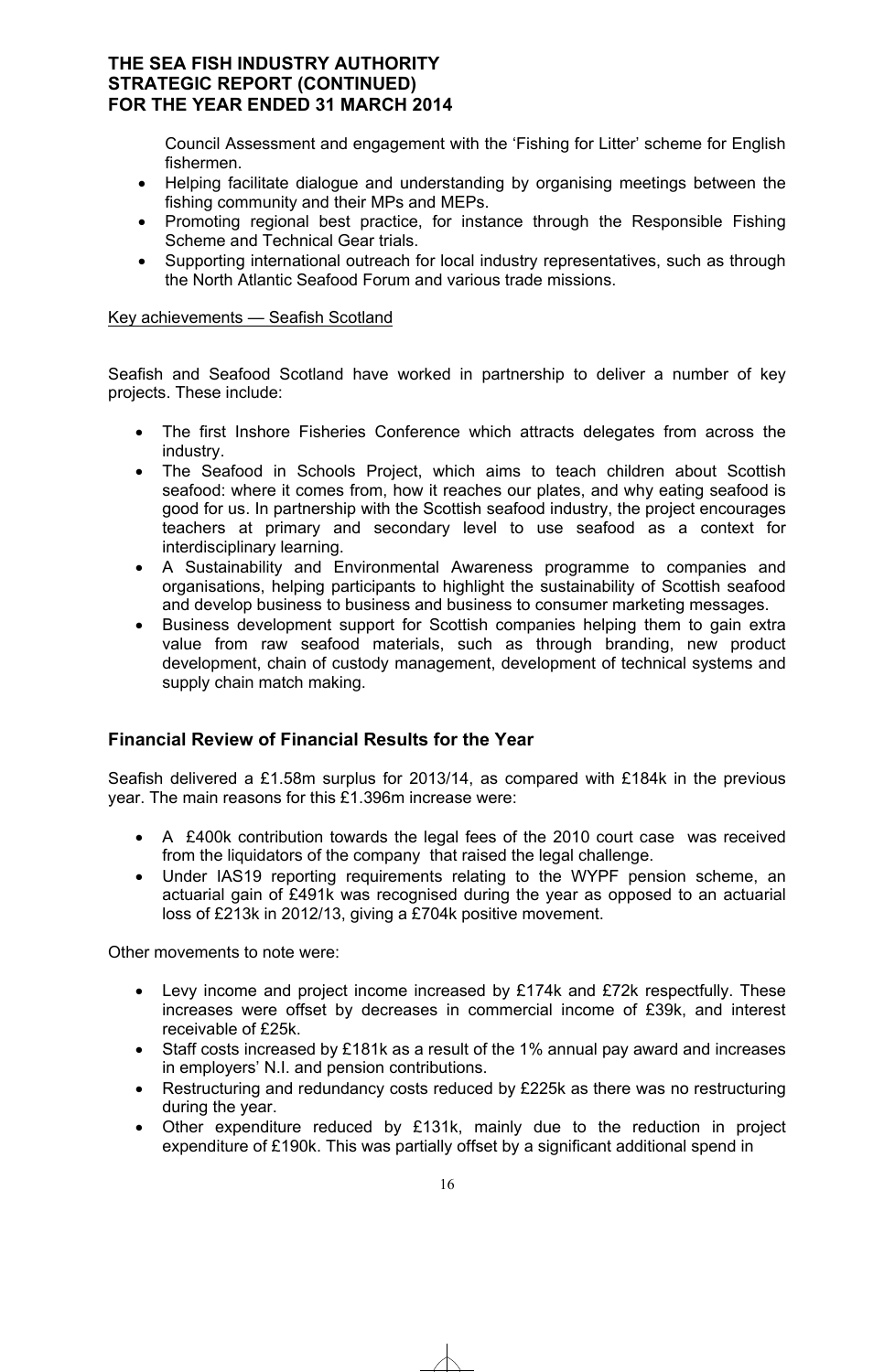staff training and recruitment after years of under investment in staff due to the court case, and other minor movements in costs.

In recognition of the high surplus achieved for the year Seafish has, through the panel process, budgeted a deficit of £1.2m for 2014/15. Also, following a consultation with industry in the autumn of 2013, Seafish has recommended to the four Administrations a one off levy rebate of 10% for the year to March 2014. At the date of signing of these accounts, no reply has yet been received to this and no provision (estimated to be £803k) has been made in these accounts.

# **Review of the financial position as at 31 March 2014**

After covering all of its liabilities, Seafish had net assets at 31 March 2014 of £4m (2013: £2.4m). The significant movements were:

- Trade receivables and other assets reduced by £705k. This was due to the levy debtors reducing by £369k as a result of collecting arrears, and trade receivables reducing by £505k mainly as a result of payments received relating to European Fisheries Fund grant debtors. These reductions were offset by an increase in accrued income of £127k.
- Cash increased by £1.355m as a result of the surplus generated and as detailed in the Statement of Cash Flows.
- Trade and other payables reduced by £946k, as a result of reductions in: trade creditors - £156k due to the commitment to pay suppliers promptly: accruals - £409k due to a reduction in the provision for un-invoiced services and staff exit packages: deferred income - £363k due to a reduction in the amounts invoiced in advance of Seafish carrying out the work.

# **Future Strategic Direction**

Seafish has a very clear purpose – to help secure a sustainable and profitable future for the UK seafood industry. However, recent meetings of our Sector Panels and conversations with wider industry have suggested that there is an additional area of concern which needs to be added to the remit of Seafish. This is the question of an ethical industry, and addressing issues with product integrity and worker welfare in supply chains. Seafish will be building this new direction into the Corporate Plan for 2015 – 2018, but the first meeting of an Ethics Working Group has already taken place.

Seafish consulted with industry on a reduced rate of levy in 2013 and a report was placed with the four Fisheries Administrations in October of that year. However, industry reaction was mixed and Seafish has not yet had a response from the four Fisheries Administrations as to whether a levy reduction will be agreed. Our future plans are based on levy take remaining the same and will have to be adjusted should a reduction be subsequently agreed.

Regardless, Seafish has now moved from a transition period after the legal challenges and is now firmly into delivery. Apart from the addition of the work on an ethical industry, the main work programmes going forwards will remain very similar. The summary high level objectives will become Enhance Reputation, Promote Consumption and Inform Decisions very similar to those in the previous Corporate Plan.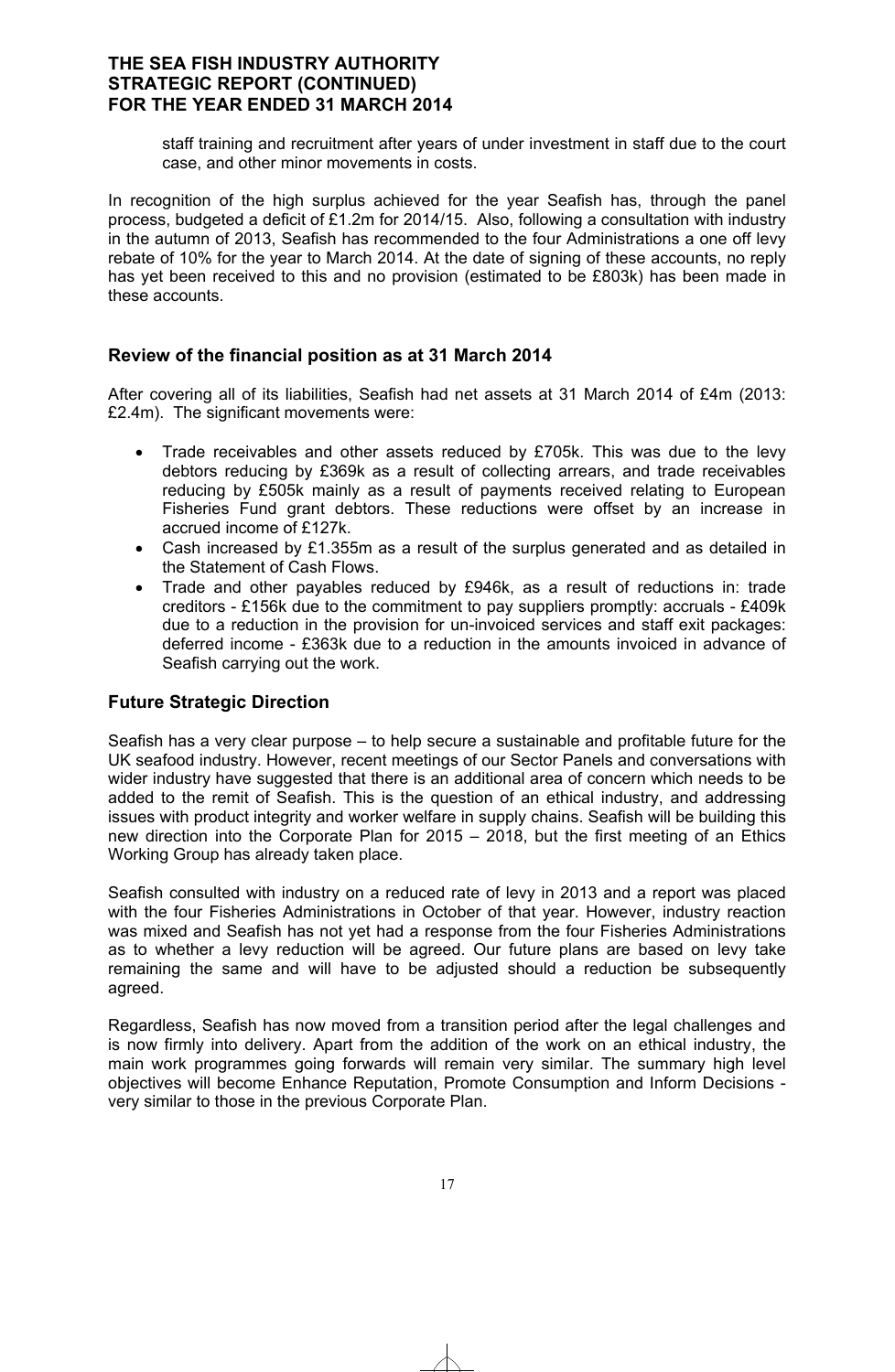#### **How well are we performing?**

Seafish records its progress using robust project management and financial reporting systems that are matched to a critical plan of achievements and Key Performance Indicators which are outlined in our corporate plan. Adjustments to any programmes are made from time to time and these, along with the progress reports, are agreed at executive level before being monitored and reviewed on a regular basis by the Seafish Board and Sector Panels.

To date Seafish can report that it is on plan to deliver the Corporate Plan in full. This means that it goals across all workstreams, from reputation and consumption to training and responsible sourcing, will have helped the industry takes significant steps towards its goal of achieving a sustainable and profitable future.

Industry and stakeholders are communicated to on a regular basis concerning progress both through the formal Board and Panel structure but also through a newly established enewsletter, the Seafish website and our media engagement programme. An overarching stakeholder survey, conducted annually, will also give stakeholders an opportunity to comment on the efficiency and effectiveness of Seafish not just at programme level but also at operational level to. The results will be used to drive an ongoing cycle of continual performance improvement across the organisation.

# **Risk and uncertainties**

The key risk facing the organisation is a possible change to the political constitution of the UK. We are as yet unclear what the promise of further devolution may bring in terms of constitutional change, but it is possible that Seafish delivery will be affected in some way. Furthermore, uncertainty around this issue could lead to a loss of stakeholder focus. To mitigate this risk, Seafish will endeavour to inform the process of change as it affects the seafood industry. We will engage all four Administrations and other stakeholders in that work, and will seek to demonstrate our value through the delivery of our Corporate Plan 2015-18.

**P Williams – Chief Executive 28th November 2014**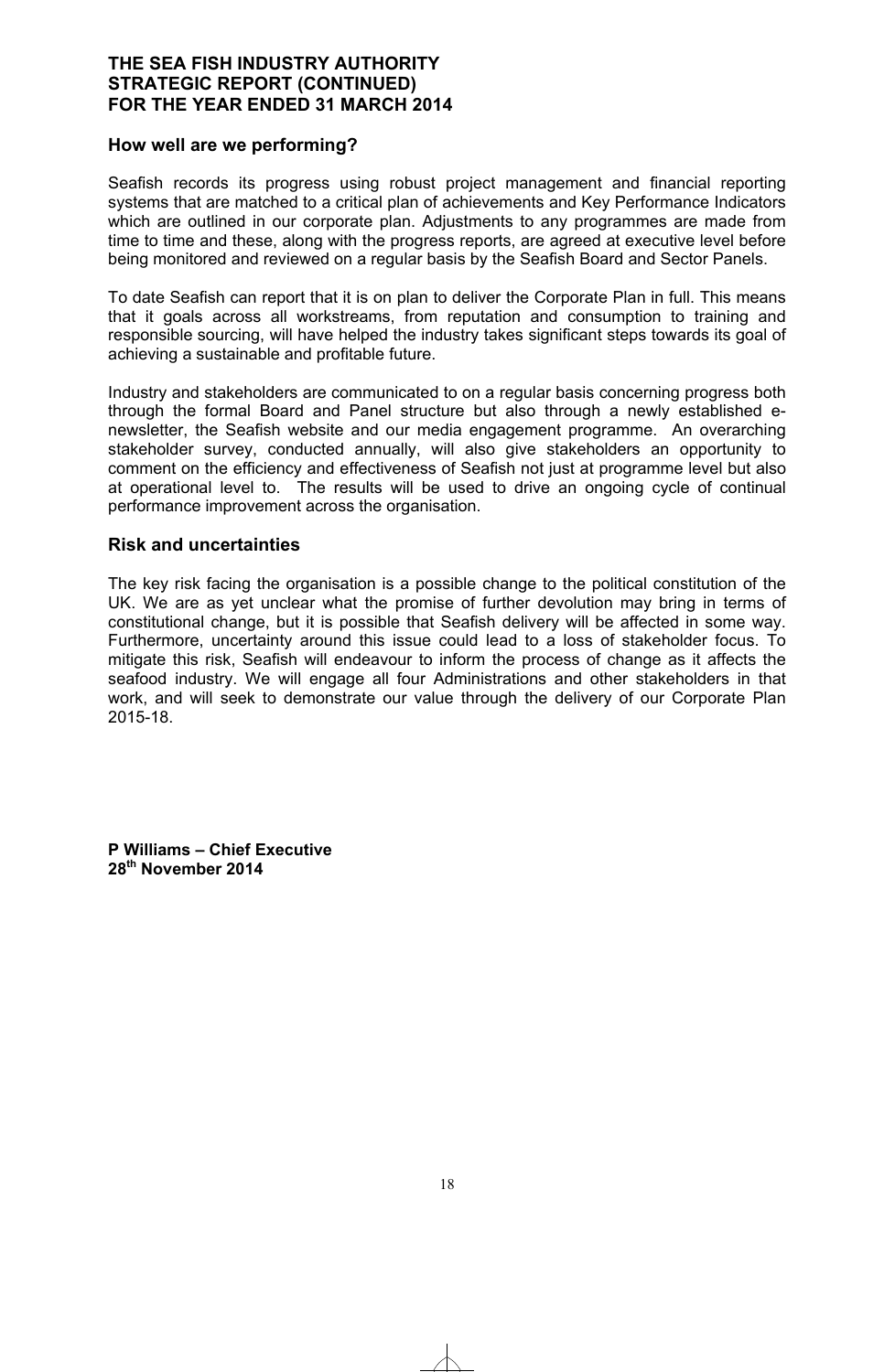#### **History and statutory background**

The Sea Fish Industry Authority (Seafish) was established under the Fisheries Act 1981. Under the provisions of the Act all rights, obligations and property of the White Fish Authority and the Herring Industry Board became rights, obligations and property of the Sea Fish Industry Authority. The White Fish Authority and the Herring Industry Board ceased to exist on 1 October 1981.

These accounts have been prepared in a form directed by the Secretary of State for Environment, Food and Rural Affairs, with the consent of HM Treasury and in accordance with Section 11 of the Fisheries Act 1981 as amended by the Government Resources and Accounts Act 2000 (Audit of Public Bodies) Order 2004.

#### **Principal activities**

Seafish is the only pan-industry body offering services to all parts of the seafood industry, including catching and aquaculture, processors, importers, exporters and distributors of seafood, restaurants and retailers. It aims to support all sectors of the seafood industry for a sustainable, profitable future.

Its key services aim to support and improve the environmental sustainability, efficiency, cost effectiveness and commercial success of the industry, as well as promoting sustainably-sourced seafood. Key aspects of these services include:

- (a) Promoting efficiency in the UK seafood industry including the marketing and consumption of sea fish and sea fish products in the United Kingdom;
- (b) Providing and assisting in the provision of training; and
- (c) Providing advice, information and analysis of a wide range of matters relevant to the sea fish industry.

Although Seafish has the role of administering financial assistance to the fishing industry under the terms of the Fisheries Act 1981, the facility to make loan arrangements does not presently exist.

#### **Recent background**

Following the discussion with industry on the role of Seafish, a new structure was established in April 2012. This established a new Board with responsibility for the governance of the organisation and setting the strategic direction. Under this, three sector panels have been established to inform the operational activities. These three Sector Panels represent the interests of their sectors:

- Domestic and Exporters Panel
- Importers and Processors Panel
- Consumers and Supply Chain Panel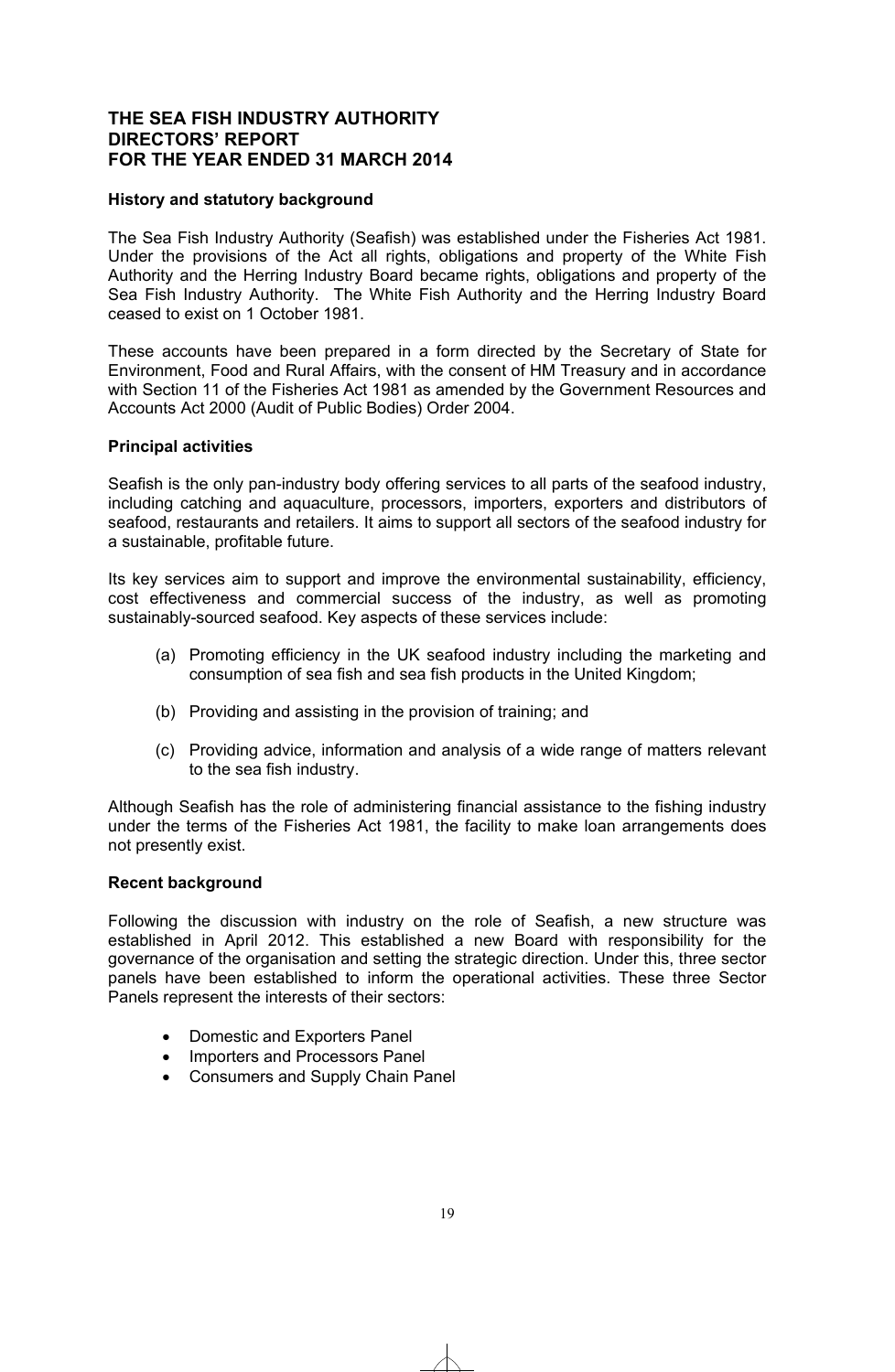The Panels are composed of a mix of representative organisations and those who bring direct skills and expertise to the Panel. They are constituted to meet twice per year to review the activities and progress towards the KPIs. During the year to 31 March 2014, the Panels met three times to review the progress on the delivery of the Corporate Plan.

#### **Board members**

There are nine non-executive Board Members, appointed jointly by the Secretary of State for Environment, Food and Rural Affairs, the Cabinet Secretary for Rural Affairs and the Environment (Scotland), the Minister for Rural Affairs (Wales) and the Secretary of State for Northern Ireland. Four Board Members are independent of the sea fish industry and the remaining five members have expertise in and represent the interests of the sea fish industry.

| Independent: | Elaine Hayes (Chairperson)<br>Clare Dodgson<br>Philip Huggon<br>Jane Ryder                              |
|--------------|---------------------------------------------------------------------------------------------------------|
| Industry:    | Peter Hajipieris<br><b>Michael Park</b><br><b>Stephen Parry</b><br>James Wilson<br><b>Michel Kaiser</b> |

A Register of Board Members' Interests details company directorships and other significant interests held by Board Members which may conflict with their responsibilities. The Register is available on the website (www.seafish.org), or by contacting Seafish.

Board meetings, which are properly conducted and minuted, are held regularly to ensure overall control over the operations of Seafish is exercised. The Chief Executive and the executive directors attend and participate fully in all Board meetings.

#### **Board members' responsibilities**

The Board Members have adopted a Code of Practice, as recommended by Government, which covers all responsibilities including public service values, corporate responsibilities, strategic planning and control, handling conflicts of interest and annual report and accounts preparation.

The Chief Executive of Seafish, as Accounting Officer, is responsible for preparing the Annual Report, the Remuneration Report and the financial statements in accordance with the Fisheries Act 1981, as amended by the Government Resources and Accounts Act 2000 (Audit of Public Bodies) Order 2004 and the Accounts Direction issued by the Secretary of State for the Environment, Food and Rural Affairs.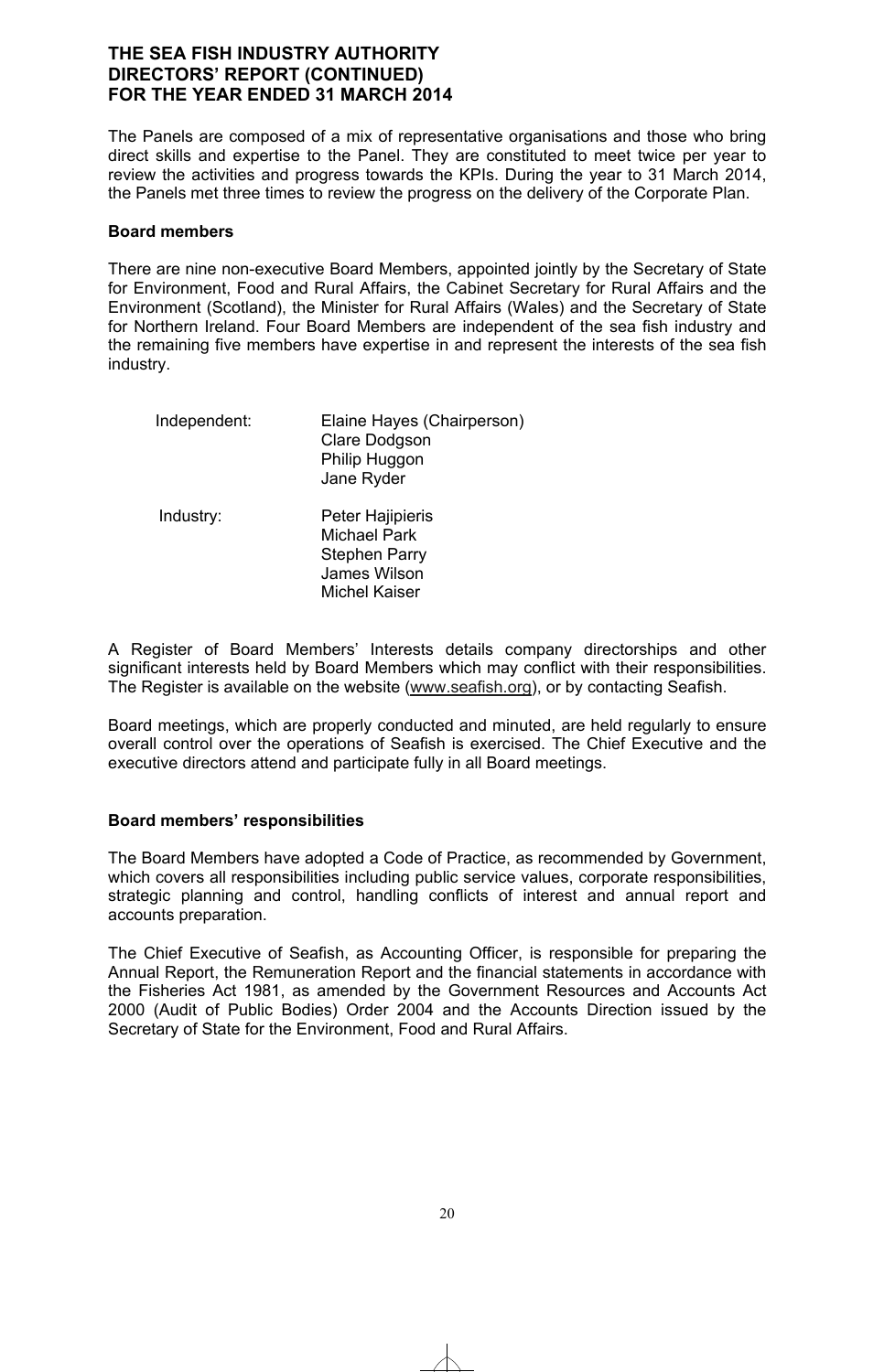In preparing the accounts, the Board Members adopt an oversight role to ensure the accounts are prepared on an accruals basis, observe the accounts direction, apply suitable accounting policies on a consistent basis, make reasonable judgements and estimates and comply with all applicable accounting standards.

The Board Members also exercise oversight in ensuring the keeping of proper accounting records, which disclose with reasonable accuracy at any time the financial position of Seafish, safeguarding the assets of Seafish and for taking reasonable steps for the prevention and detection of fraud and other irregularities.

#### **Management**

The management of Seafish comprised the following executive directors during 2013/14:

Dr. P. Williams (Chief Executive) Mrs J. Anderson (Finance Director / Business Services Director) Mr T Pickerell (Technical Director) Mrs M Groundsell (Corporate Relations Director) Mr R Bruce (Corporate Relations Director) Mr J Harman (Development Director)

#### **Business review and future developments**

The Statement of Comprehensive Income is set out on page 39 of the accounts. The net income for the year, after taxation, amounted to £1.089m (2012/13: net income £397k).

A detailed Strategic Report is set out on pages 6 to 18. The Strategic Report contains a performance and financial review of the activities undertaken by Seafish during 2013/14 as well as information on future developments.

#### **Political and charitable donations**

Seafish did not make any donations towards charitable or political purposes during the year.

#### **Payment of creditors**

Seafish aims to comply with the Better Payments Practice Code. Seafish policy is to pay creditors' accounts by the due date specified under each creditor's terms of payment, unless under dispute.

At 31 March 2014, £60k was owed to trade creditors representing four days purchases outstanding (31 March 2013 – 13 days). The number of days outstanding has decreased significantly because a great effort has been made to pay suppliers quickly.

#### **Pension liabilities**

Seafish is an admitted body to a funded defined benefit scheme operated by the West Yorkshire Pension Fund (WYPF), which is independently invested and administered. The Seafish element of the WYPF scheme has a total deficit (funded and non-funded) at 31 March 2014 of £9.4m (31 March 2013: deficit of £9.4m). From 1 April 2006, the WYPF scheme has not been offered to new members of staff. New starters now are offered a defined contribution scheme administered by the Legal & General Group. In addition to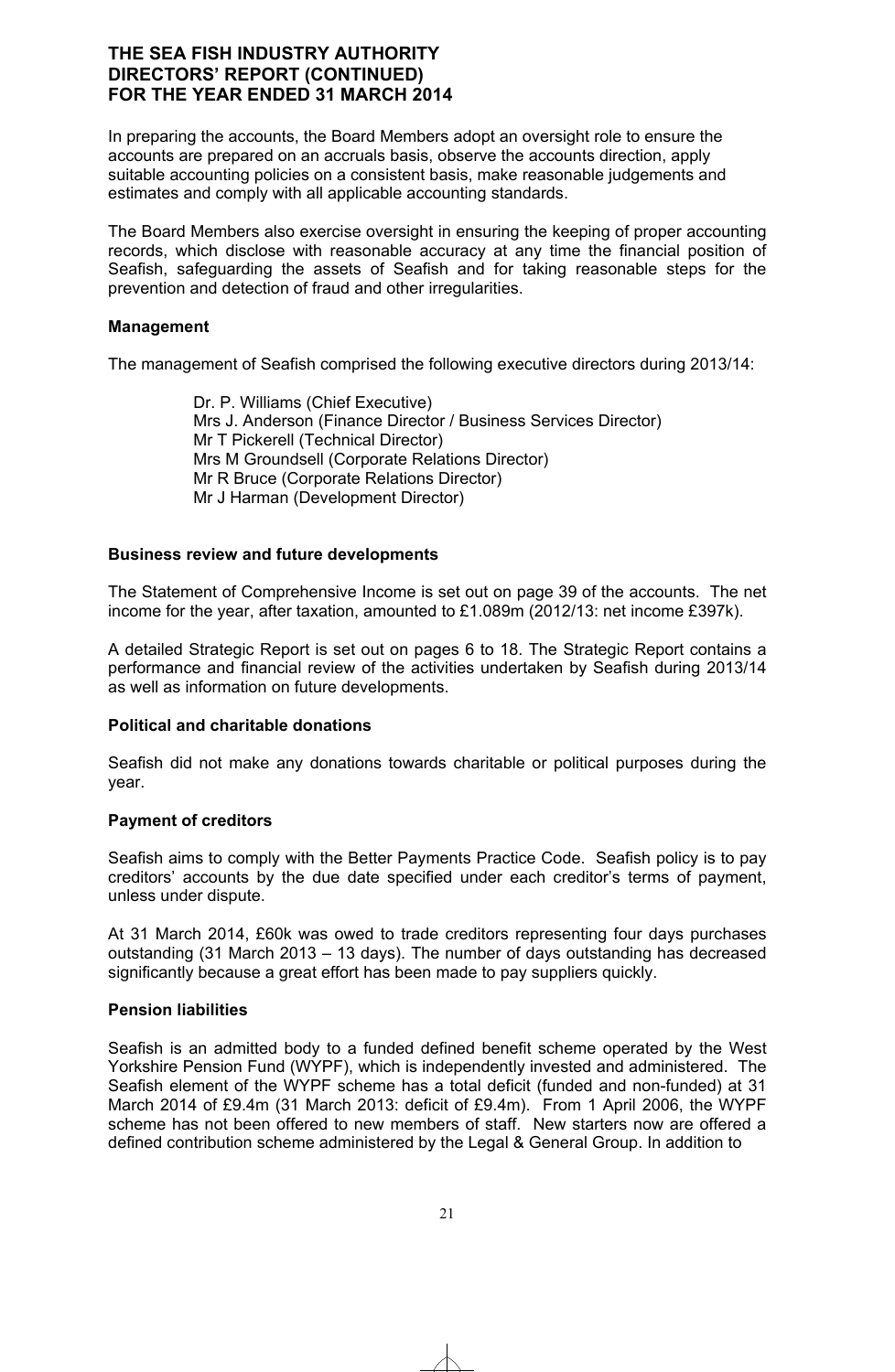the WYPF, Seafish has a liability for a scheme on behalf of former Herring Industry Board employees, The Seafish Pension and Life Assurance Fund (SPLAF). At 31 March 2014 the liability for SPLAF was £281k (2013: £316k). The total pension liability at 31 March 2014 is therefore £9.670m (2013: £9.734m) as per note 10f of the accounts.

#### **Union recognition**

The number of staff who were members of the union, Unite, exceeds 50%, and Seafish therefore formally recognises that body.

#### **Disabled persons**

Seafish operates an equal opportunities policy and treats all job applicants in the same way regardless of their disability. If an employee becomes disabled during employment, all practical efforts will be made to enable them to continue in their employment.

#### **Sickness absence**

We have one common absence management policy which covers the whole of the organisation and provides a consistent framework approach to management. The policy is underpinned by an externally provided occupational health service and employee assistance programme which is available 24 hours a day. Our overall level of sickness absence during 2013/14 was three days (2012/13: two days) per person.

#### **Employee involvement**

Seafish recognises the benefits of involving staff in a range of business matters and encourages open discussion and availability of information. Involvement is encouraged through participation in a range of team meetings, short-term working groups and the 'Seafish Forum'.

#### **Staff split by Gender**

Changes to the Companies Act 2006 set out new legislation that the gender split of employees must be reported. Seafish's total staff as at the 31 March 2014 is shown in the below table. This table includes permanent and temporary staff.

|                                | Male           | Female |
|--------------------------------|----------------|--------|
| <b>Non-Executive Directors</b> | 6              | 3      |
| <b>Executive Directors</b>     | $\mathfrak{p}$ | 2      |
| <b>Management Staff</b>        | 9              | 6      |
| <b>Panel Members</b>           | 10             |        |
| All Other Staff                | 35             | 24     |
| <b>Total Staff</b>             | 62             | 36     |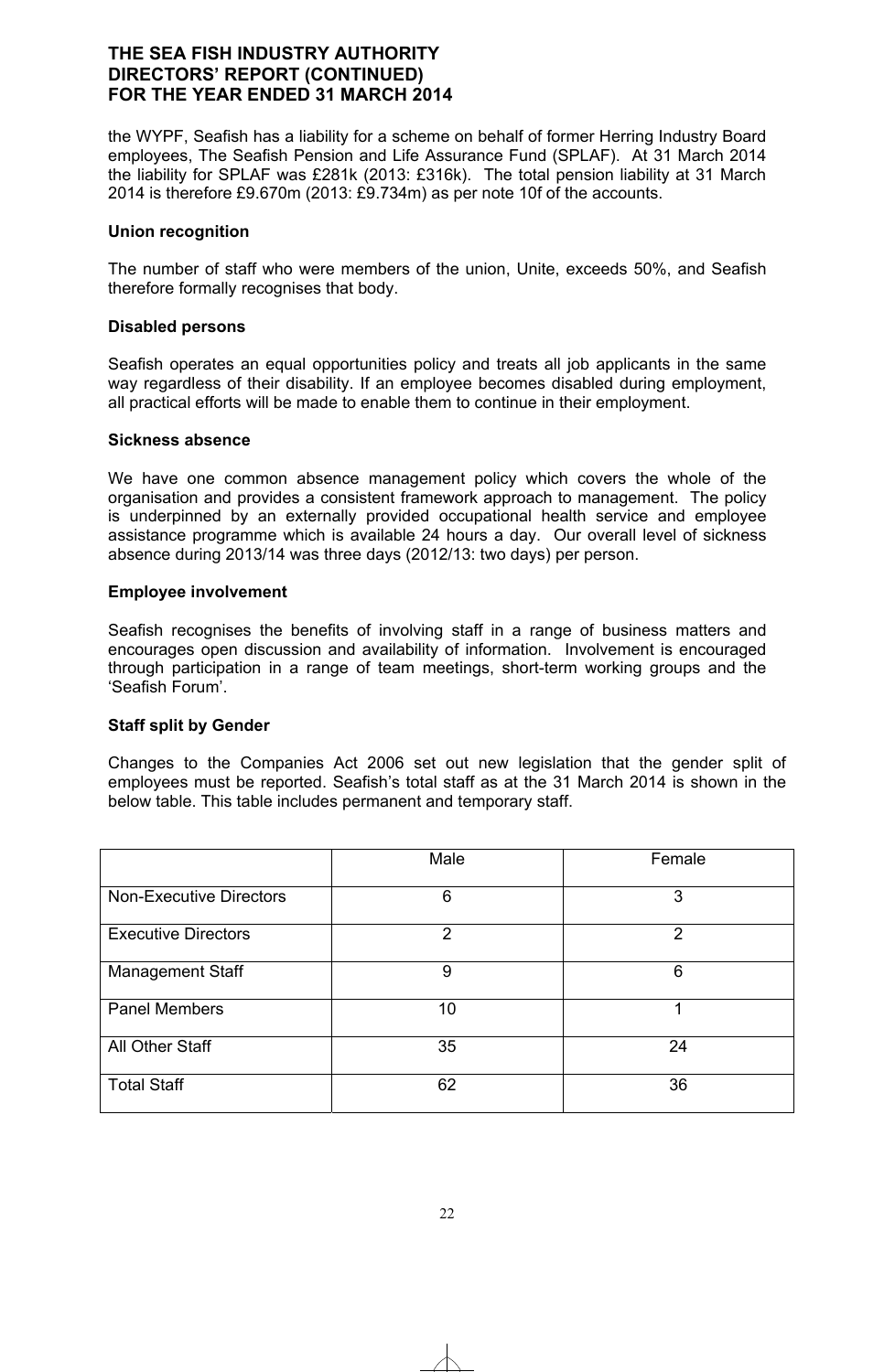## **Auditors**

The Comptroller and Auditor General is the statutorily appointed external auditor for Seafish. The audit fee for the statutory audit for 2013/14 is £36k (2012/13: £34k). There was no non-statutory audit work undertaken by the Comptroller and Auditor General in 2013/14 or 2012/13.

So far as the Accounting Officer is aware, there is no relevant audit information of which the Comptroller and Auditor General is unaware and the Accounting Officer has taken all necessary steps to make himself aware of any relevant audit information and to establish that the Comptroller and Auditor General is aware of that information.

**P Williams – Chief Executive 28th November 2014**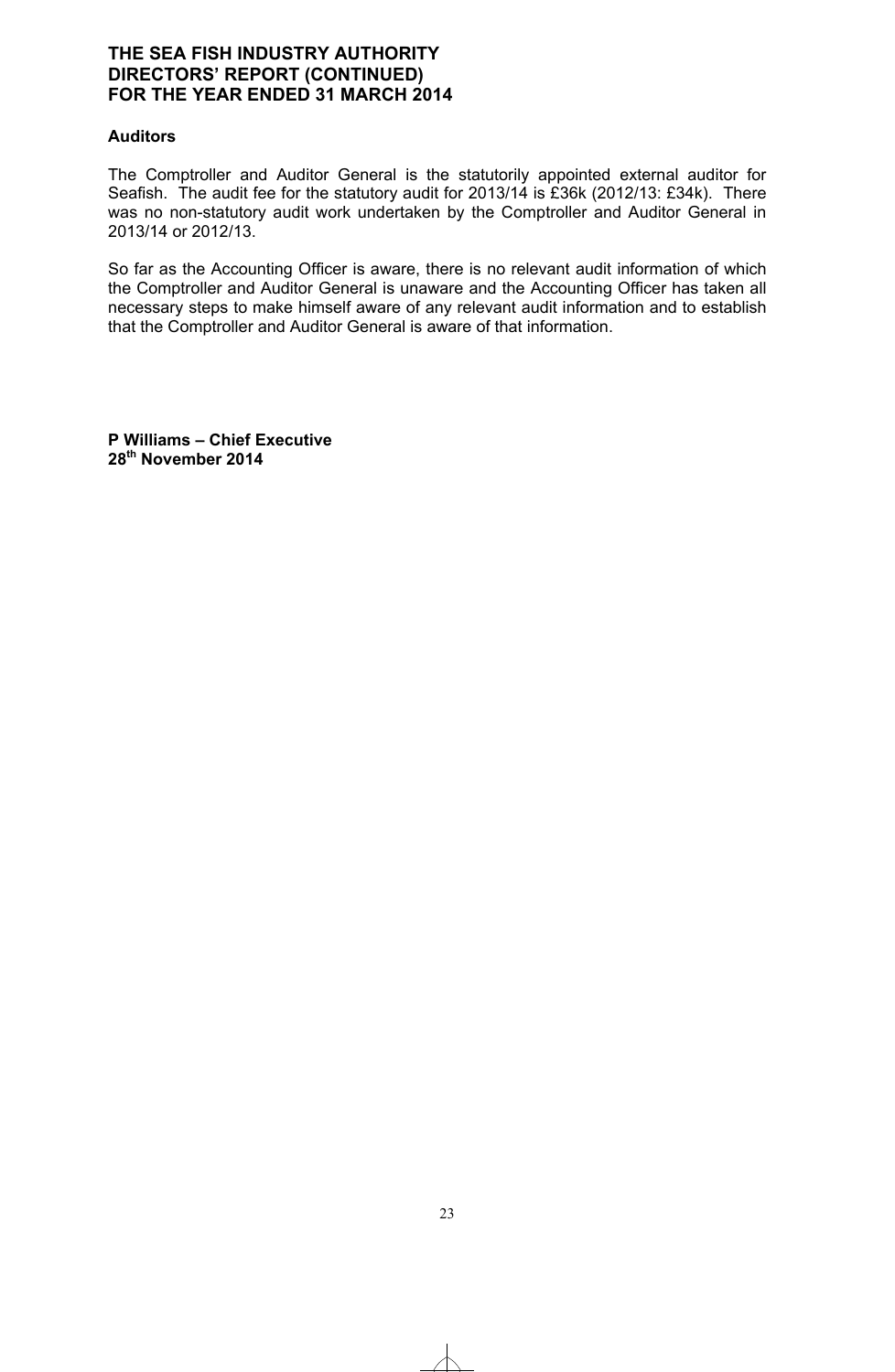The Remuneration Committee functions as a subcommittee of the Seafish Board with formal delegated responsibilities and terms of reference. The Committee's primary role is to contribute to the Board's overall process for ensuring adequate arrangements are in place regarding staff pay and benefits.

The Committee comprises three members, all of whom are non-executive Board Members of Seafish and is chaired by the Deputy Chairman. Members during the year to 31 March 2014 were Jane Ryder, Clare Dodgson and Peter Hajiperis. Meetings are normally held not less than twice a year and minutes are taken at all meetings. The committee met three times during the year.

#### **Executive Directors Emoluments**

#### Contracts of employment for executive directors

Seafish executive directors are employed on standard contracts of employment which are in line with all other employees except for notice periods where Seafish executive directors are required to give either three or six months' notice of termination of their employment. Executive directors' remuneration is by way of a fixed annual salary, and benefits in kind including car benefit, medical insurance and subscriptions. Executive directors employed prior to 1 April 2006 are members of the defined benefit pension scheme, with those employed after that date members of the defined contribution scheme.

Set out below are the details of the contracts of employment for Seafish's senior executive staff as at 31 March 2014.

|                                                                                             | Contract   | Contract    | <b>Notice</b> | Unexpired |
|---------------------------------------------------------------------------------------------|------------|-------------|---------------|-----------|
|                                                                                             | start date | expiry date | period        | term      |
| Paul Williams<br><b>Chief Executive</b>                                                     | 01/01/2004 | Indefinite  | 6 months      | n/a       |
| Janice Anderson<br><b>Business Services Director</b><br>(Finance Director to<br>31/01/2013) | 13/05/2011 | Indefinite  | 6 months      | n/a       |
| <b>Tom Pickerell</b><br><b>Technical Director</b>                                           | 01/07/2013 | Indefinite  | 3 months      | n/a       |
| Mel Groundsell<br><b>Corporate Relations Director</b>                                       | 24/02/2014 | Indefinite  | 3 months      | n/a       |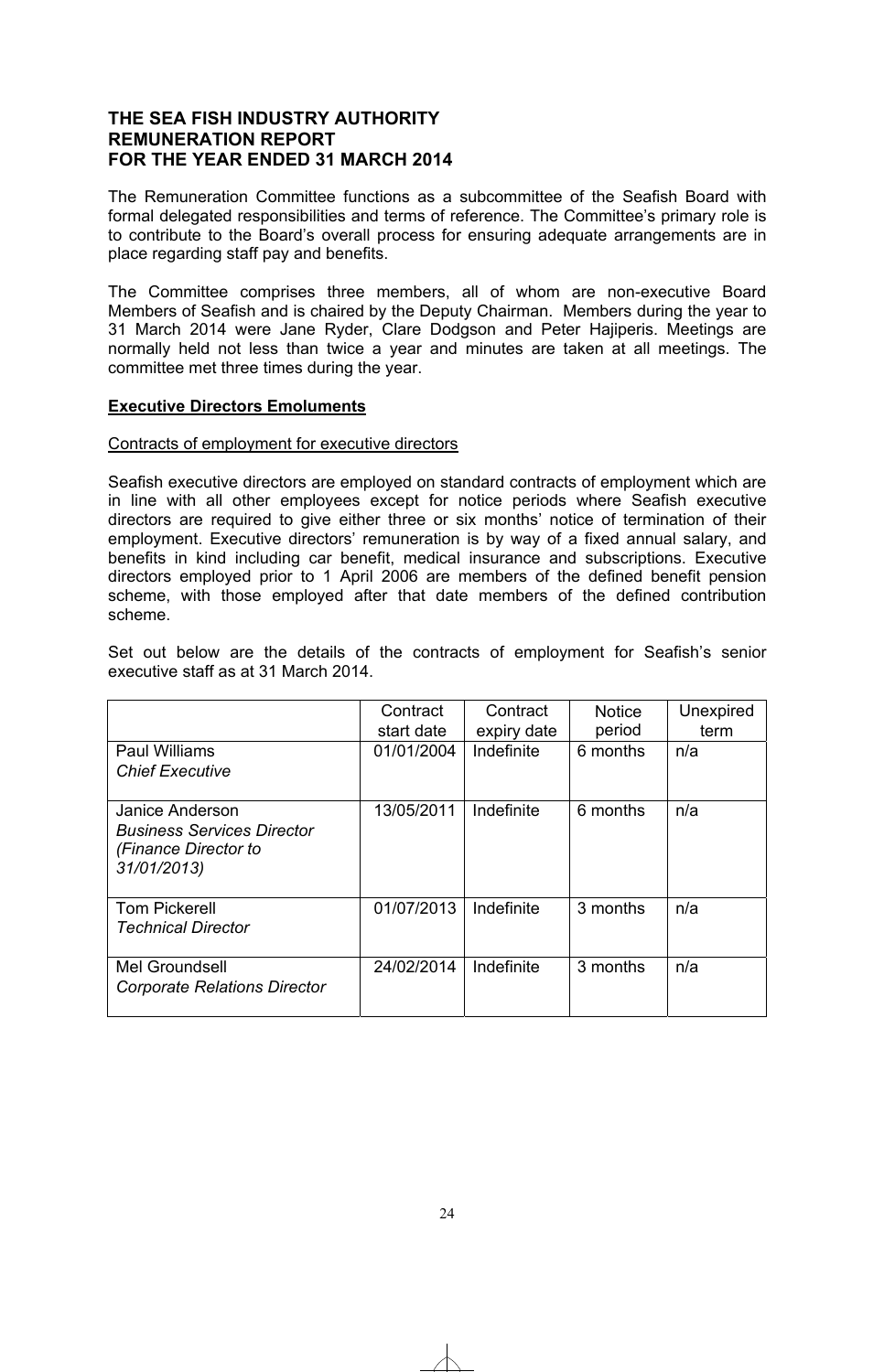#### Remuneration of senior executive staff

Pay policy is formally reviewed annually by the Committee. In seeking to ensure pay and other conditions are fair, competitive and affordable, market data and other relevant data are taken into account. Like all other Seafish employees, the pay associated with executive posts is derived from a formal job evaluation process, and pay increases are linked to performance. In line with the Governments pay policy, an award of 1% was made to staff for the year to March 2014.

#### Methods used to assess whether performance conditions are met

In assessing individual performance, Seafish has a formal performance management system which is a core management process. It enables Seafish to be clear and consistent in focusing performance on the delivery of strategic objectives; assess contribution and recognise achievement and support and inform personal development, career development and succession planning as well as provide for growth of knowledge, skills and experience.

#### Contracts of employment for executive directors

Set out below are details of the remuneration of Seafish's senior executive staff during the year to 31 March 2014. Benefits in kind compromise car benefit, medical insurance and professional subscriptions.

|                    | <b>Basic Salary</b>       |         |                      | <b>Bonus</b><br>Benefits in Kind |                | Compensation |                      | <b>Pension Benefit</b> |                | Total          |                      |                |
|--------------------|---------------------------|---------|----------------------|----------------------------------|----------------|--------------|----------------------|------------------------|----------------|----------------|----------------------|----------------|
|                    | (Bands of £5,000)         |         | (Bands of<br>£5,000) |                                  | (Nearest £100) |              | (Bands of<br>£5,000) |                        | (Nearest £000) |                | (Bands of<br>£5,000) |                |
|                    | 2013-14                   | 2012-13 | 2013-<br>14          | 2012-<br>13                      | 2013-<br>14    | 2012-<br>13  | $2013 -$<br>14       | 2012-<br>13            | $2013 -$<br>14 | 2012-<br>13    | 2013-<br>14          | 2012-<br>13    |
| Paul<br>Williams   | 95-100                    | 90-95   | $0-5$                | $5 - 10$                         | 4,000          | 2,700        | n/a                  | n/a                    | 20             | 23             | $120 -$<br>125       | $125 -$<br>130 |
| Janice<br>Anderson | 80-85                     | 70-75   | $\mathbf 0$          | $0-5$                            | 3,400          | 3,200        | n/a                  | n/a                    | 8              | $\overline{7}$ | 90-95                | 85-90          |
| Tom<br>Pickerell   | 50-55<br>(FYE: 70-75)     | n/a     | $\mathbf 0$          | n/a                              | 5,300          | n/a          | n/a                  | n/a                    | 2              | n/a            | 60-65                | n/a            |
| Mel<br>Groundsell  | $5 - 10$<br>(FYE: 65-70)  | n/a     | $\mathbf 0$          | n/a                              | 400            | n/a          | n/a                  | n/a                    | 0              | n/a            | $5 - 10$             | n/a            |
| Rob Bruce          | $15 - 20$<br>(FYE: 75-80) | n/a     | 0                    | n/a                              | 900            | n/a          | $10 - 15$            | n/a                    | 2              | n/a            | $35 - 40$            | n/a            |
| Jon<br>Harman      | $0-5$<br>(FYE: 90-95)     | 90-95   | 0                    | 0                                | 100            | 6,100        | n/a                  | 285-<br>290            | 0              | 41             | $0-5$                | 425-<br>430    |

The following information is subject to audit:

Rob Bruce resigned from Seafish with effect from 22nd October 2013 and received a compensation payment as noted above that included his notice and outstanding holiday pay.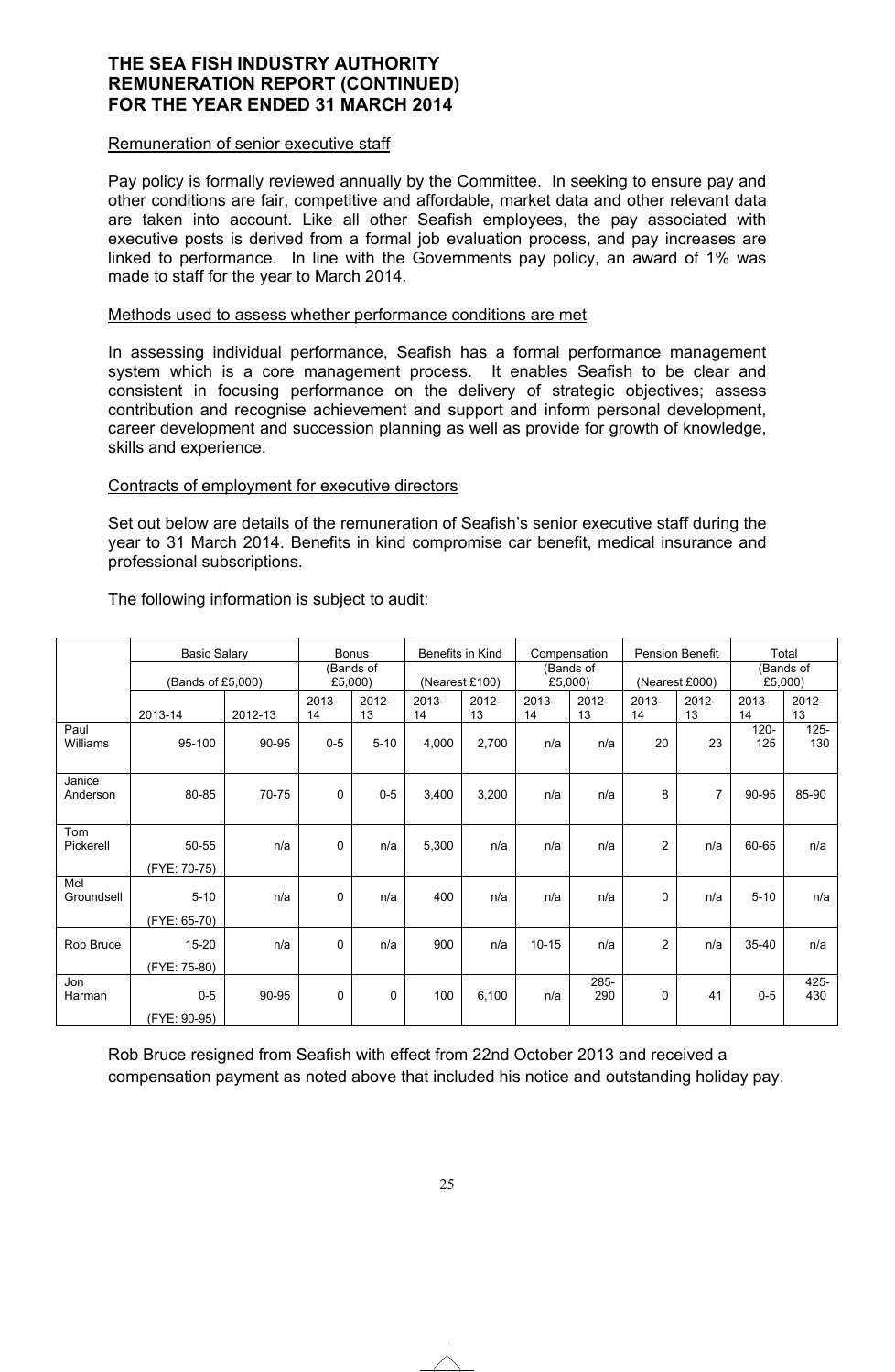#### Pension Scheme particulars of executive directors

Set out below are the Pensions Scheme particulars of Seafish's senior executive staff during the year to 31 March 2014.

|                      |                                    | <b>Employees</b> | <b>Employers</b> |
|----------------------|------------------------------------|------------------|------------------|
|                      | <b>Pension Scheme details</b>      | contribution     | contribution     |
|                      |                                    | rate             | rate             |
| <b>Paul Williams</b> | <b>West Yorkshire Pension Fund</b> | 7.5%             | 15.2%            |
| Janice Anderson      | <b>Legal and General</b>           | 5.0%             | 10.0%            |
| <b>Tom Pickerell</b> | Legal and General                  | 7.3%             | 10.0%            |
| Rob Bruce            | Legal and General                  | 5.0%             | 10.0%            |
| Jon Harman           | <b>West Yorkshire Pension Fund</b> | 7.5%             | 15.2%            |

#### Pension Entitlement of executive directors: defined benefit schemes

Set out below are details of the pension benefits accrued at and earned by each of Seafish's executive directors who were members of a defined benefit scheme during the year to 31 March 2014.

|               | Real<br>increase<br>in.<br>pension | Real<br>increase<br>in pension<br>lump sum | Total<br>accrued<br>pension at<br>31/03/2014 | Lump sum<br>at<br>31/03/2014 | <b>CETV</b><br>at<br>31/03/2014 | Increase<br>in CETV |
|---------------|------------------------------------|--------------------------------------------|----------------------------------------------|------------------------------|---------------------------------|---------------------|
|               | £'000                              | £'000                                      | £'000                                        | £'000                        | £'000                           | £'000               |
| Paul Williams | $0 - 2.5$                          | $0 - 2.5$                                  | $10 - 15$                                    | $15 - 20$                    | 222                             | 25                  |
| Jon Harman    | $0 - 2.5$                          | $0 - 2.5$<br>decrease                      | $10 - 15$                                    | $15 - 20$                    | 223                             | 3                   |

As non-executive directors do not receive pensionable remuneration, there are no entries in respect of pensions for non-executive directors.

#### Cash Equivalent Transfer Value

A Cash Equivalent Transfer Value (CETV) is the actuarially assessed capital value of the pension scheme benefits accrued by a member at a particular point in time. The benefits valued are the members' accrued benefits and any contingent spouse's pension payable from the scheme. A CETV is a payment made by a pension scheme or arrangement to secure pension benefits in another pension scheme or arrangement when the member leaves a scheme and chooses to transfer the benefit accrued in the former scheme. The pension figures shown relate to the benefits that the individual has accrued as a consequence of their total membership of the pension scheme, not just their service in a senior capacity to which disclosure applies.

The CETV figure and the other pension details, include the value of any pension benefits in another scheme or arrangement which the individual has transferred to the Pension Scheme. They also include any additional pension benefit accrued to the member as a result of their purchasing additional years of pension service in the scheme at their own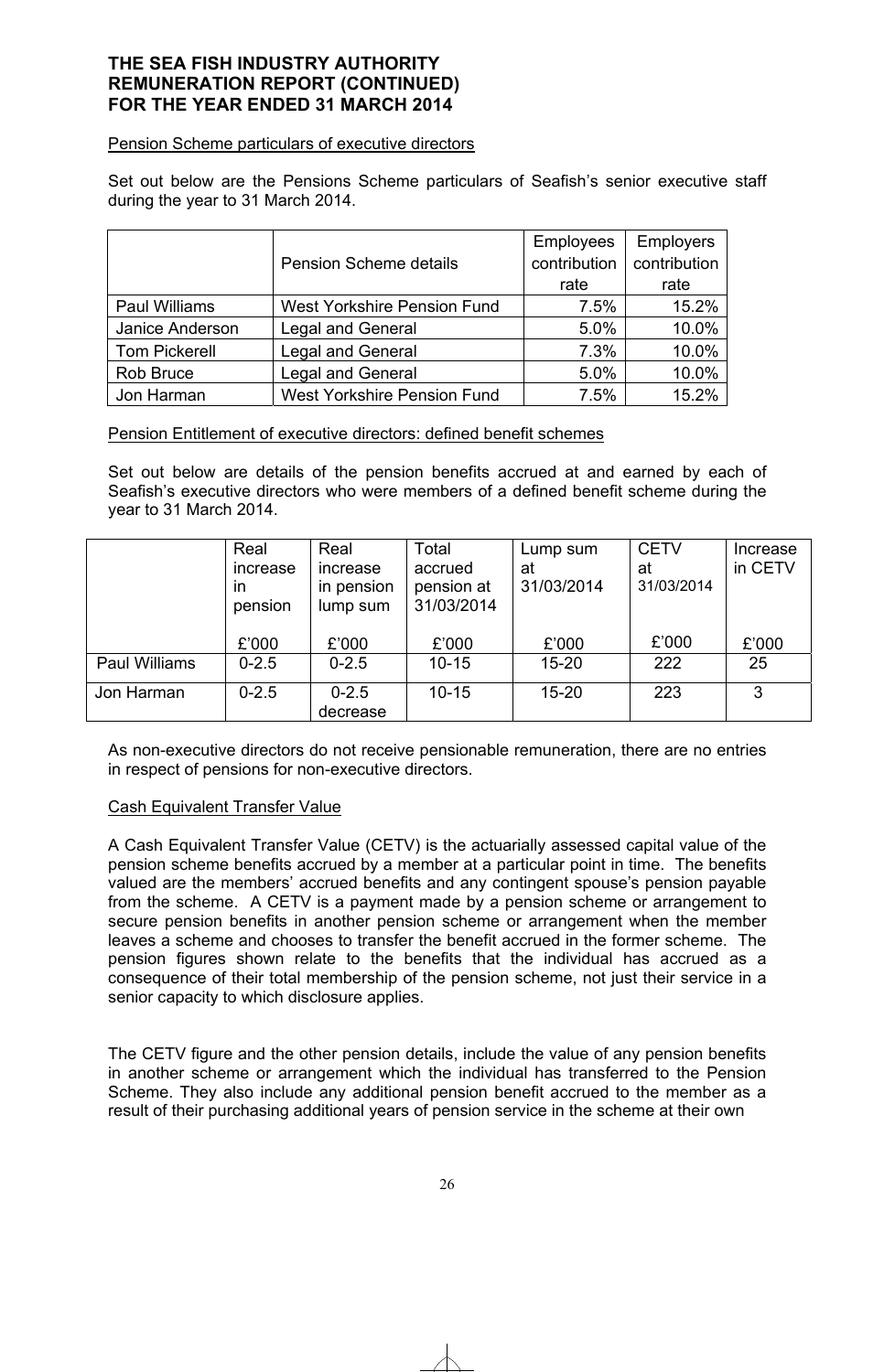cost. CETVs are calculated within the guidelines and framework prescribed by the Institute and Faculty of Actuaries.

There were no off payroll arrangements made throughout the year.

#### Pension entitlement of executive directors: defined contribution schemes

Set out below are the details of the employer's contributions made on behalf of Seafish's executive directors who were members of a defined contribution scheme during the year to 31 March 2014.

|                      | Employer's contribution                                                  |      |  |  |
|----------------------|--------------------------------------------------------------------------|------|--|--|
|                      | For the year<br>For the year<br>ended<br>ended<br>31-Mar-14<br>31-Mar-13 |      |  |  |
|                      |                                                                          |      |  |  |
|                      |                                                                          |      |  |  |
|                      | £000                                                                     | £000 |  |  |
| Janice Anderson      | 8                                                                        |      |  |  |
| <b>Tom Pickerell</b> | っ                                                                        | n/a  |  |  |
| Rob Bruce            | ⌒                                                                        | n/a  |  |  |

#### Relationship between highest paid director and the median earnings in the workforce

Reporting bodies are required to disclose the relationship between the remuneration of the highest-paid director in their organisation and the median remuneration of the organisation's workforce.

The remuneration of the highest paid director in Seafish in 2013/14 was £102,500 (2012/13: £107,500). This was 2.86 times (2012/13: 3.07 times) the median salary of the workforce, which was £35,874 (2012/13: £35,064)

In 2013/14 or 2012/13 no employee received remuneration in excess of the highest paid director.

Total remuneration includes salary, non-consolidated performance related pay and benefits-in-kind. It does not include employer pension contributions and the cash equivalent transfer value of pensions.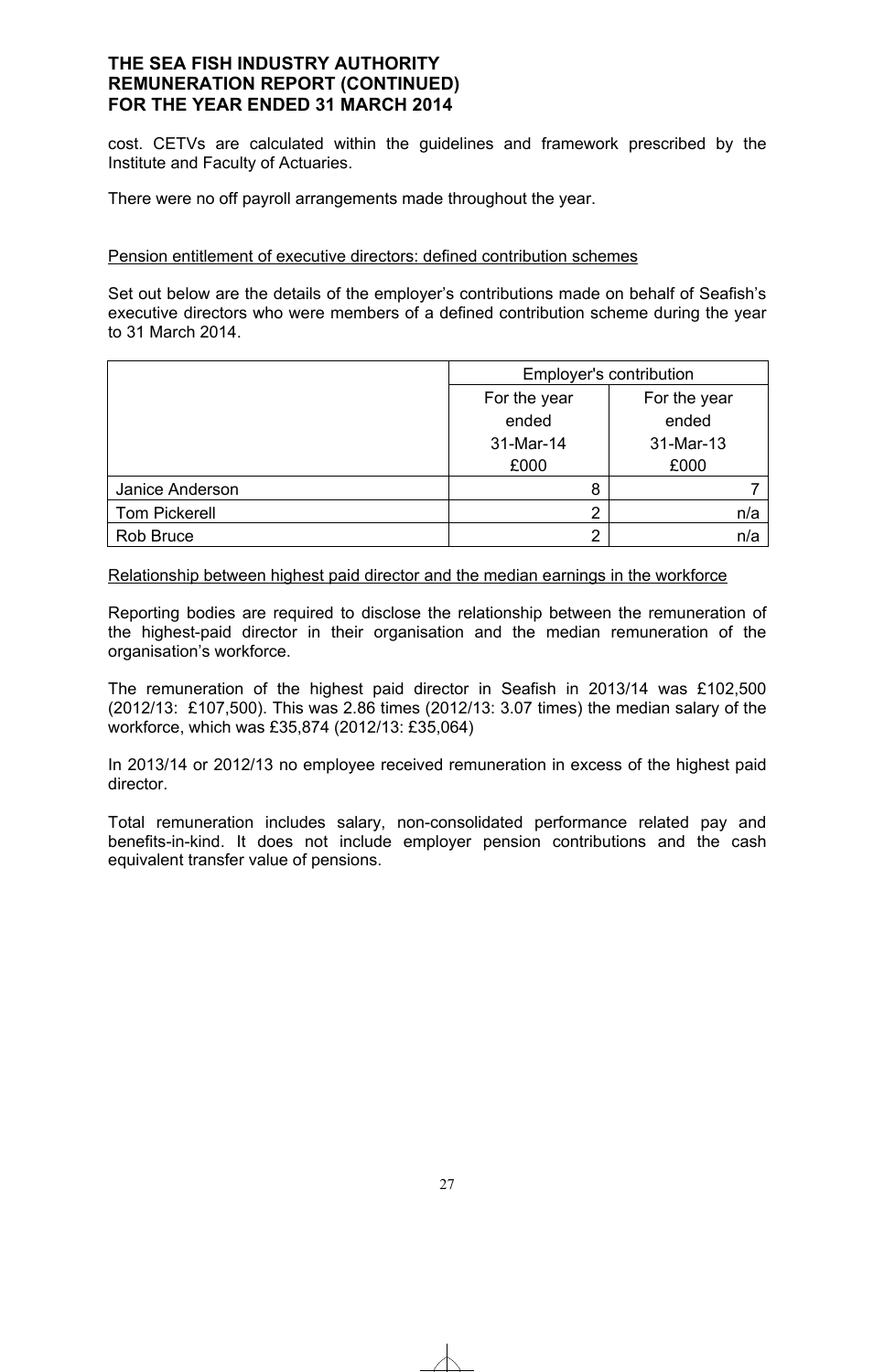#### **Non-executive Directors' Emoluments**

The following table sets out details of payments made and appointment term for the Chairman, Deputy Chairman and Non-Executive Members:

|                           | 2013-14                | 2012-13                |             |                            |
|---------------------------|------------------------|------------------------|-------------|----------------------------|
| <b>Name and title</b>     | Salary in<br>£5k bands | Salary in<br>£5k bands | Date of     | <b>Appointment</b><br>ends |
|                           | £000                   | £000                   | appointment |                            |
| <b>E</b> Hayes            | $15 - 20$              | $0 - 5$                | 01/01/2013  | 31/12/2015                 |
| Chair                     |                        | (FYE 15-20)            |             |                            |
| <b>J S Whitehead OBE</b>  | $\Omega$               | $35 - 40$              | 01/04/2012  | 31/12/2012                 |
| (Chairman to              |                        |                        |             |                            |
| 31/12/2012)               |                        | (FYE 50-55)            |             |                            |
| J Ryder OBE               | $10 - 15$              | $20 - 25$              | 01/04/2012  | 31/03/2015                 |
| Deputy Chair              |                        |                        |             |                            |
| <b>M Kaiser</b>           | $5 - 10$               | $5 - 10$               | 01/04/2012  | 31/03/2015                 |
| <b>Industry Member</b>    |                        |                        |             |                            |
| (Deputy Chairman 2012)    |                        |                        |             |                            |
| <b>C</b> Dodgson          | $5 - 10$               | $5 - 10$               | 01/04/2012  | 31/03/2015                 |
| <b>Independent Member</b> |                        |                        |             |                            |
| P Hajipieris              | $5 - 10$               | $5 - 10$               | 01/04/2012  | 31/03/2015                 |
| <b>Industry Member</b>    |                        |                        |             |                            |
| P Huggon                  | $5 - 10$               | $5 - 10$               | 01/04/2012  | 31/03/2015                 |
| Independent Member        |                        |                        |             |                            |
| <b>M</b> Park             | $5 - 10$               | $5 - 10$               | 01/07/2010  | 31/03/2015                 |
| <b>Industry Member</b>    |                        |                        |             |                            |
| <b>S Parry</b>            | $0 - 5$                | $5 - 10$               | 01/04/2012  | 31/03/2015                 |
| <b>Industry Member</b>    |                        |                        |             |                            |
| J Wilson                  | $5 - 10$               | $10 - 15$              | 14/04/2009  | 31/04/2015                 |
| <b>Industry Member</b>    |                        |                        |             |                            |

Non-executive directors receive no other payments or benefits in kind. The remuneration of non-executive directors is paid directly by Defra for agreed contractual days. The above remuneration includes £2k agreed with and paid for by Seafish.

**P Williams – Chief Executive 28th November 2014**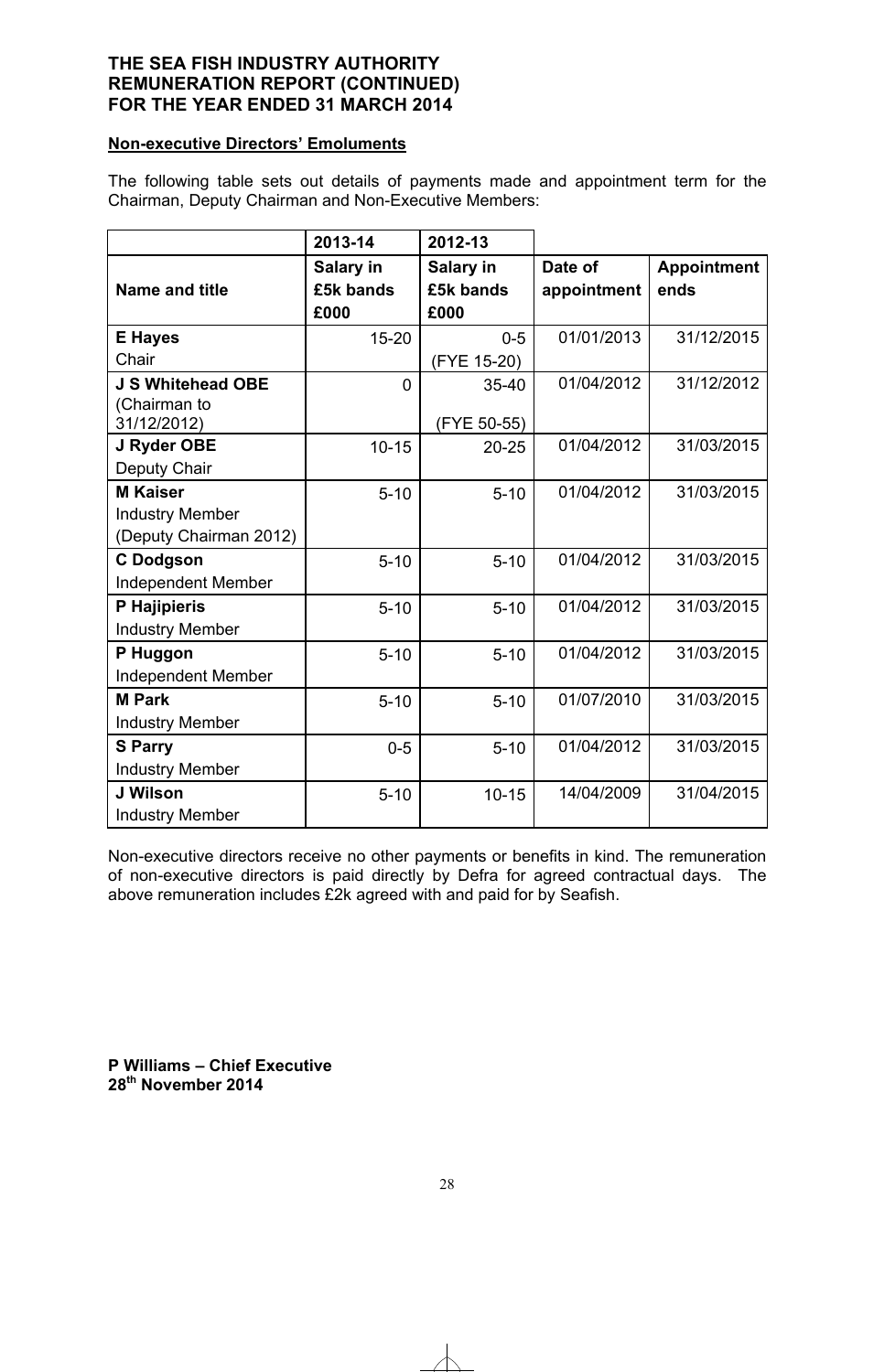# **THE SEA FISH INDUSTRY AUTHORITY STATEMENT OF ACCOUNTING OFFICER'S RESPONSIBILITIES FOR THE YEAR ENDED 31 MARCH 2014**

Under the Fisheries Act 1981, as amended by the Government Resources and Accounts Act 2000 (Audit of Public Bodies) Order 2004, the Secretary of State of Environment, Food and Rural Affairs has directed the Sea Fish Industry Authority to prepare for each financial year a statement of accounts in the form and on the basis set out in the Accounts Direction. The accounts are prepared on an accruals basis and must give a true and fair view of the state of affairs of the Sea Fish Industry Authority and of its income and expenditure, changes in taxpayers' equity and cash flows for the financial year.

In preparing the accounts, the Accounting Officer is required to comply with the requirements of the Government Financial Reporting Manual and in particular to:

- Observe the Accounts Direction issued by the Ministers with the consent of Treasury, including the relevant accounting and disclosure requirements, and apply suitable accounting policies on a consistent basis.
- Make judgements and estimates on a reasonable basis.
- State whether applicable accounting standards as set out in the Government Financial Reporting Manual have been followed, and disclose and explain any material departures in the accounts.
- Prepare the accounts on a going concern basis unless it is deemed inappropriate.

The Ministers have appointed the Chief Executive as Accounting Officer of the Sea Fish Industry Authority. The responsibilities of an Accounting Officer, including responsibility for the propriety and regularity of the public finances for which the Accounting Officer is answerable, for keeping proper records and for safeguarding the Sea Fish Industry Authority's assets, are set out in Managing Public Money published by HM Treasury and in the Accounting Officers' Memorandum issued by the Ministers and published in a Memorandum of Understanding between the Ministers and the Sea Fish Industry Authority.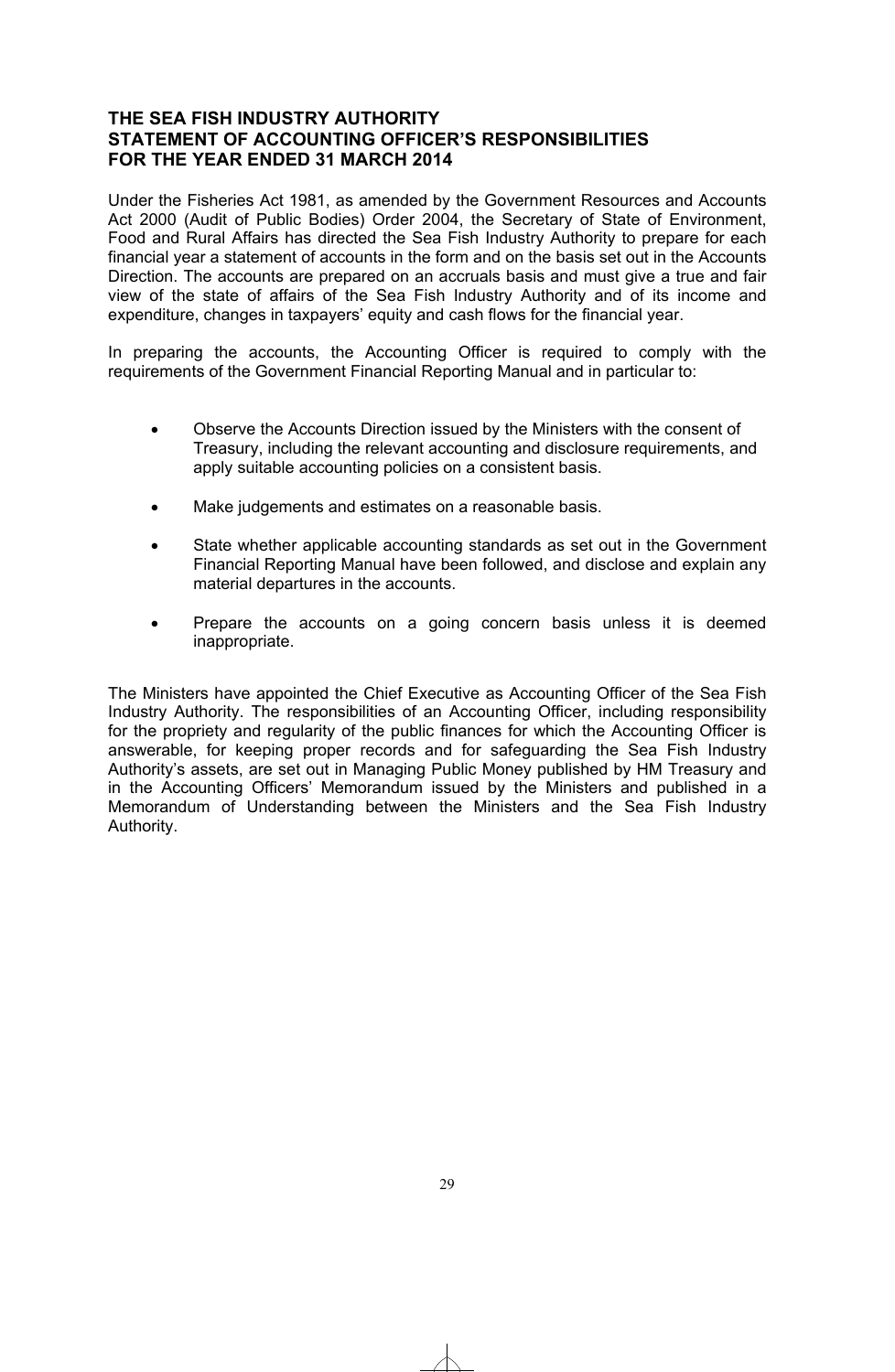As Accounting Officer, I have the responsibility for maintaining a sound system of risk, governance and control that supports the achievements of Seafish policies, aims and objectives, whilst safeguarding the public funds and Seafish assets for which I am responsible. I operate in accordance with the responsibilities assigned to me in *Managing Public Money*, issued by HM Treasury and I am also required to ensure that Seafish complies with the relevant principles and protocols outlined in the Corporate Governance Code, insofar as applicable to a NDPB.

#### **THE GOVERNANCE FRAMEWORK OF SEAFISH**

In 2013 Seafish and the four Fisheries administrations agreed the detail of a Framework Agreement that set out the overarching arrangements for the sponsorship of Seafish and the governance and accountability arrangements between the four Fisheries Administrations (being the Department for Environment, Food and Rural Affairs (Defra), Marine Scotland, Department for Agriculture and Rural Development Northern Ireland (DARD) and the Welsh Government) and Seafish. This structure was operational throughout 2013/14.



#### **GOVERNANCE STRUCTURE**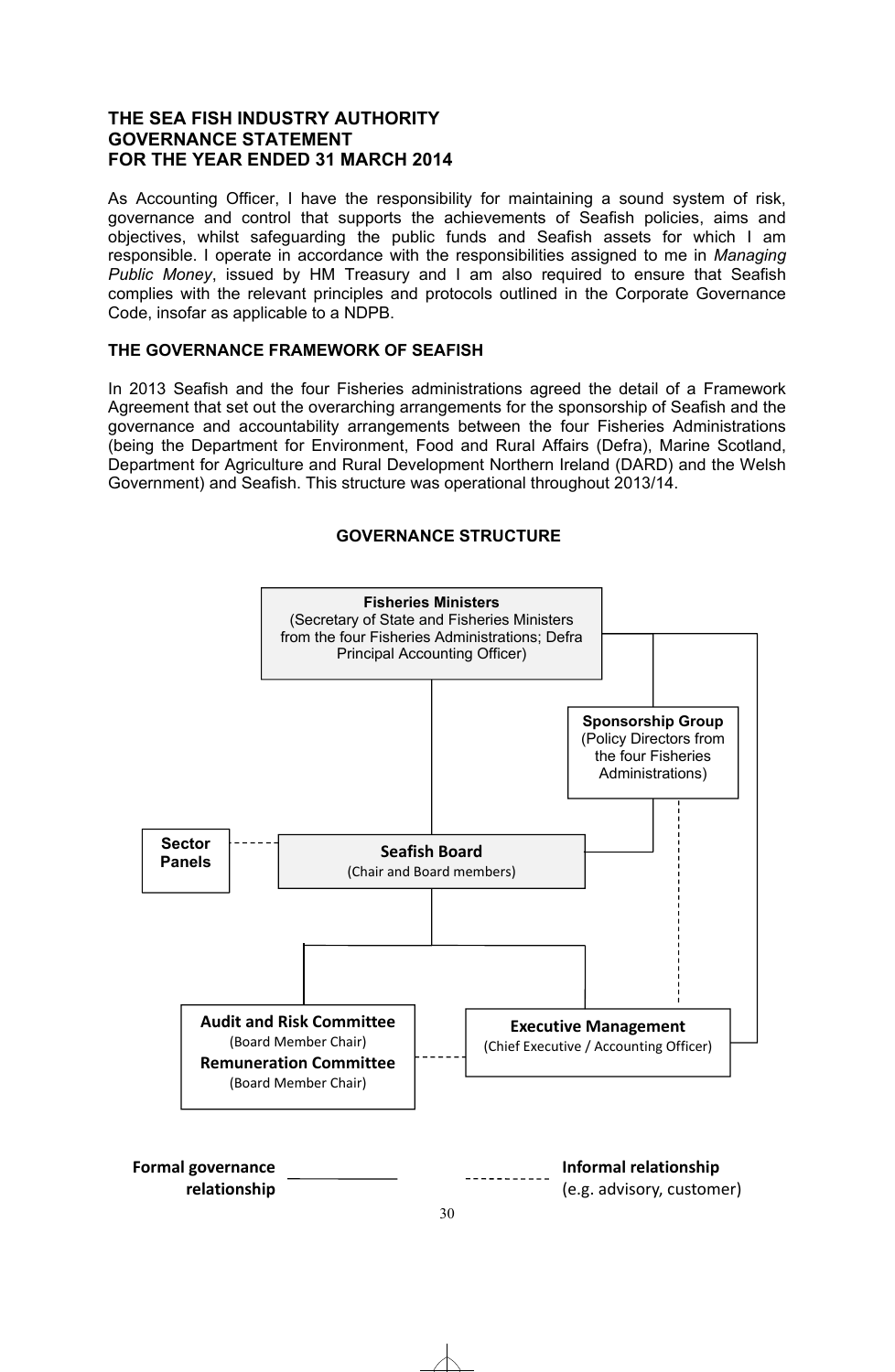Under the Framework Agreement, the Sponsorship Group, comprising policy directors from the four Administrations, manages the relationship with Seafish and the main sponsorship activities. Defra acts as the primary point of contact for Seafish in dealing with issues relating to sponsorship, finance, corporate governance and performance, and liaises with the other administrations as appropriate. Routine policy issues are handled through bilateral engagement between policy leads in the relevant Administrations and Seafish.

The Framework Agreement also sets out the governance structure for Seafish, including the role of the three Sector Panels providing advice to the Seafish Board on work priorities.

The four Administrations appoint the Seafish Board. The Board provides strategic direction and leadership; drives performance and holds the Executive to account against its corporate plans, and ensures that the Ministers are kept informed of any changes which are likely to impact on the strategic direction of Seafish.

Members of the three advisory Sector Panels are appointed by Seafish. The aim of the Panels is to enable greater representation and influence of the industry in defining Seafish work programmes. The three Panels represent the following sectors: Domestic and Export; Processing and Import; Consumer and Supply Chain.

The Seafish Board agree the strategy and corporate objectives for the organisation and the Sector Panels and the Seafish Executive then develop specific strategies and costed work programmes against these objectives. The Panel Chairs attend Board meetings and provide a valuable channel of communication between Seafish, the Panel members and wider community of stakeholders

# **THE BOARD**

As stated in the directors' report on page 20, there were nine non-executive Board Members during the year, four of whom were independent members, the remaining five being from the seafood industry. The Board met six times during the year and all meetings were properly conducted and minuted. The Panel Chairs, the Chief Executive and the executive directors attend and participate in all Board meetings*.* The Board meets in closed session where appropriate.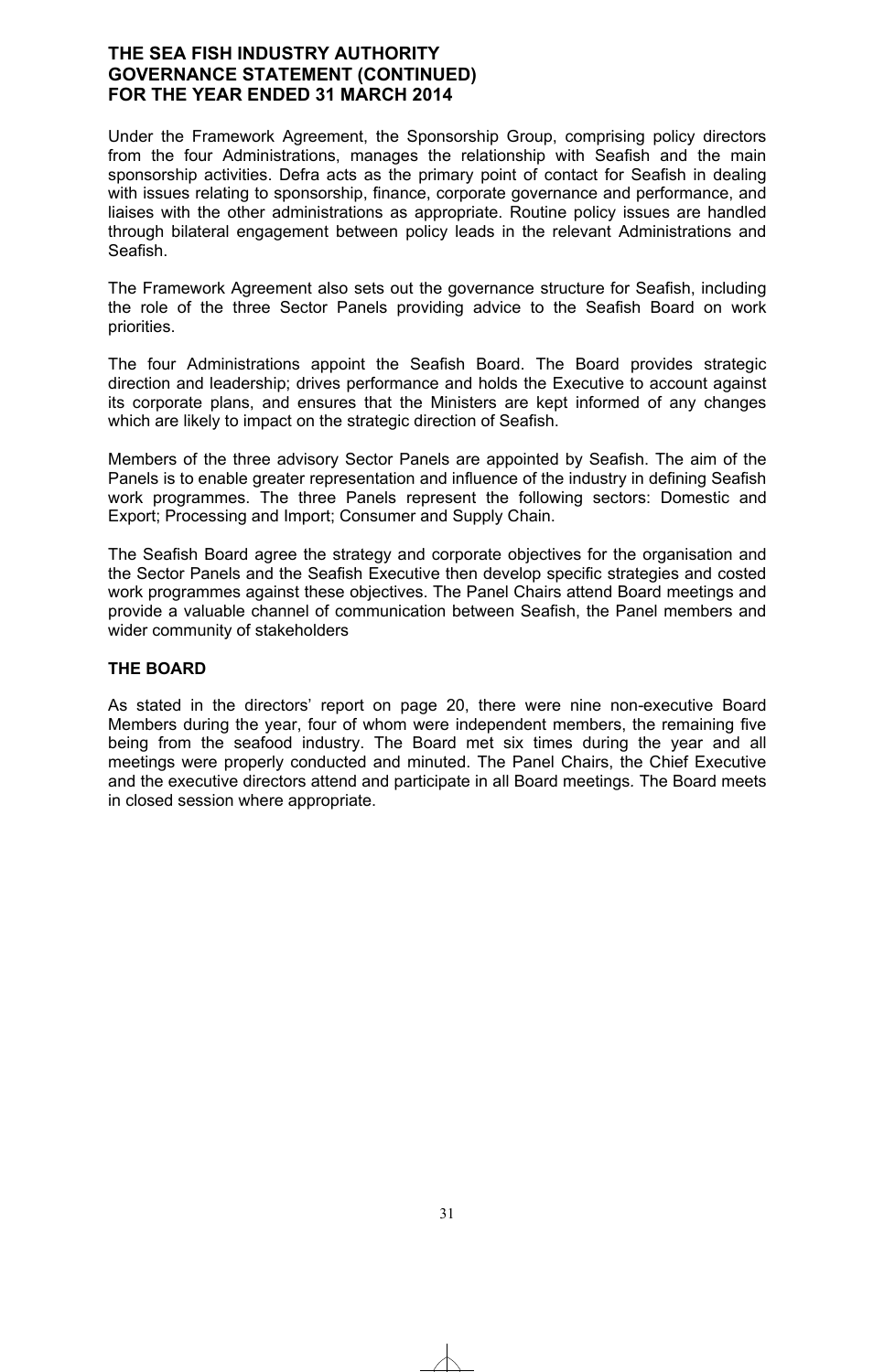# **BOARD MEETINGS**

The meeting attendance records for Board members during 2013/14 are detailed in the table below:

|                                  | Board    |          | <b>ARC</b> |              | RemCom   |          | Possible | Attended |
|----------------------------------|----------|----------|------------|--------------|----------|----------|----------|----------|
| <b>Board Member</b>              | Possible | Attended | Possible   | Attended     | Possible | Attended | Total    | Total    |
|                                  |          |          |            |              |          |          |          |          |
| Elaine Hayes (Chair)             | 6        | 6        | 0          | $\mathbf{0}$ | 0        | 0        | 6        | 6        |
| Jane Ryder OBE (Deputy<br>Chair) | 6        | 6        | 5          | 5            | 3        | 3        | 14       | 14       |
| Clare Dodgson                    | 6        | 5        | 0          | $\mathbf 0$  | 3        | 3        | 9        | 8        |
| Peter Hajiperis                  | 6        | 5        | 0          | 0            | 3        | 3        | 9        | 8        |
| Philip Huggon                    | 6        | 6        | 5          | 3            | 0        | 0        | 11       | 9        |
| Michael Kaiser                   | 6        | 6        | 0          | 0            | 0        | 0        | 6        | 6        |
| Mike Park                        | 6        | 4        | 5          | 5            | 0        | 0        | 11       | 9        |
| Stephen Parry                    | 6        | 4        | 5          | 4            | 0        | 0        | 11       | 8        |
| James Wilson                     | 6        | 6        | 0          | $\Omega$     | 0        | 0        | 6        | 6        |

The Seafish Board considers standard items that include the reports from executive directors, the risk register, health and safety update, and reports from the committees and any ad hoc sub-groups. All papers presented to the Board or any of its committees are validated by the relevant executive director.

During 2013/14, the Seafish Board considered the following significant items:

#### • **Staff structure**

The Board were briefed by the Remuneration Committee (RemCom) regarding the changes to the staffing structure and the new performance management system. The Board also closely monitored the staff resources to ensure delivery of the Corporate Plan.

#### • **Change management**

The Board were also briefed by RemCom regarding the appointment of a senior HR Manager, and the progress of the change management programme.

#### • **Levy review**

The response to the 'Discussion with Industry' in the autumn of 2011 included a request for a review of the levy, to cover both the rates applied and the species included. A consultation took place during the summer of 2013 on the rates charged, in advance of proposals being presented to the four fisheries administrations. A response is still outstanding from the administrations in respect of this.

#### • **One-off 10% levy rebate**

A further proposal was put to the four administrations regarding levy income, by way of a one-off rebate of 10% in 2013/14. Seafish is still also awaiting a response to this.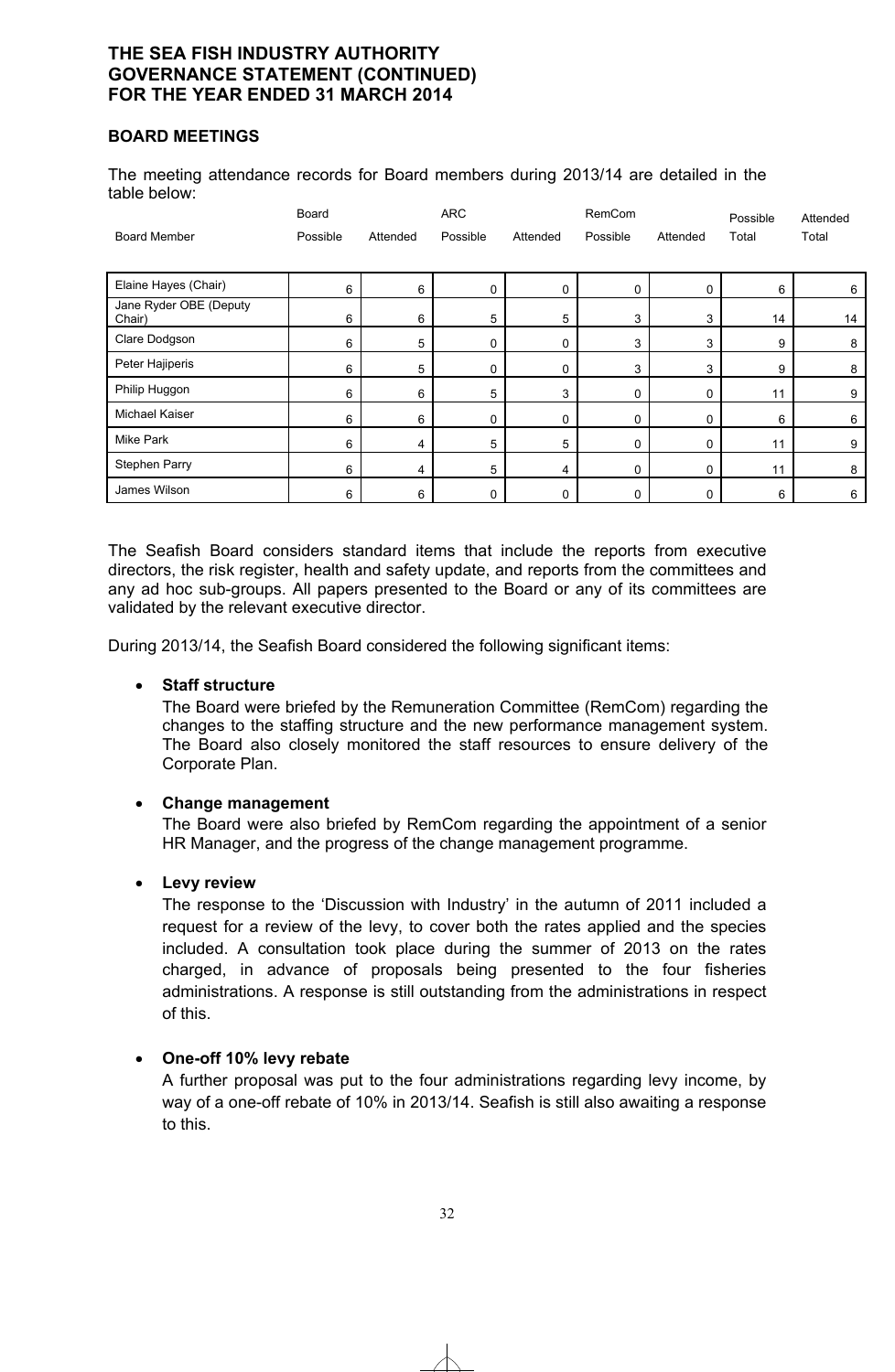## **Conflicts of interest**

Board members are required to declare any direct or indirect interest in any item on the agenda before the board meeting begins. Any declaration will be noted in the minutes and the member will not take part in any deliberation or decision making process. If deemed appropriate by the Chair, they may also be asked to withdraw from the meeting during consideration of the business to which the conflict relates.

#### **Board effectiveness**

As noted above, the Board met six times during the year and identified and considered various issues with the significant ones as noted above. The Board was supported by the work carried out by both the Audit and Risk Committee and the Remuneration Committee.

The Board agreed five objectives covering their roles in ensuring good governance, strategic leadership and delivery from Seafish, and also covering their relationship with the wider industry and each other.

In addition, in line with best practice, the Board conducted a self-assessment exercise in January 2014 and agreed areas for improvement which are being addressed.

#### Board and Panel Chairs

The Panel Chairs are not full Board members and are not appointed by the Administrations but they do attend Board meetings, leading to some ambiguity about their role with the Board. Their exact role at Board meetings was consequently resolved by discussion between Board and Chairs and by reference to the Framework Document. The intention is that the Panel Chairs are involved in Board discussions on:

- Formulation of Corporate Plans, taking into account the views of the different Panels.
- Formulation of activity plans.
- Delivery of Corporate Plan and activity plans.
- External Communications strategy.
- Assessment of benefit/value for money from Seafish activities.

However, the Board reserves the right to hold meetings or parts of meetings without the Panel Chairs to discuss issues such as:

- HR matters including corporate and individual development plans.
- Staff remuneration.
- Levy collection, particularly issues involving specific companies and potential legal action.
- Legal actions by or concerning Seafish.
- Consideration of Annual Accounts.
- Intra-Board communications.
- Other issues where the Board feel that confidentiality may be required.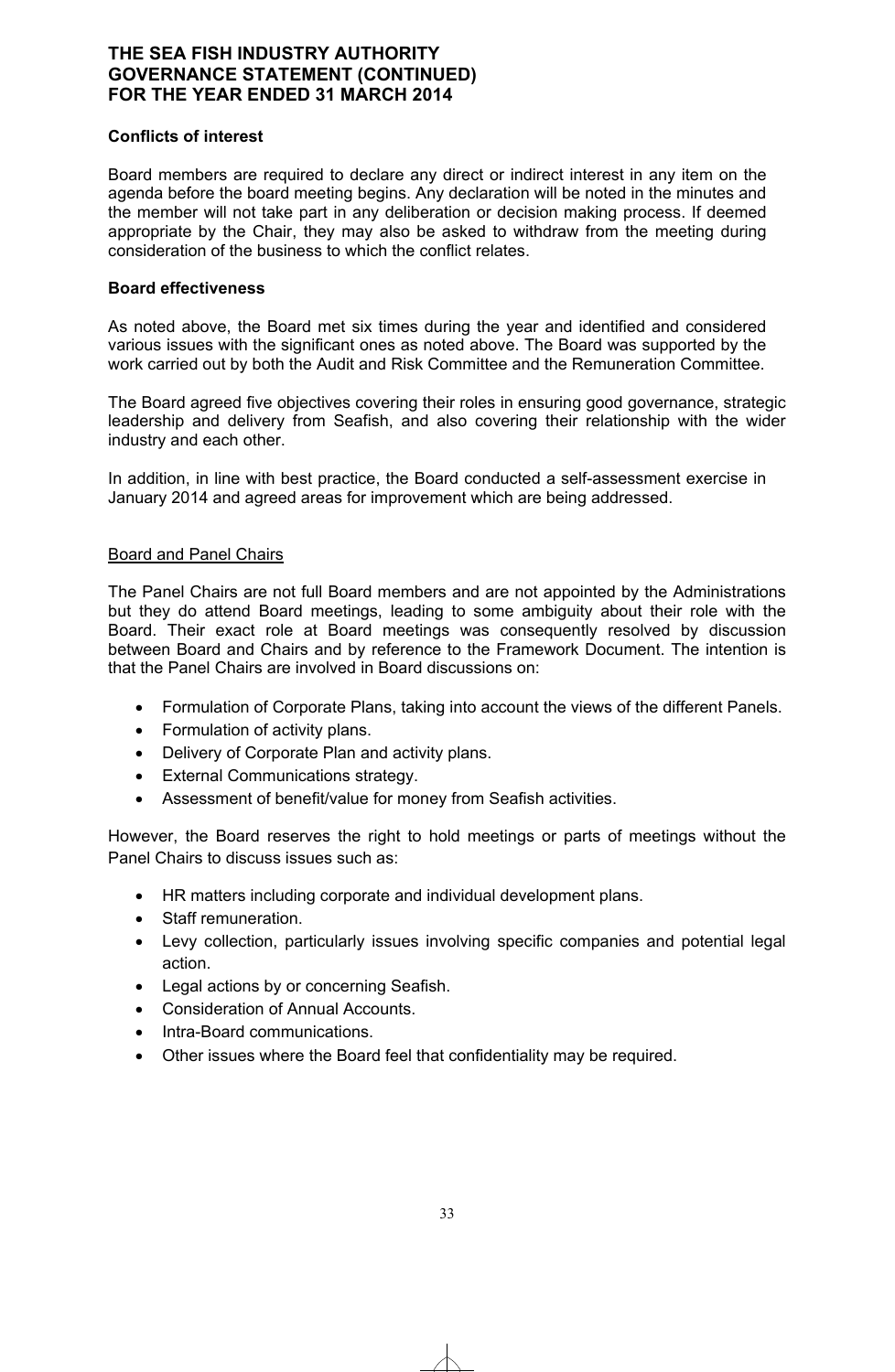# **AUDIT AND RISK COMMITTEE (ARC)**

The ARC was chaired by the Seafish Deputy Chair and included three other non-executive members. The role of ARC is to independently contribute to the Board's overall process for ensuring that an effective internal control system is maintained.

This committee met five times during the year, with the attendance as noted on page 32.

During 2013/14, this committee has:

- Considered the Annual Report and Accounts for the year to 31 March 2013.
- Continued the oversight of the transition programme which saw considerable progress in the areas of staff recruitment, project management, risk management, and IT.
- Considered an internal audit report on project management systems and agreed the scope of an internal audit of accounting systems and controls.
- Considered the scope of Information Management within Seafish and approved a wide ranging strategy, currently being implemented.
- Made improvements in its own operation: agreeing the approach of differentiating between less formal drill downs, which are staff led and likely to identify aspects needing further development, and more formal Internal Audit work which tests and validates systems.

The significant issues identified by ARC during 2012/13 were largely resolved or are being addressed. These were:

- The need for development of the risk management strategy.
- The need for development of the project management systems.

The ARC identified the following significant issues during 2013/14:

- Uncertainty around the outcome of the levy review.
- Uncertainty around the outcome of the independence referendum in Scotland and the possible impact on Seafish as a UK body.

Overall, ARC has been able to deliver on a significant and valuable programme of activity, and acknowledges that there is an improved and more reliable framework of assurance in place for at the end of 2013/14.

#### **ARC effectiveness**

In line with best practice, ARC undertook a self-evaluation of its performance in February 2014. It was felt that the committee had matured throughout the year, that the current skills mix of the membership was appropriate, and concluded that it was effective.

#### **REMUNERATION COMMITTEE**

The Remuneration Committee is chaired by the Seafish Deputy Chair and includes two other non-executive members. The role of the Remuneration Committee is to advise the Board on matters of staff remuneration, performance management and other systems and processes relating to staff management and welfare, attraction, retention and development, contributing to the Board's corporate role.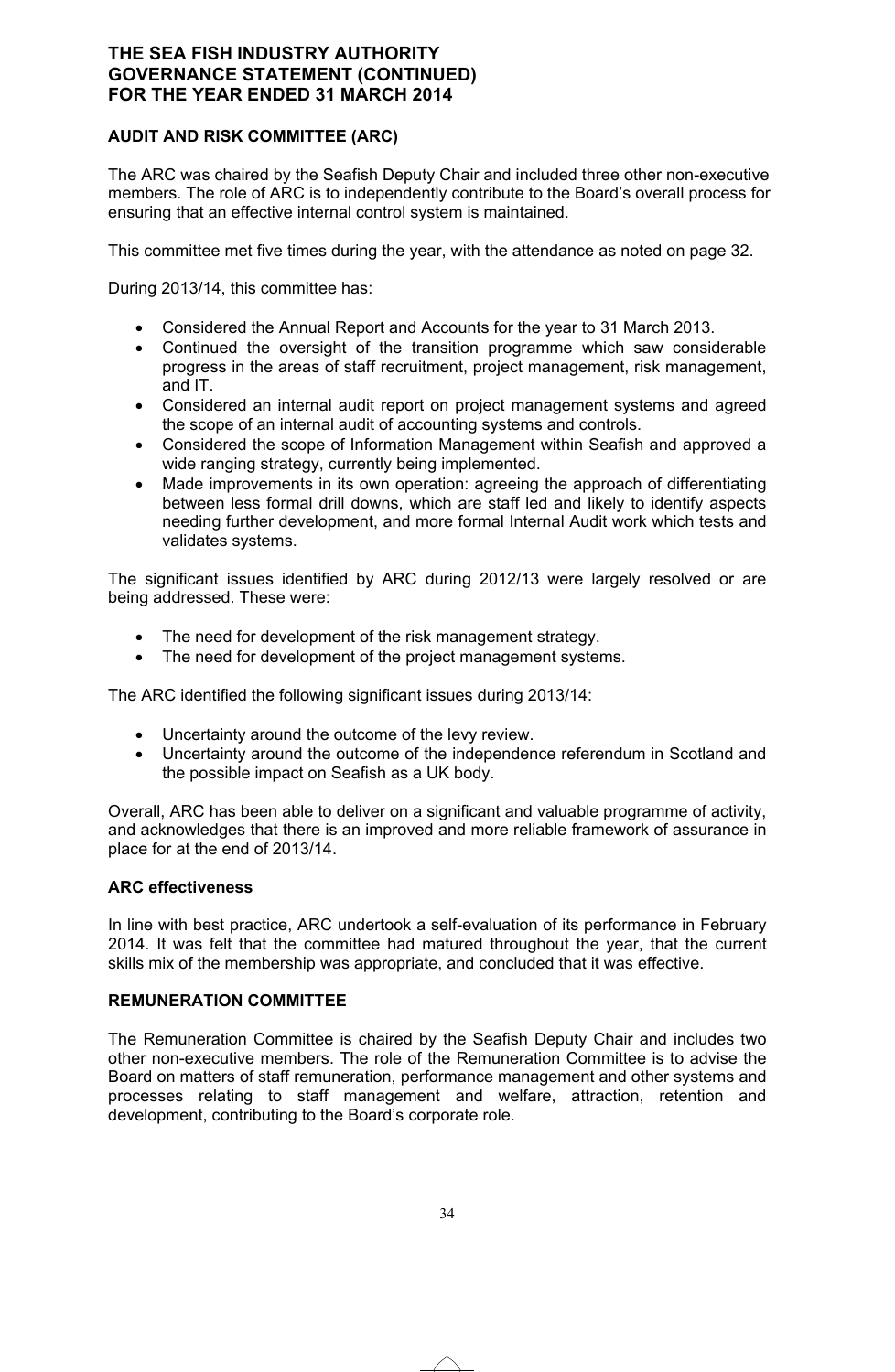# **THE SEA FISH INDUSTRY AUTHORITY GOVERNANCE STATEMENT (CONTINUED) FOR THE YEAR ENDED 31 MARCH 2014**

The Remuneration Committee met three times during the year and has focussed on:

- The development and delivery of an appropriate staffing structure.
- The oversight of the internal change management programme, including constructive input into the performance management system being introduced in April 2014.
- Staff remuneration.

## **Significant issues**

The significant issues identified by the Remuneration Committee during 2012/13 were largely resolved or are being addressed. These were:

- The absence of a clear HR strategy or senior HR support.
- Lack of internal clarity about responsibilities and accountabilities.

For 2013/14 the Remuneration Committee reported that there were no significant strategic or control issues.

# **RISK AND CONTROL FRAMEWORK**

## **Risk management strategy**

Seafish has revised its risk management strategy, with the improvement of its systems to embed risk management in the business processes. The approach taken is that:

- Identification and assessment of risks is embedded at all levels throughout the organisation. Risks are considered at all stages of establishing and implementing corporate strategy and operational plans.
- Risks are grouped and assessed as either strategic or operational risks.
- Once the risks are identified, they are evaluated in terms of probability of the risk occurring, and potential impact should the risk occur.
- Significant risks are entered on the risk register.
- The risk register has named risk owners.
- All significant risks have an action plan to mitigate or eliminate the risk as appropriate.
- To monitor changes and check progress of mitigation measures, the risk register is reviewed by the Executive on a quarterly basis, and at least twice a year by the ARC.
- The Board reviews the risk register at least twice a year, and once a year carries out an in-depth review of all risks.

## **Key risk**

During 2013/14, the Board and ARC identified a key risk as being the uncertain outcome of the independence referendum in Scotland in September 2014 and the possible impact on Seafish as a UK body. With the referendum now passed, the key risk identified is the change to the constitution of the UK and the potential impact on Seafish. To mitigate this risk, Seafish will endeavour to inform the process of change as it affects the seafood industry, has increased engagement at a national level through Seafish regional staff and commissioned a review of regional activities.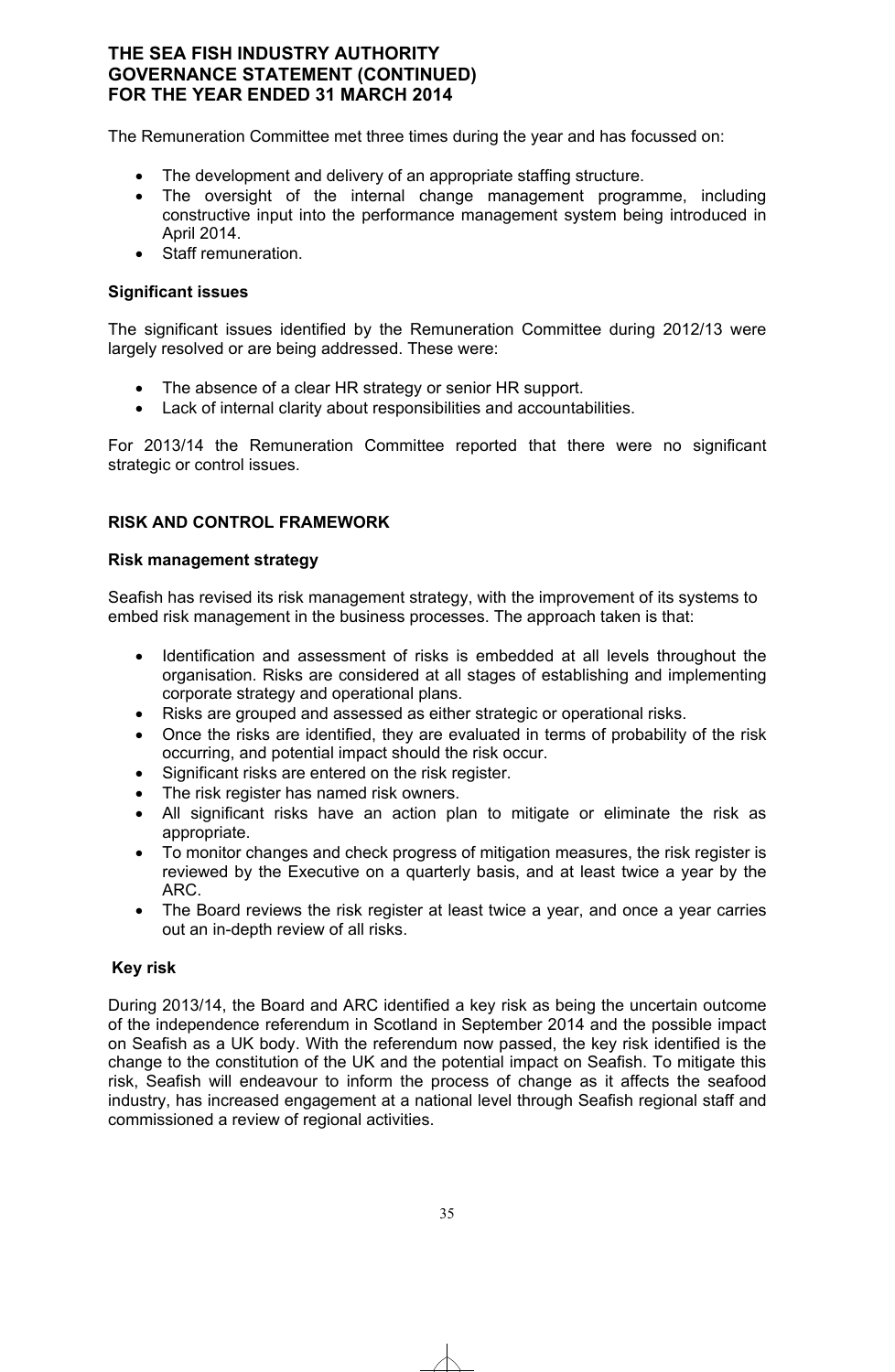# **THE SEA FISH INDUSTRY AUTHORITY GOVERNANCE STATEMENT (CONTINUED) FOR THE YEAR ENDED 31 MARCH 2014**

## **INFORMATION MANAGEMENT AND DATA PROTECTION**

I have appointed a Head of Information Services to take responsibility for management of information in Seafish, including ensuring appropriate levels of data protection.

Information assets have been reviewed and information asset owners identified and all staff have been made aware of their responsibilities in information management and data protection. Systems to regulate storage, accessibility, cleansing and audit of information assets have been established. Seafish does carry out some data modelling, mainly on the economics of the UK seafood industry. However, these models are not significantly influential in determining the position or future of Seafish as an organisation, so Seafish has no Business Critical Models.

Systems to ensure the appropriate protection of data held by Seafish are already in place, including systems to protect data during transport or transfer to other sites or organisations. Seafish's approach to the management of security risks is proportionate to the nature of the risks, and controls are in place to ensure that all information is handled securely. There were no reported data losses in the course of the year**.** 

## **COMPLIANCE WITH CORPORATE GOVERNANCE CODE**

Seafish complies with the relevant principles and protocols outlined in the Corporate Governance Code, with no known exceptions.

Seafish received no ministerial directions in 2013/14.

## **Conclusion**

The governance arrangements of Seafish have improved significantly over the course of 2013/14, and continue to support the delivery of essential operations and services for the sea fish industry.

**P Williams – Chief Executive 28th November 2014**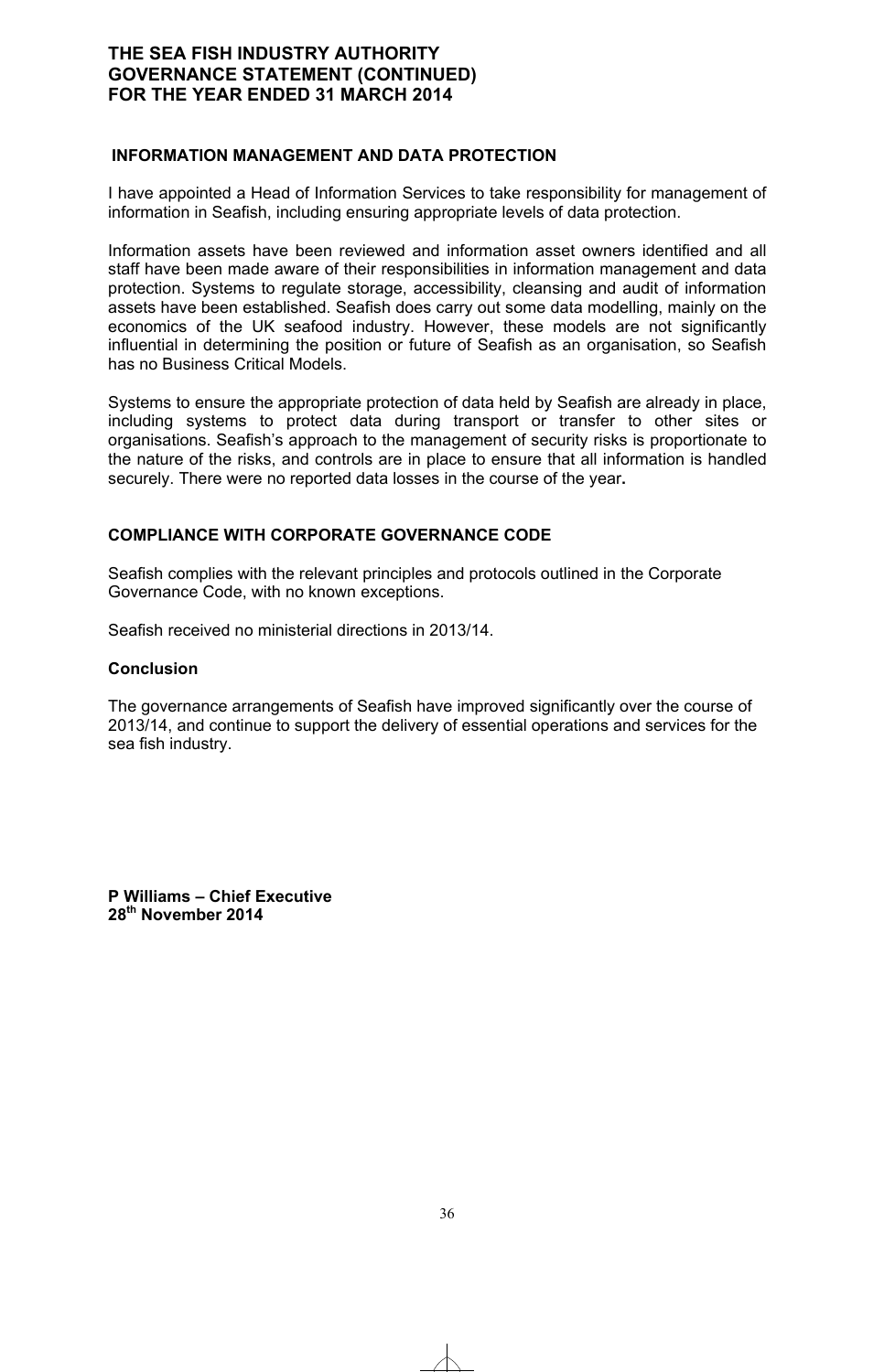# **THE AUDIT REPORT OF THE COMPTROLLER AND AUDITOR GENERAL TO THE HOUSES OF PARLIAMENT AND THE SCOTTISH PARLIAMENT**

I have audited the financial statements of the Sea Fish Industry Authority for the year ended 31 March 2014 under the Fisheries Act 1981. These comprise the Statements of Comprehensive Income, Financial Position, Cash Flows, Taxpayers' Equity and the related notes. These financial statements have been prepared under the accounting policies set out within them. I have also audited the information in the Remuneration Report that is described in that report as having been audited.

## **Respective responsibilities of the Sea Fish Industry Authority, the Accounting Officer and auditor**

As explained more fully in the Statement of Accounting Officer's Responsibilities**,** the Sea Fish Industry Authority and the Accounting Officer are responsible for the preparation of the financial statements and for being satisfied that they give a true and fair view. My responsibility is to audit the financial statements in accordance with the Fisheries Act 1981. I conducted my audit in accordance with International Standards on Auditing (UK and Ireland). Those standards require me and my staff to comply with the Auditing Practices Board's Ethical Standards for Auditors.

## **Scope of the Audit of the Financial Statements**

An audit involves obtaining evidence about the amounts and disclosures in the financial statements sufficient to give reasonable assurance that the financial statements are free from material misstatement, whether caused by fraud or error. This includes an assessment of: whether the accounting policies are appropriate to the Sea Fish Industry Authority's circumstances and have been consistently applied and adequately disclosed; the reasonableness of significant accounting estimates made by the Sea Fish Industry Authority; and the overall presentation of the financial statements. In addition I read all the financial and non-financial information in the Annual Report to identify material inconsistencies with the audited financial statements. If I become aware of any apparent material misstatements or inconsistencies I consider the implications for my report.

In addition, I am required to obtain evidence sufficient to give reasonable assurance that the expenditure and income reported in the financial statements have been applied to the purposes intended by Parliament and the financial transactions conform to the authorities that govern them.

## **Opinion on Regularity**

In my opinion, in all material respects the expenditure and income have been applied to the purposes intended by Parliament and the financial transactions conform to the authorities which govern them.

## **Opinion on financial statements**

In my opinion:

- the financial statements give a true and fair view of the state of the Sea Fish Industry Authority's affairs as at 31 March 2014 and of the net income for the year then ended; and
- the financial statements have been properly prepared in accordance with the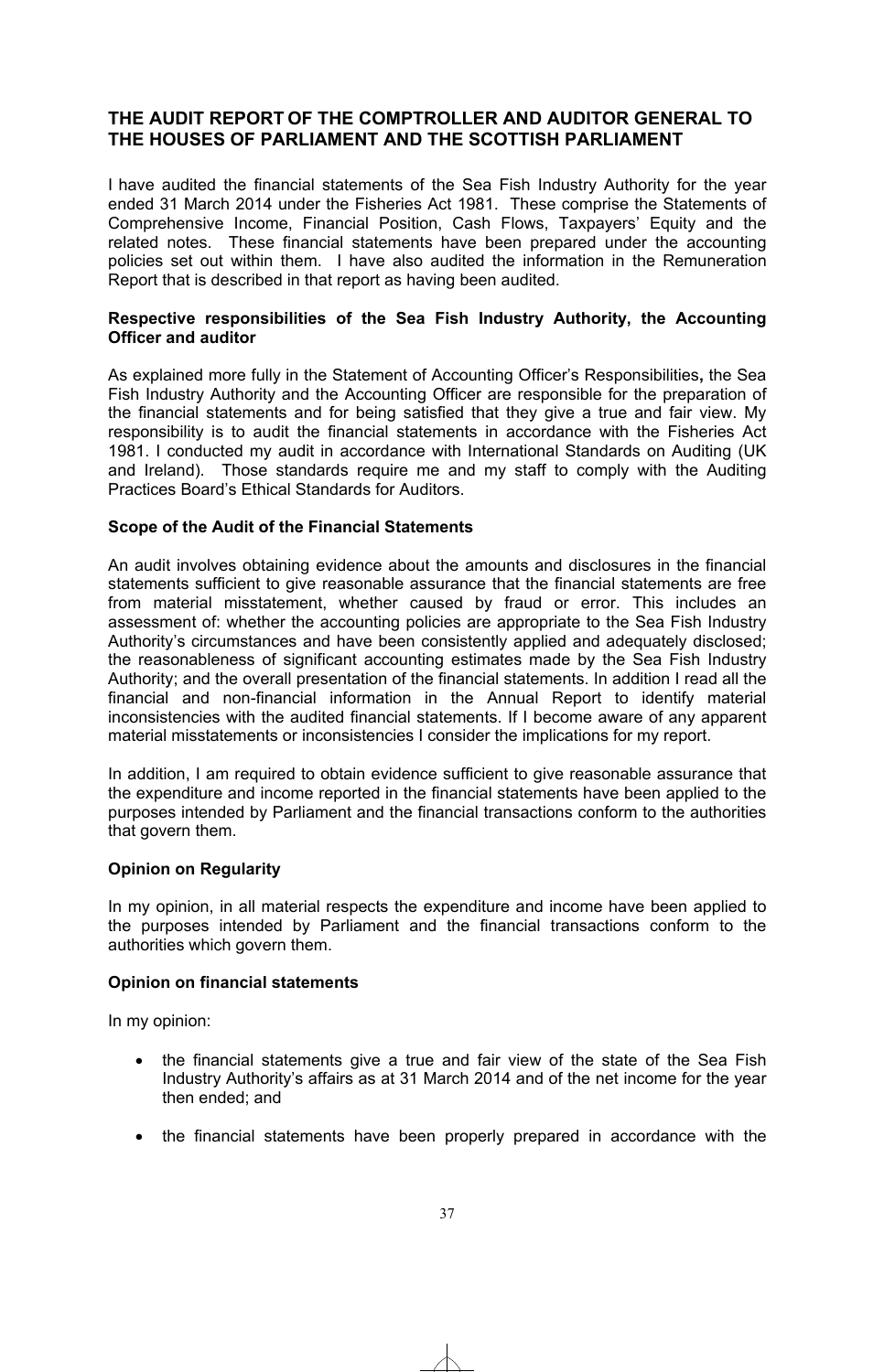Fisheries Act 1981 and Secretary of State directions issued thereunder.

### **Opinion on other matters**

In my opinion:

- the part of the Remuneration Report to be audited has been properly prepared in accordance with the Fisheries Act 1981 and Secretary of State directions issued thereunder; and
- the information given in the foreword, strategic report and directors' report for the financial year for which the financial statements are prepared is consistent with the financial statements.

### **Matters on which I report by exception**

I have nothing to report in respect of the following matters which I report to you if, in my opinion:

- adequate accounting records have not been kept; or
- the financial statements and the part of the Remuneration Report to be audited are not in agreement with the accounting records or returns; or
- I have not received all of the information and explanations I require for my audit; or
- the Governance Statement does not reflect compliance with HM Treasury's guidance.

## **Amyas C E Morse 4 December 2014**

## **Comptroller and Auditor General**

National Audit Office 157-197 Buckingham Palace Road Victoria London SW1W 9SP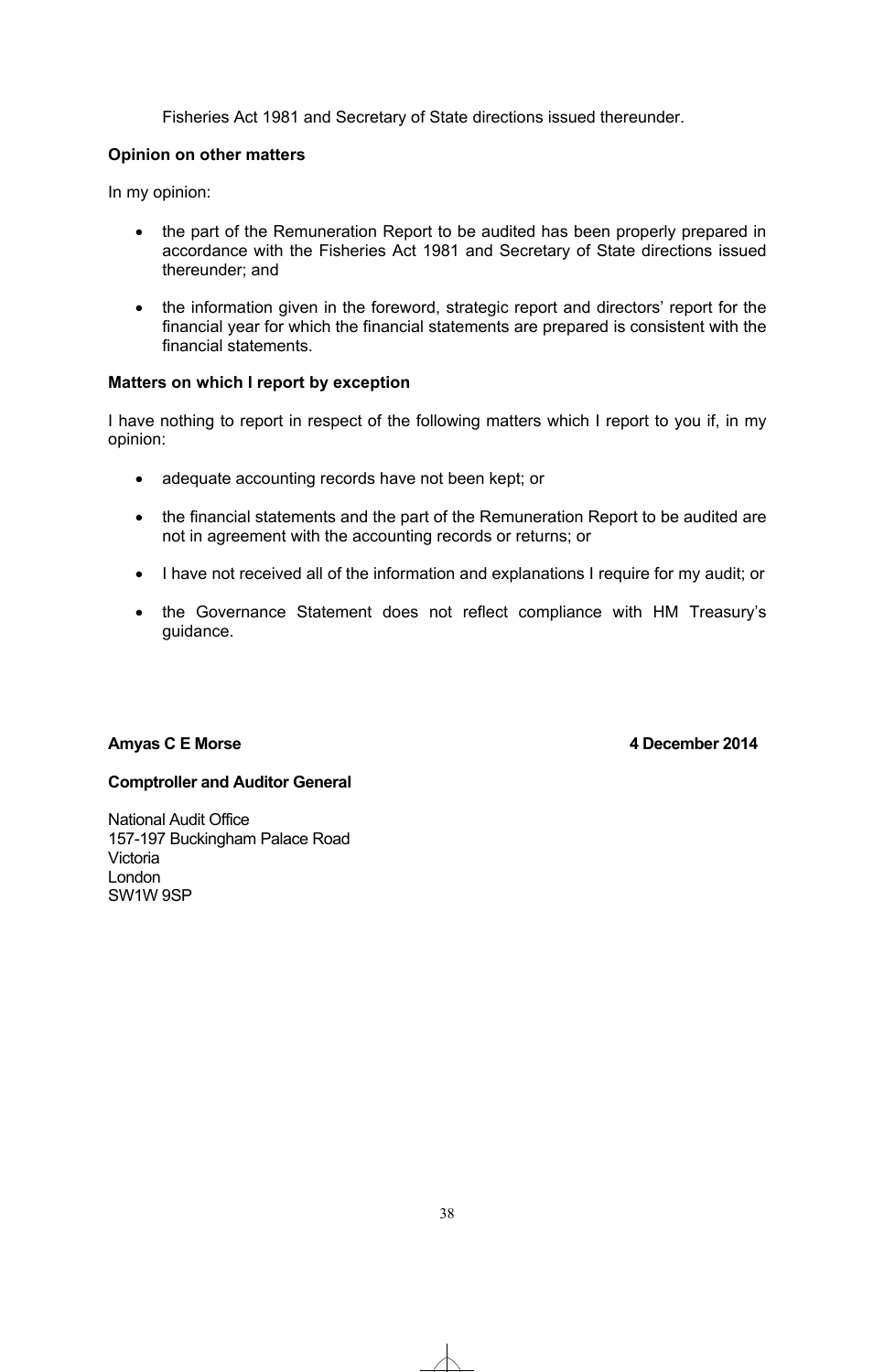# **THE SEA FISH INDUSTRY AUTHORITY STATEMENT OF COMPREHENSIVE INCOME FOR THE YEAR ENDED 31 MARCH 2014**

|                                                                              |                 |           | Restated  |
|------------------------------------------------------------------------------|-----------------|-----------|-----------|
|                                                                              |                 | 2013-14   | 2012-13   |
|                                                                              | <b>Note</b>     | £000      | £000      |
| <b>Expenditure</b>                                                           |                 |           |           |
| Staff costs                                                                  | 4b              | 3,176     | 2,995     |
| Restructuring/redundancy                                                     | 4e              | 61        | 286       |
| IAS 19 pension charge                                                        | 4c              | 443       | 419       |
| Depreciation and amortisation                                                | 5&6             | 110       | 56        |
| Other expenditure                                                            | 3               | 6,085     | 6,216     |
|                                                                              |                 | 9,875     | 9,972     |
| <b>Income</b>                                                                |                 |           |           |
| Levy income                                                                  | 2a              | (8,408)   | (8, 234)  |
| Project Income                                                               | 2 <sub>b</sub>  | (1,798)   | (1, 727)  |
| Other Income                                                                 | 2 <sub>b</sub>  | (1,054)   | (700)     |
|                                                                              |                 | (11, 260) | (10, 661) |
|                                                                              |                 |           |           |
| Net income                                                                   |                 | (1, 385)  | (689)     |
| Interest receivable                                                          |                 | (128)     | (153)     |
| Financing charge on pension scheme<br>assets and liabilities                 | 10 <sub>b</sub> | 398       | 414       |
| Net income after interest                                                    |                 | (1, 115)  | (428)     |
|                                                                              |                 |           |           |
| <b>Taxation</b>                                                              |                 | 26        | 31        |
| Net income after taxation                                                    |                 | (1,089)   | (397)     |
| <b>Other Comprehensive Expenditure</b><br>Actuarial (gain) / loss on pension |                 |           |           |
| scheme assets and obligations                                                | 10 <sub>c</sub> | (491)     | 213       |
| <b>Total Comprehensive Net Income</b>                                        |                 | (1,580)   | (184)     |

## **Restatements**

The comparative figures above and in notes 4 and 10 have been restated due to a revision of International Accounting Standard 19 – Accounting for employee benefits. This relates to how pension scheme expenses are accounted for in actuarial reports and affect all organisations which operate defined benefit pension schemes. The effect has been to change the allocation throughout pension disclosure in the statement of comprehensive income. However, the overall effect is nil and the statement of financial position remains unaffected.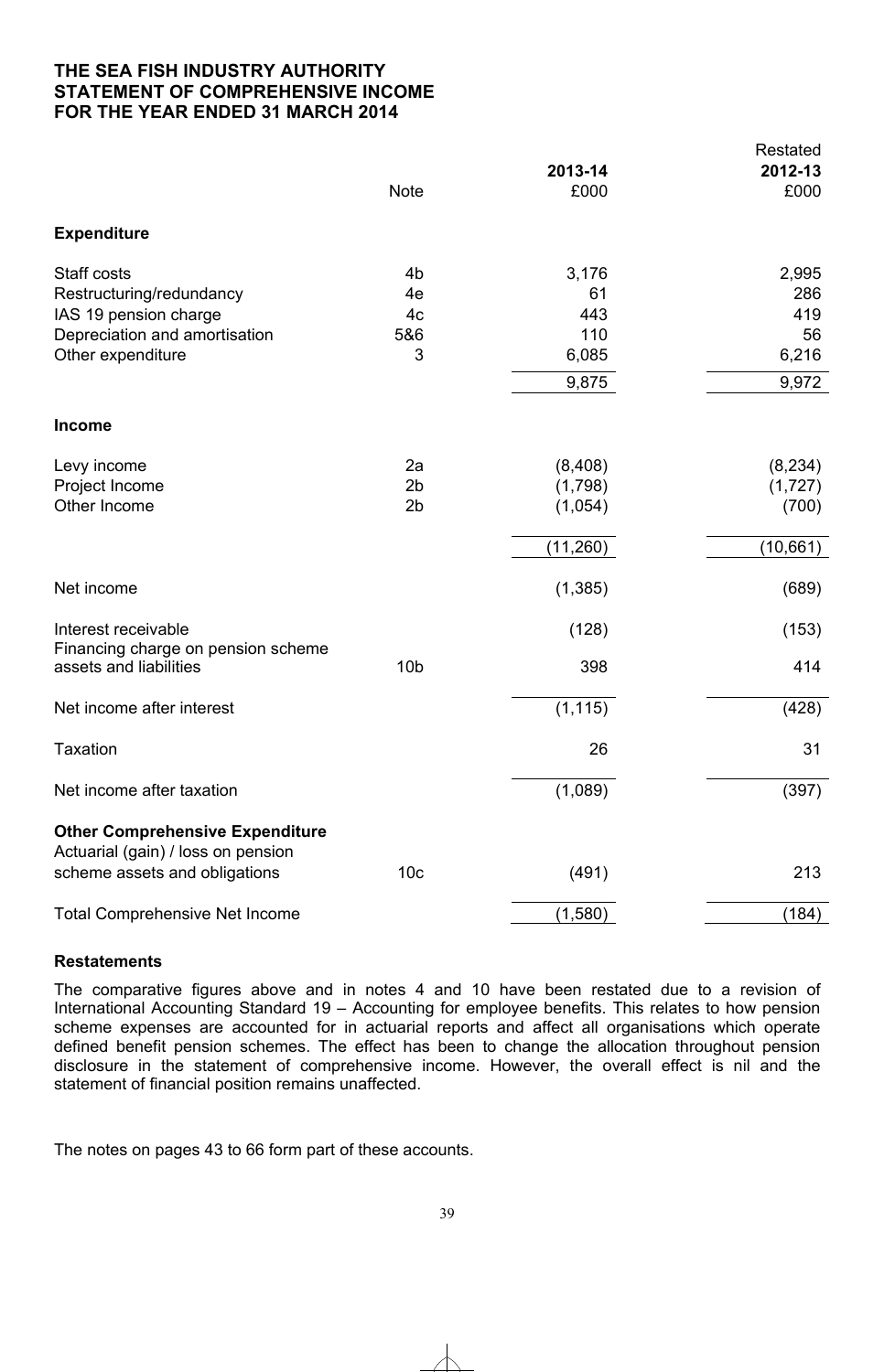# **THE SEA FISH INDUSTRY AUTHORITY STATEMENT OF FINANCIAL POSITION AS AT 31 MARCH 2014**

|                                                                             | <b>Note</b> |         | 31 March<br>2014<br>£000 |          | 31 March<br>2013<br>£000 |
|-----------------------------------------------------------------------------|-------------|---------|--------------------------|----------|--------------------------|
| <b>Non-current assets</b>                                                   |             |         |                          |          |                          |
| Property, plant and equipment                                               | 5           |         | 983                      |          | 979                      |
| Intangible assets                                                           | 6           |         | 84                       |          | 100                      |
| Total non-current assets                                                    |             |         | 1,067                    |          | 1,079                    |
| <b>Current assets</b>                                                       |             |         |                          |          |                          |
| Trade and other receivables                                                 | 8           | 2,948   |                          | 3,653    |                          |
| Cash and cash equivalents                                                   | 14          | 10,887  |                          | 9,532    |                          |
| <b>Total current assets</b>                                                 |             |         | 13,835                   |          | 13,185                   |
| <b>Total assets</b>                                                         |             |         | 14,902                   |          | 14,264                   |
| <b>Current</b><br>liabilities                                               |             |         |                          |          |                          |
| Trade and other payables                                                    | 9           | (1,205) |                          | (2, 150) |                          |
| <b>Total current liabilities</b>                                            |             |         | (1,205)                  |          | (2, 150)                 |
| Non-current assets plus net                                                 |             |         |                          |          |                          |
| current assets                                                              |             |         | 13,697                   |          | 12,114                   |
|                                                                             |             |         |                          |          |                          |
| <b>Non-current liabilities</b><br>Provisions - unfunded pension liabilities | 10          | (4,076) |                          | (4, 392) |                          |
| <b>Pension liabilities</b>                                                  | 10          | (5,594) |                          | (5, 342) |                          |
| <b>Total non-current liabilities</b>                                        |             |         | (9,670)                  |          | (9,734)                  |
| <b>Assets less liabilities</b>                                              |             |         | 4,027                    |          | 2,380                    |
|                                                                             |             |         |                          |          |                          |
| <b>Reserves</b>                                                             |             |         |                          |          |                          |
| <b>Revaluation reserve</b>                                                  |             |         | 104                      |          | 104                      |
| General fund                                                                |             |         | 9,517                    |          | 7,618                    |
| Pensions reserve                                                            |             |         | (5,594)                  |          | (5, 342)                 |
|                                                                             |             |         | 4,027                    |          | 2,380                    |

## **P.Williams - Chief Executive 28th November 2014**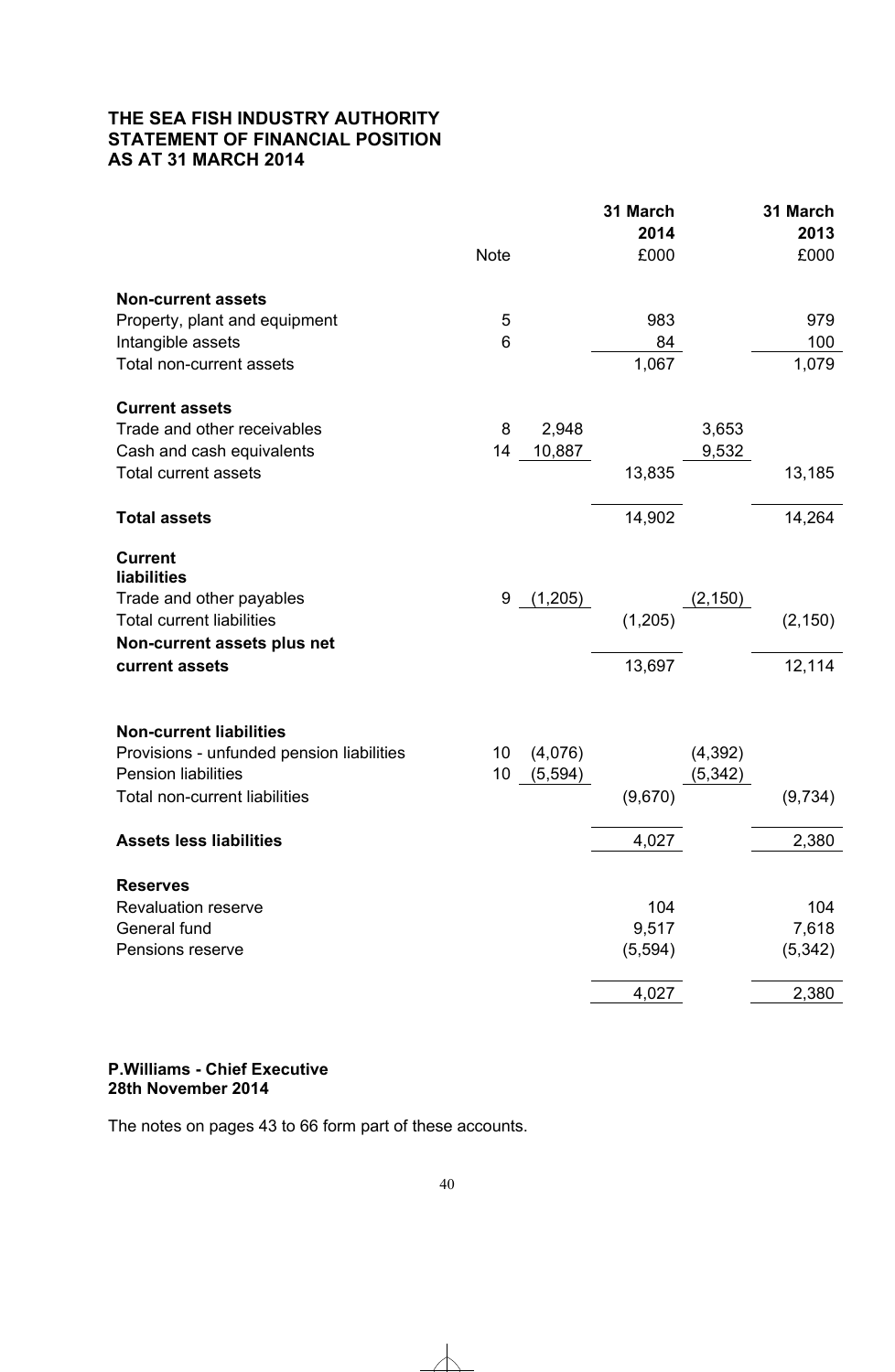# **THE SEA FISH INDUSTRY AUTHORITY STATEMENT OF CASH FLOWS FOR THE YEAR ENDED 31 MARCH 2014**

|                                                     |             | 2013-14 | 2012-13 |
|-----------------------------------------------------|-------------|---------|---------|
|                                                     | <b>Note</b> | £000    | £000    |
| <b>Cash flows from operating activities</b>         |             |         |         |
| Net income                                          |             | 1,385   | 689     |
| Depreciation and amortisation                       |             | 110     | 56      |
| Decrease/(increase) in trade receivables            |             | 479     | (257)   |
| Increase/(decrease) in trade payables               |             | (940)   | 357     |
| Use of provisions                                   |             | 430     | 196     |
| Board remuneration paid by Defra                    |             | 67      | 99      |
| Defined pension contributions paid                  |             | (273)   | (296)   |
| Corporation tax paid                                |             | (31)    | (5)     |
| Net cash inflow/(outflow) from operating activities |             | 1,227   | 839     |
| <b>Cash flows from investing activities</b>         |             |         |         |
| Interest received                                   |             | 226     | 47      |
| Purchase of property, plant and                     |             |         |         |
| equipment                                           | 5&6         | (98)    | (221)   |
| Net cash (outflow)/inflow from investing activities |             | 128     | (174)   |
|                                                     |             |         |         |
| Net (decrease)/increase in cash and                 |             |         |         |
| cash equivalents in the period                      |             | 1,355   | 665     |
| Cash and cash equivalents at the                    |             |         |         |
| beginning of the period                             |             | 9,532   | 8,867   |
| Cash and cash equivalents at the                    |             |         |         |
| end of the period                                   | 14          | 10,887  | 9,532   |

The Statement of Cash Flow has been prepared to ensure it is fully compliant with the FReM, and the previous year figures have been reclassified to aid comparability with the current year.

## **Cash reserves policy**

Seafish should always have cash reserves, including long term deposits, of an amount no less than the sum of the unfunded pension liability (£4.1m at 31 March 2014), a six month operating cushion of £3.9m and general working capital of £1m. This totals £9m and is covered by the cash balance of £10.9m at 31 March 2014.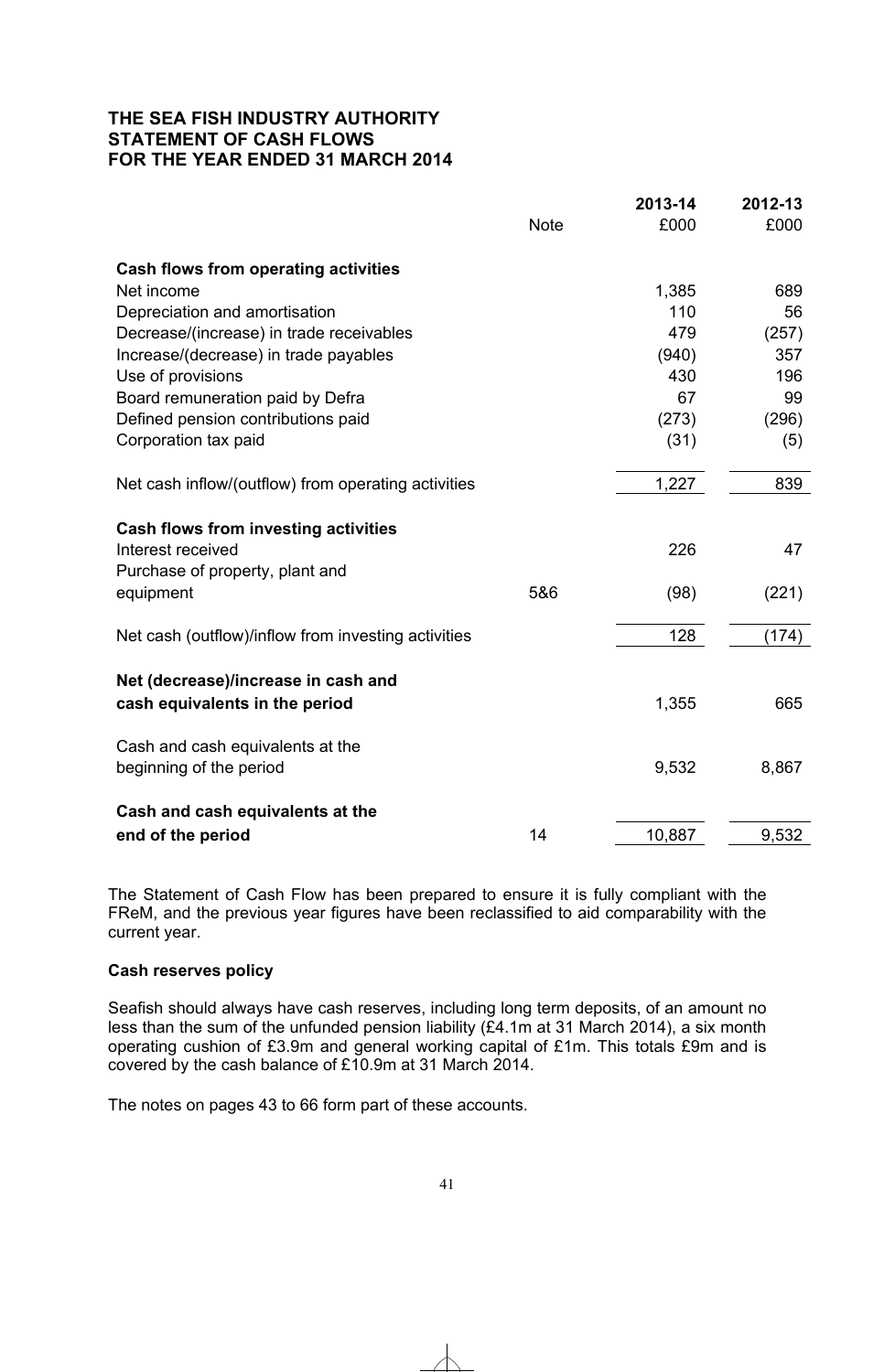# **THE SEA FISH INDUSTRY AUTHORITY STATEMENT OF CHANGES IN TAXPAYERS' EQUITY FOR THE YEAR ENDED 31 MARCH 2014**

|                                     | Revaluation<br>Reserve | General<br>Fund | Pension<br>Reserve | Total<br><b>Reserves</b> |
|-------------------------------------|------------------------|-----------------|--------------------|--------------------------|
|                                     | £000                   | £000            | £000               | £000                     |
| <b>Balance at 1 April 2012</b>      | 104                    | 6,998           | (5,005)            | 2,097                    |
| <b>Changes in taxpayers' equity</b> |                        |                 |                    |                          |
| for 2012-13                         |                        |                 |                    |                          |
| Transfers between reserves          | 0                      | 124             | (124)              | 0                        |
| Actuarial loss on pension scheme    |                        |                 |                    |                          |
| assets and obligations              | 0                      | 0               | (213)              | (213)                    |
| Notional charge to Defra            | 0                      | 99              | 0                  | 99                       |
| Retained net income                 | 0                      | 397             | 0                  | 397                      |
| <b>Balance at 31 March 2013</b>     | 104                    | 7,618           | (5, 342)           | 2,380                    |
| <b>Balance at 1 April 2013</b>      | 104                    | 7,618           | (5, 342)           | 2,380                    |
| <b>Changes in taxpayers' equity</b> |                        |                 |                    |                          |
| for 2013/14                         |                        |                 |                    |                          |
| Transfers between reserves          | $\mathbf 0$            | 743             | (743)              | 0                        |
| Actuarial gain on pension scheme    |                        |                 |                    |                          |
| assets and obligations              | 0                      | $\Omega$        | 491                | 491                      |
| Notional charge to Defra            | 0                      | 67              | 0                  | 67                       |
| Retained net income                 | 0                      | 1,089           | 0                  | 1,089                    |
| <b>Balance at 31 March 2014</b>     | 104                    | 9,517           | (5, 594)           | 4,027                    |
|                                     |                        |                 |                    |                          |

## **Pension reserve**

The pension reserve represents the net liabilities on the West Yorkshire Pension Fund as funded by Seafish.

## **Revaluation reserve**

The revaluation reserve reflects the unrealised balance of revaluation adjustments to assets not taken through the Statement of Comprehensive Net Income.

### **General fund**

The general fund represents the total assets less liabilities of Seafish, to the extent that the total is not represented by other reserves.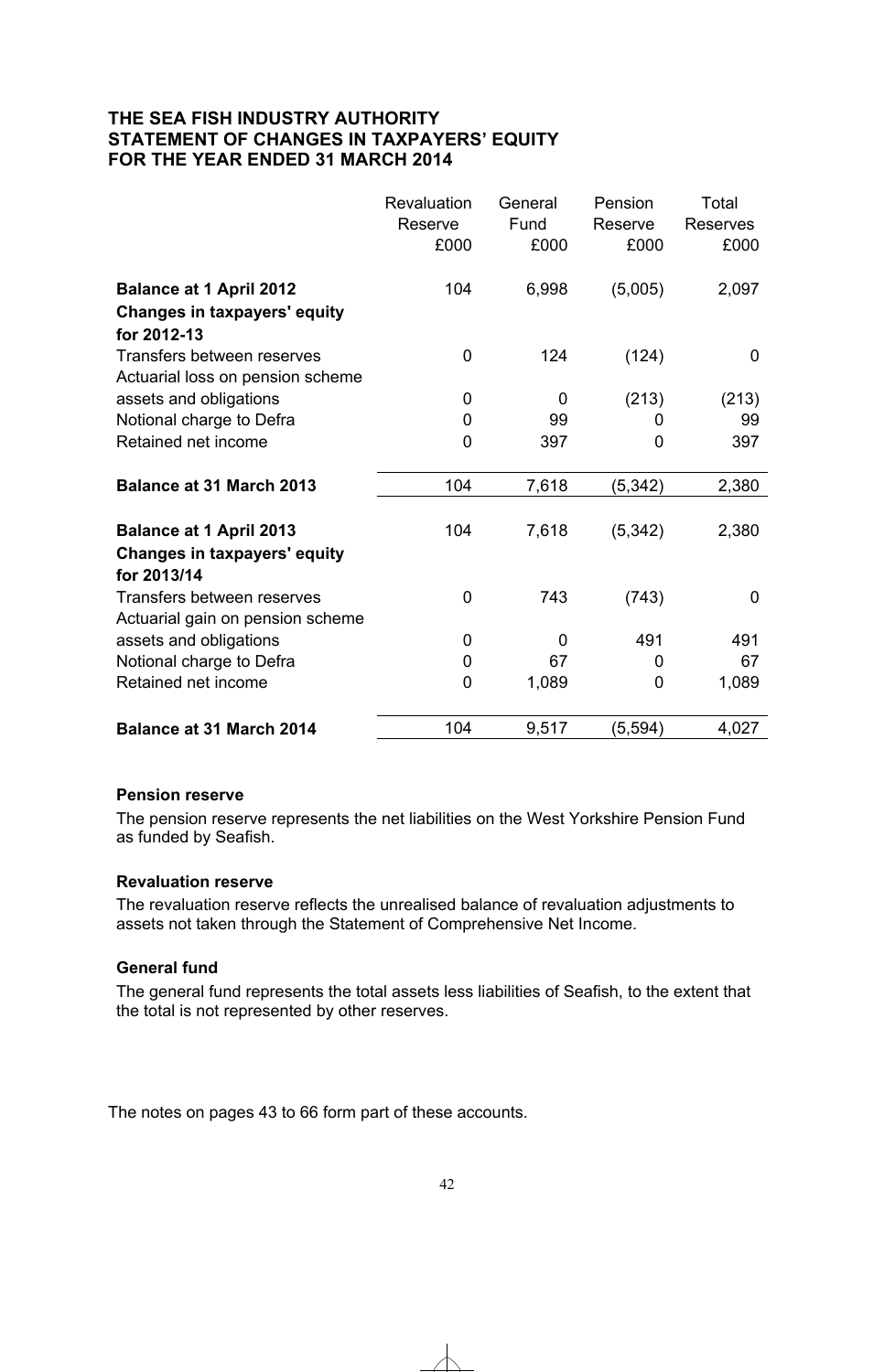### **NOTES TO ACCOUNTS FOR THE YEAR ENDED 31 MARCH 2014 THE SEA FISH INDUSTRY AUTHORITY**

## **1. Statement of accounting policies**

These financial statements have been prepared in accordance with the accounts direction issued by the Secretary of State for Environment, Food and Rural Affairs. The accounts direction requires compliance with HM Treasury's Financial Reporting Manual (FReM) and any other guidance issued by HM Treasury. The accounting policies contained in the FReM apply International Financial Reporting Standards (IFRS) as adapted or interpreted for the public sector. Where the FReM permits a choice of accounting policy, the accounting policy which is judged to be most appropriate to the particular circumstances of Seafish for the purpose of giving a true and fair view has been selected. The particular policies adopted by Seafish for its activities are described below. They have been applied consistently in dealing with items that are considered material to the accounts.

In the preparation of the financial statements, Seafish is required to make estimates and assumptions that affect the reported amounts of assets and liabilities, and the reported amount of income and expenditure. All estimates are based on knowledge of current facts and circumstances, assumptions concerning past events, and forecasts of future events.

The following areas represent significant judgements that Seafish has made in applying the accounting policies:

- Pension liabilities (reported in note 10). Independent and qualified actuaries assess the specific factors that influence the pension fund position such as mortality rates, the life expectancy and age of scheme members, prevailing interest and inflation rates, and projected returns on assets.
- The useful economic lives of property, plant and equipment, and intangible assets (see note 1.2)
- Within receivables there are accrued income balances relating to grants to be invoiced. These amounts are based on the project costs at the year end with the agreed grant percentage applied and a deduction for ineligible costs. There is a small element of judgement in assessing the ineligible costs.
- Within payables there are deferred income balances relating to amounts invoiced in advance of the work being carried out. These amounts are based on the percentage of uncompleted work against the income received, and there is an element of judgement assessing the stage of completion.
- Within receivables there is an amount in respect of levy debtors which is calculated using an estimation methodology as detailed in note 1.6.
- 1.1 Accounting convention

These accounts have been prepared on a going concern basis and under the historical cost convention modified to account for the revaluation of property, plant and equipment.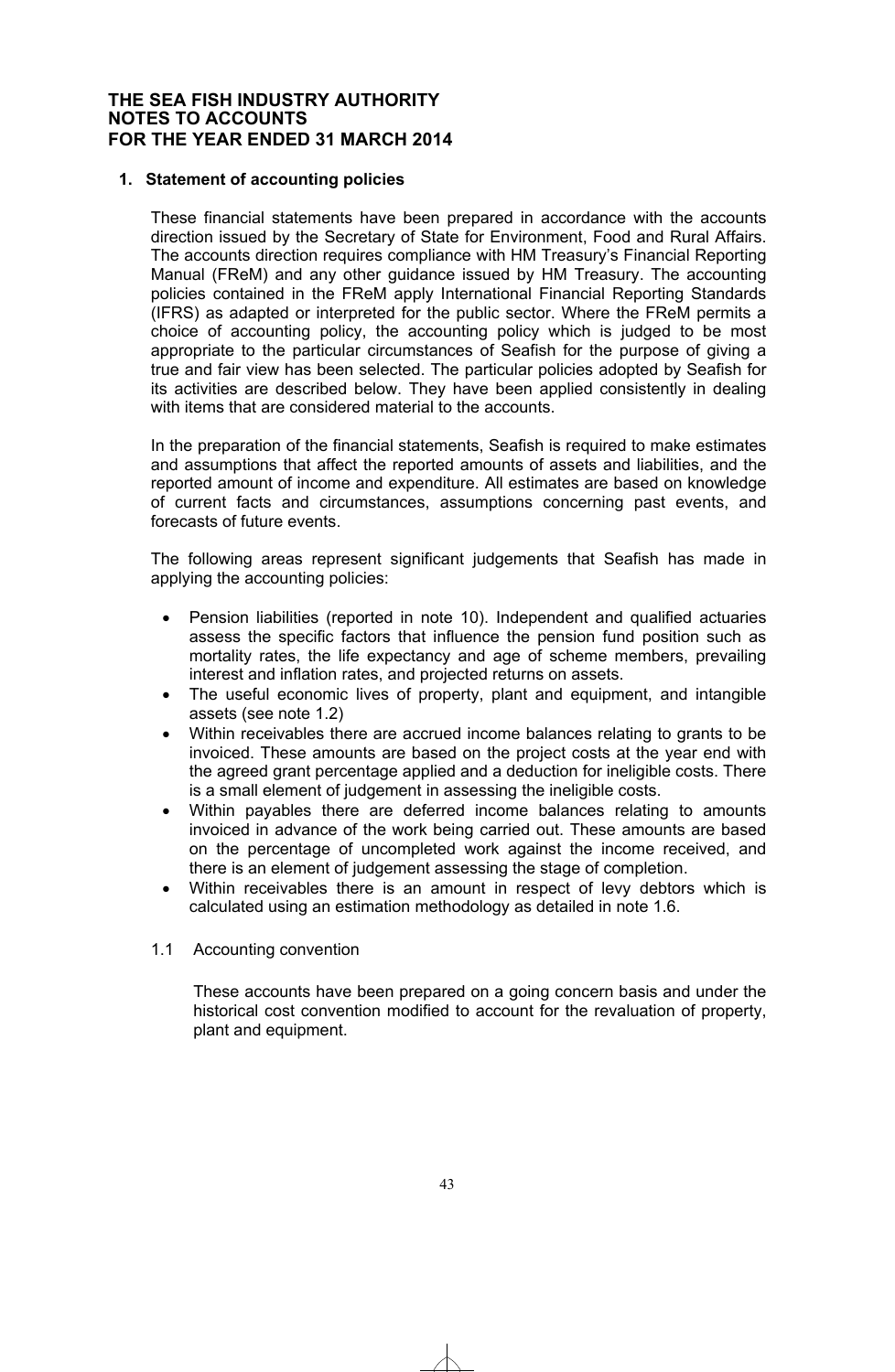### 1.2 Property, plant and equipment

Land and buildings: the value to Seafish of land and buildings is included at open-market value for existing use.

Land and buildings are valued by independent Chartered Surveyors every five years. A full valuation was last undertaken as at 31 March 2012. The valuation of £850,000 is incorporated in these accounts after confirmation was received that there had been no change to that value.

Other categories: due to the modest effect of revaluation and the continuing fall in the price of technology equipment, Seafish adopts a depreciated historical cost basis as a proxy for fair value.

The carrying values of assets are reviewed for impairment if events or changes in circumstances indicate that a provision for impairment may be required. Residual values are calculated at the prices prevailing at the date of acquisition or revaluation.

Expenditure in excess of £1,000 in respect of plant and equipment, and £800 in respect of computer costs, are capitalised. Expenditure below these levels may be capitalised if the criteria for initial capitalisation are met, that is if it is probable that the economic benefits will flow to Seafish, and that the cost of the expenditure can be reasonably measured.

#### 1.3 Depreciation

Depreciation is calculated so as to write off the cost of those assets on a straight line basis over the useful economic lives of the assets concerned. The principal annual depreciation rates are as follows:

|                             | (% )  |
|-----------------------------|-------|
| Furniture and equipment     | 10-20 |
| Computer equipment          | -33   |
| Intangible asset - software | -33   |

Freehold buildings are depreciated over their estimated useful economic life. The buildings were valued in March 2012 with an estimated life of 30 years so the buildings are scheduled to be fully depreciated by 2042. Freehold land is not depreciated.

#### 1.4 Impairment

The carrying amounts of the tangible and finite-life intangible assets are reviewed at each reporting date, and the estimated recoverable amounts of the assets are compared to their carrying amounts. If the recoverable amount is less than the carrying amount then an impairment loss is immediately recognised. The recoverable amount is the greater of the fair value, less costs to sell, and the value in use. The value in use is an estimate of the future cash flow benefits expected to derive from the asset, discounted by a rate that reflects the current market assessments of the time value for money and the risks specific to the asset.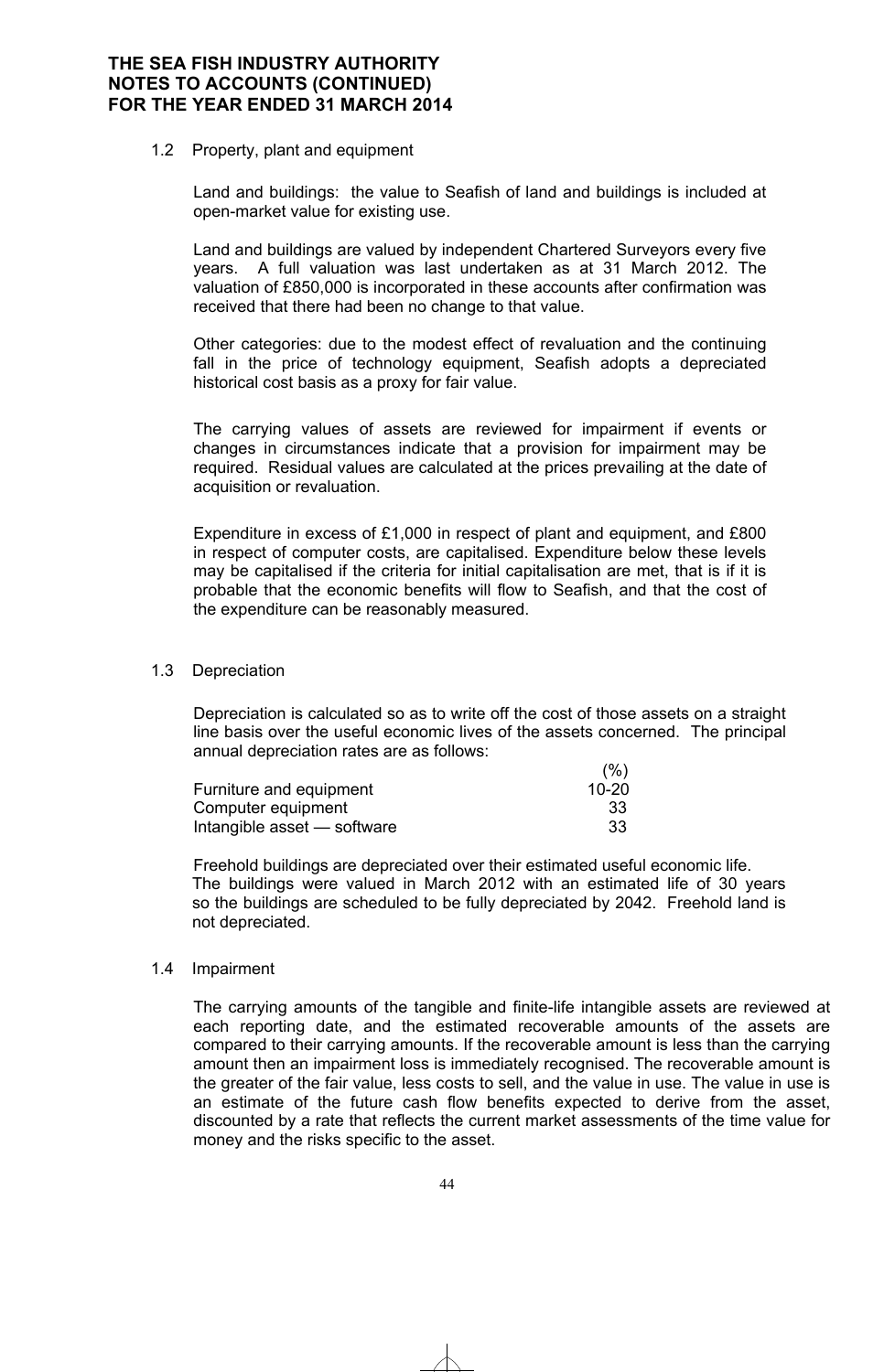### 1.5 Intangible assets

Intangible assets acquired by Seafish are stated at fair value, due to the modest effect of revaluation and the continuing fall in the price of technology equipment, Seafish adopts a depreciated historical cost basis as a proxy for fair value.

### 1.6 Operating income

Levy income is stated gross. Commission paid to agents for collecting levy income is included in other expenditure.

Revenue comprises levy income received which is raised on specified sea fish products and paid on a self-billing arrangement in arrears. Seafish recognises revenue when the amount of revenue can be reliably measured and it is probable that future economic benefits will flow to Seafish. In seeking to apply IAS 18 – Revenue Recognition, an estimation methodology is applied which reflects historic payment profiles. Seafish make all reasonable attempts to identify all liabilities but acknowledge that 100% compliance is unlikely to be achievable. The income reported in these accounts does not include any estimate for levy which might be legally payable but of which Seafish has no knowledge.

### 1.7 Foreign exchange

Monetary assets and liabilities denominated in foreign currencies are translated at the rate of exchange ruling at 31 March 2014. Transactions in foreign currencies are translated at the rate ruling on the date of the transaction.

All foreign exchange differences are taken to the Statement of Comprehensive Income in the year in which they arise.

#### 1.8 Leases

Costs payable under operating leases are charged to the Statement of Comprehensive Income on a straight line basis over the lease term. There are no material assets held under finance leases.

### 1.9 Financial instruments

Seafish has no borrowings and relies primarily on levy income for its cash requirements and is therefore not exposed to liquidity risks. Seafish has material deposits, and places funds, with the exception of daily working capital on fixed rate deposits to minimise any interest rate risk. All material assets and liabilities are denominated in sterling so Seafish is not exposed to currency risk. Full disclosure required by IAS 32, IAS 39 and IFRS 7 is shown at note 13.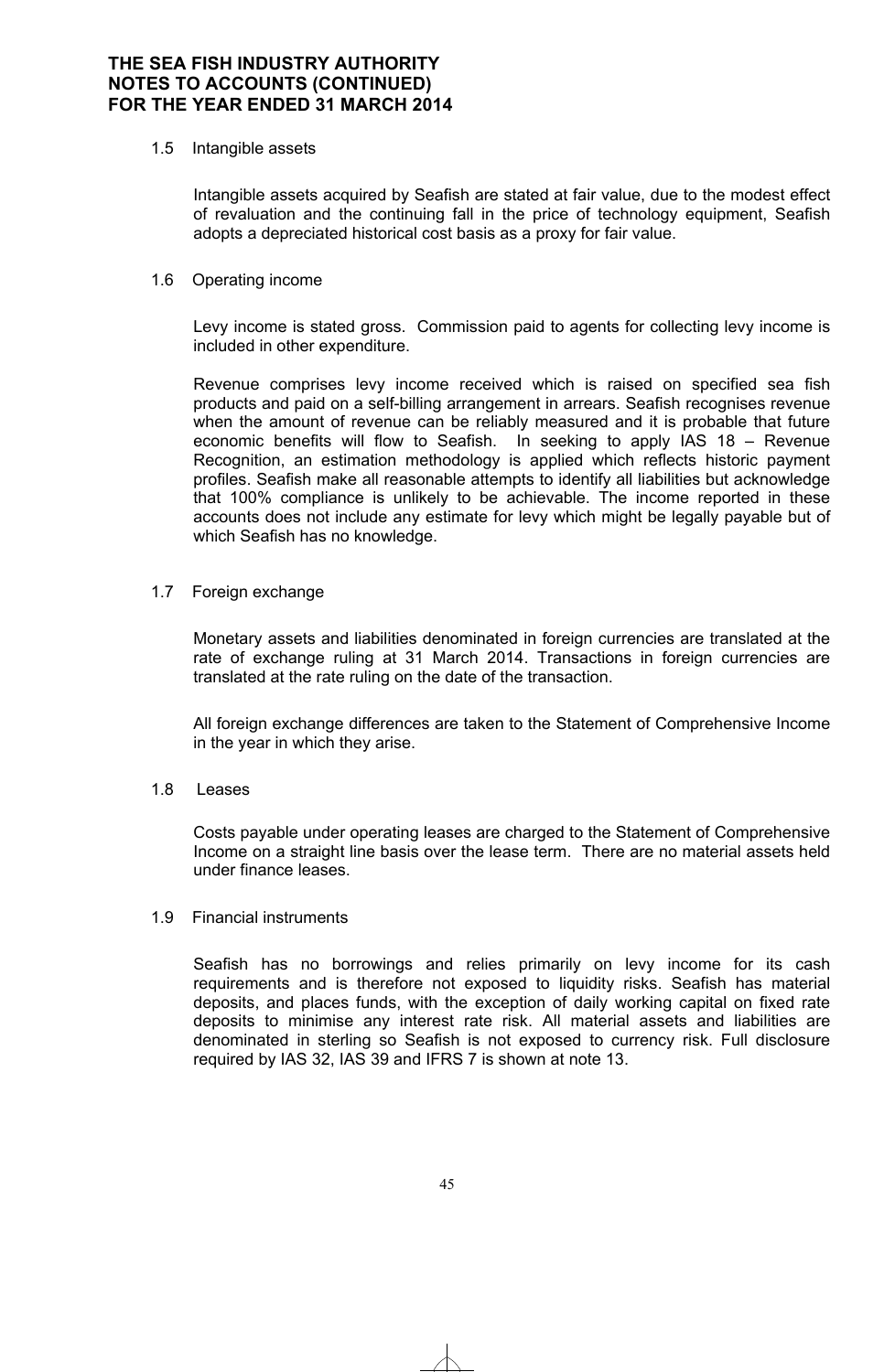### 1.10 Grants receivables

Grants are of a revenue nature and are credited to income in the year in which they are receivable.

The European Union and United Kingdom Fisheries Departments reserve the right for grants to be repaid if during a period of six years from the date of final claim it is found that the conditions of grant were breached. Seafish has reviewed the need for a contingent liability in respect of grants receivable, and does not consider this necessary.

### 1.11 Provisions

A provision is recognised where there is a legal or constructive obligation arising from past events and it is probable that Seafish will be required to settle the obligation. Future estimated costs are only discounted if material.

Contingent liabilities

In addition to contingent liabilities disclosed in accordance with IAS 37, Seafish discloses for parliamentary reporting and accountability purposes, certain contingent liabilities where the likelihood of a transfer of economic benefit is remote – unless disclosure of those remote liabilities is itself believed likely to increase the possibility of the liability being accrued, or the value of these remote liabilities is not material. At 31 March 2014, Seafish had no contingent liabilities (31 March 2013: nil).

1.12 Corporation tax and value added tax

Under a specific agreement with the HM Revenue & Customs, the liability of Seafish for corporation tax is limited to the total of its net investment income (which excludes interest arising from loans to the industry) and its chargeable gains.

 Seafish is unable to recover Value Added Tax on the majority of its purchases. Expenditure shown in the accounts is therefore inclusive of this Value Added Tax.

#### 1.13 Staff costs

Holiday pay accrued by employees, but not taken by 31 March is provided for and included in the costs of the period.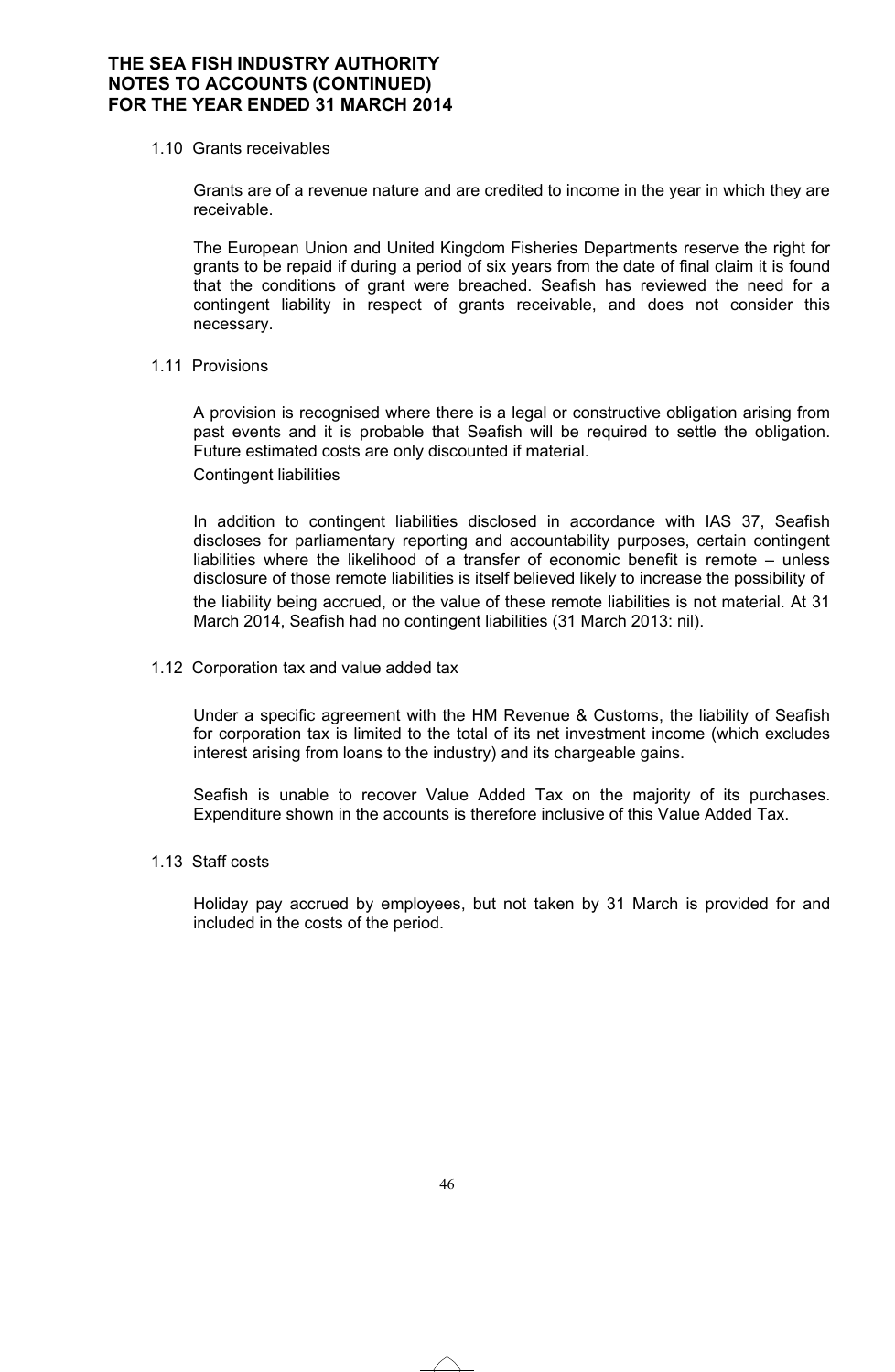## 1.14 Pensions

Seafish operates both defined benefit and contribution schemes for the benefit of employees.

i. Defined Benefit Schemes

For the defined benefit scheme, the cost of providing benefits is determined using the projected unit method, with actuarial valuations being carried out at each reporting date. Actuarial gains and losses are recognised in full in the period to which they relate in other comprehensive income/expenditure. The expected return on investment assets and the interest on liabilities are included in the finance charge and shown in the Statement of Comprehensive Income. The current service costs are shown as the IAS19 pension adjustment under Expenditure in the Statement of Comprehensive Income.

More detailed information can be found in note 10 to the accounts.

ii. Defined Contribution Schemes

Employees that joined Seafish after 1 April 2006 are eligible to join the defined contribution scheme administered by Legal and General Group. The amount charged as expenditure for this scheme represents the contributions payable by Seafish for the relevant accounting period.

IAS 19 (Employee Benefits) has been revised and came into force for the current year, and also requires the prior year to be restated for consistency. This has affected Seafish's reporting of its defined benefit pension scheme in its accounts for the year ending 31 March 2014 but has no overall net effect. The additional disclosure requirements are recorded accordingly in Note 10.

1.15 Impending application of newly issued accounting standards not yet effective

All International Reporting Standards (IFRS), Interpretations and Amendments to Published Standards, effective at March 2014 have been adopted in these financial statements, taking into account the specific interpretations and adaptions included within the FReM.

Seafish has reviewed the IFRS's in issue but not yet effective, to determine if there is a requirement to make any disclosures. None are thought to be of significant impact to Seafish and no disclosures have been made.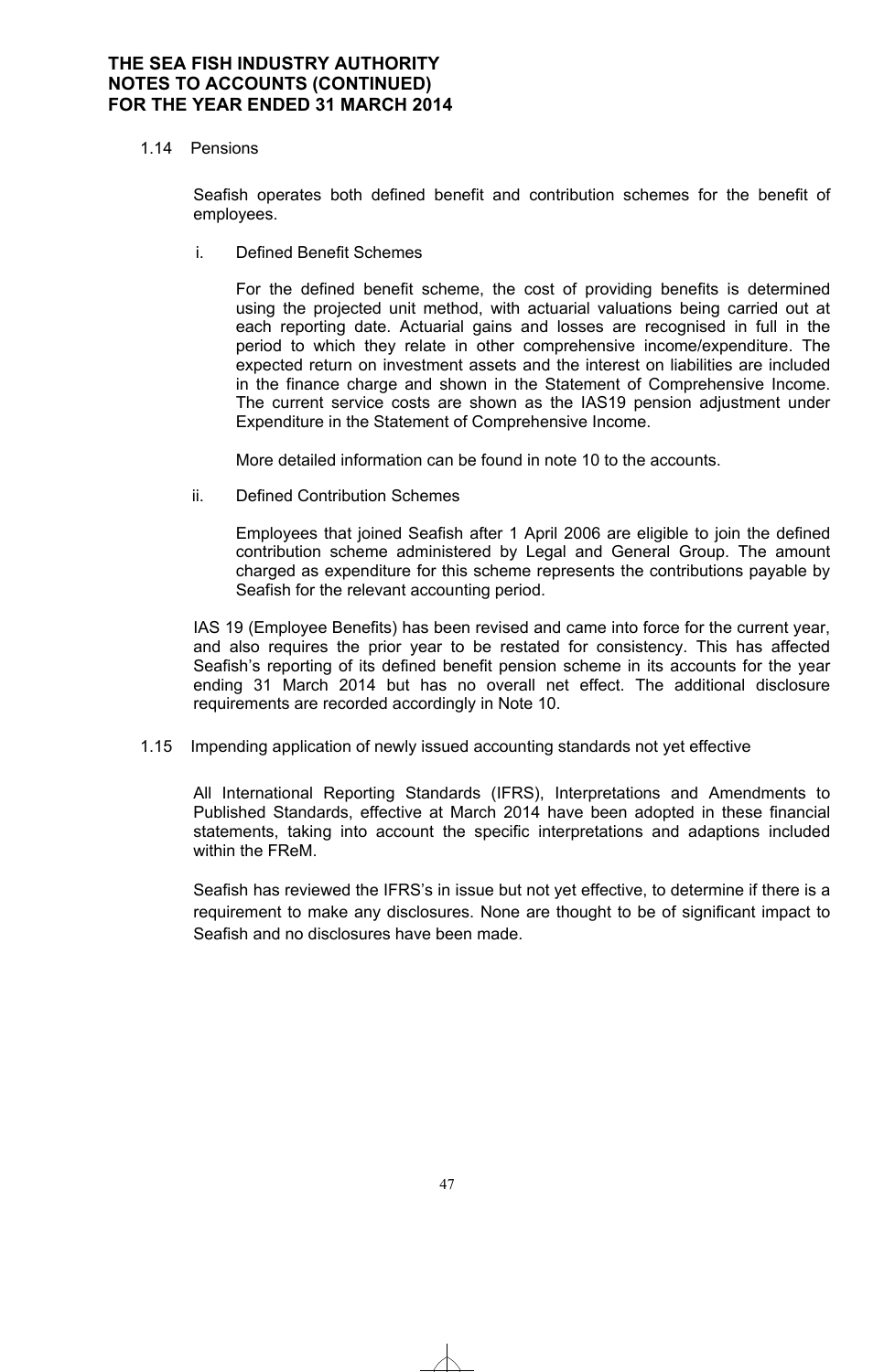**2. Income**

### **a) Levy Income**

## **Fees and charges (recovered costs)**

|                                               |        | 2013-14 |         |
|-----------------------------------------------|--------|---------|---------|
|                                               |        | Full    |         |
|                                               | Income | Cost    | Surplus |
|                                               | £000   | £000    | £000    |
| Levies collected under the Fisheries Act 1981 | 8,408  | 7,102   | 1,306   |
|                                               |        |         |         |
|                                               |        | 2012-13 |         |
|                                               |        | Full    |         |
|                                               | Income | Cost    | Surplus |
|                                               | £000   | £000    | £000    |
| Levies collected under the Fisheries Act 1981 | 8,234  | 7,492   | 742     |

Seafish sets its levy rates with due regard to HM Treasury's Fees, Charges and Levies guidance in Managing Public Money, with the financial objective of recovering all costs.

The information provided has been for fees and charges purposes and not for IFRS8 purposes.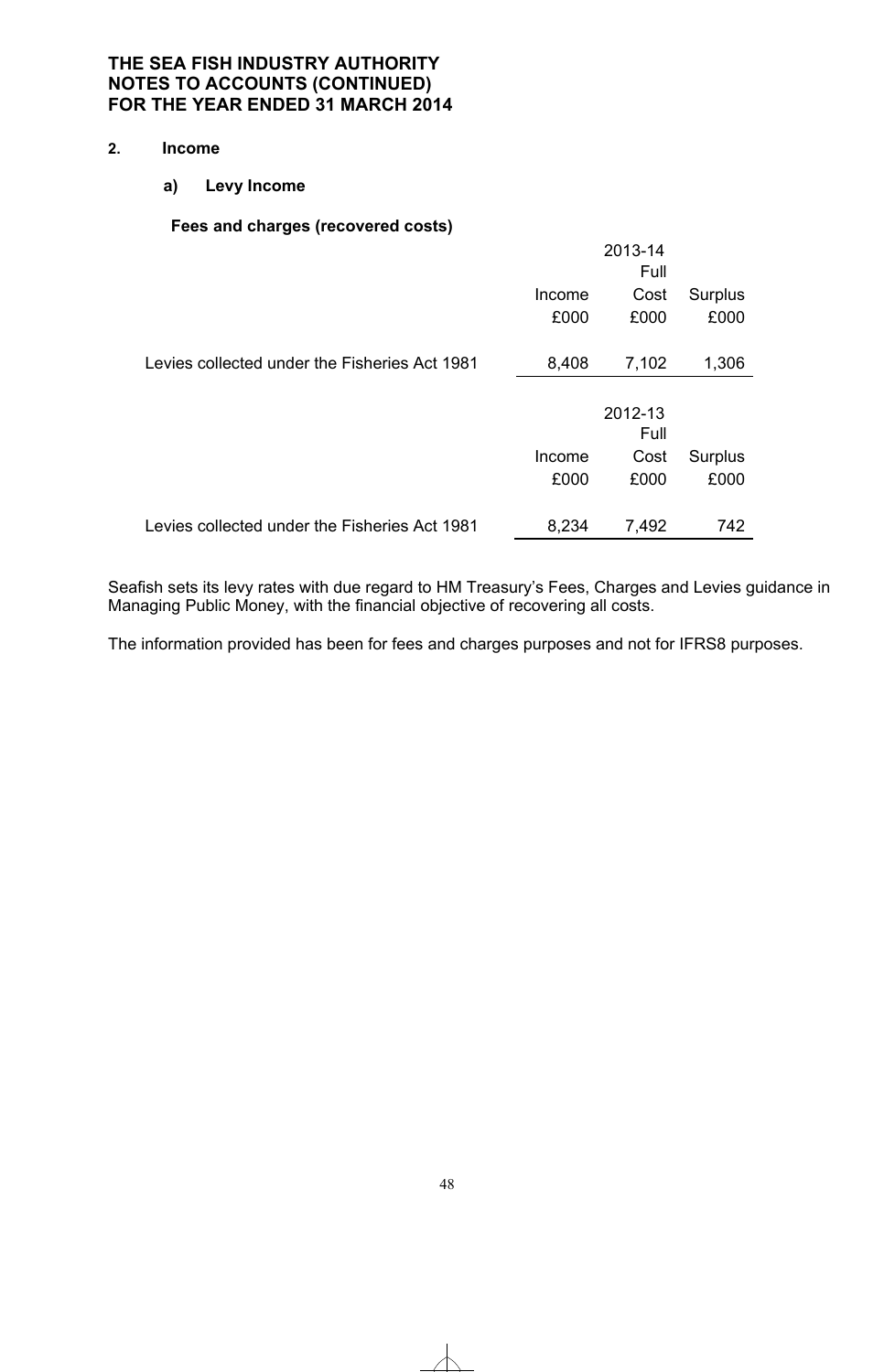## **b) Project and other income**

|                                        | 2013-14 | 2012-13 |
|----------------------------------------|---------|---------|
|                                        | £000    | £000    |
| <b>Project income</b>                  |         |         |
| EU                                     | 404     | 818     |
| Non EU                                 | 1,394   | 909     |
|                                        | 1,798   | 1,727   |
| <b>Other income</b>                    |         |         |
| Commercial income                      | 648     | 687     |
| Payment towards High Court legal costs | 400     |         |
| VAT recovery                           | 6       | 13      |
|                                        | 1,054   | 700     |
| <b>Total</b>                           | 2,852   | 2,427   |

## **3. Other expenditure**

Details of Seafish expenditure is made up as follows:

|                                    |           | 2013-14 | $2012 - 131$ |
|------------------------------------|-----------|---------|--------------|
|                                    |           | £000    | £000         |
|                                    |           |         |              |
| <b>Project Activities</b>          | $-EU$     | 341     | 1,335        |
|                                    | $-$ Other | 3,977   | 3,173        |
|                                    |           | 4,318   | 4,508        |
| <b>Commercial Activities</b>       | $-EU$     | 0       | 0            |
|                                    | — Other   | 223     | 267          |
|                                    |           | 223     | 267          |
|                                    |           |         |              |
| Location costs                     |           | 462     | 544          |
| <b>Professional fees</b>           |           | 35      | $-22$        |
| Motor vehicle costs                |           | 154     | 129          |
| Other administration costs         |           | 111     | 111          |
| <b>Travel and subsistence</b>      |           | 122     | 106          |
| Staff training and recruitment     |           | 233     | 132          |
| Consultancy spend                  |           | 78      | 115          |
| Repairs and maintenance            |           | 6       | 3            |
| Computing costs                    |           | 79      | 85           |
| Increase in receivables impairment |           | 1       | 7            |
| Auditors remuneration              |           | 36      | 34           |
| Operating lease rental             |           | 227     | 197          |
|                                    |           | 1,544   | 1,441        |
| Total other expenditure            |           | 6,085   | 6,216        |

<sup>1</sup> The comparatives in the above table have been amended to disclose auditors remuneration and operating lease rental.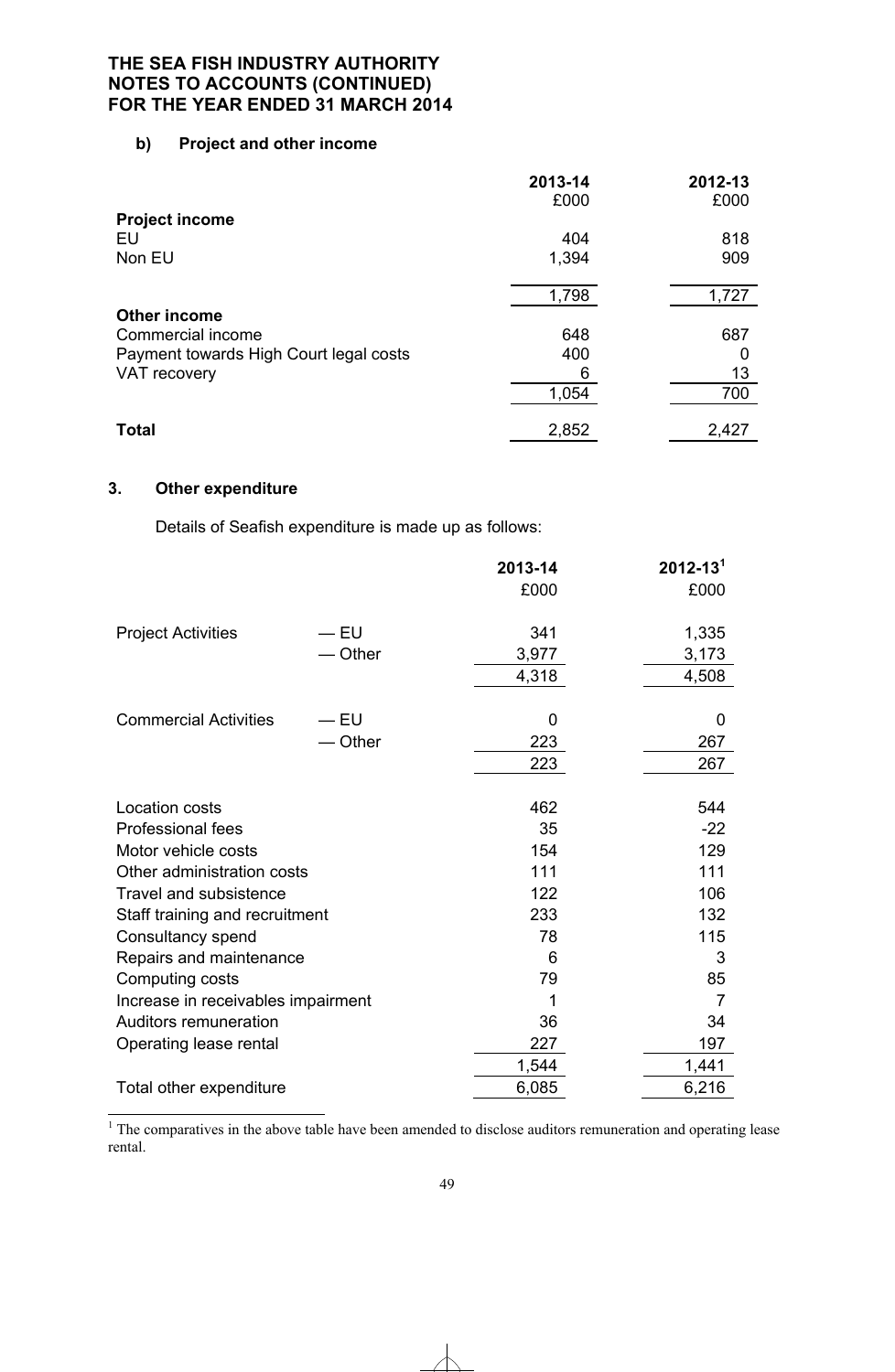## **4. Staff numbers and related costs**

**(a)** The average number of whole time equivalent staff employed by Seafish during the year is noted below.

|                             | Management and<br>Staff |         |         | Agency and Temp<br><b>Contract Staff</b> |         | <b>Total Staff</b> |  |
|-----------------------------|-------------------------|---------|---------|------------------------------------------|---------|--------------------|--|
|                             | 2013-14                 | 2012-13 | 2013-14 | 2012-13                                  | 2013-14 | 2012-13            |  |
| Research                    | 35                      | 35      |         | 3                                        | 37      | 38                 |  |
| <b>Business Development</b> | 23                      | 24      | 2       |                                          | 25      | 25                 |  |
| <b>Corporate Services</b>   | 15                      | 13      |         | 0                                        | 16      | 13                 |  |
| <b>Board Members</b>        | 9                       | 9       | 0       | 0                                        | 9       | 9                  |  |
| <b>Panel Members</b>        | 11                      |         | 0       | 0                                        | 11      |                    |  |
|                             | 93                      | 88      | 5       |                                          | 98      | 92                 |  |

**(b)** Employment costs for the year, including Board Members, were as follows:

|                                            | Management and<br><b>Staff</b> |         |                | Agency and Temp<br><b>Contract Staff</b> |         | <b>Total Staff</b> |  |
|--------------------------------------------|--------------------------------|---------|----------------|------------------------------------------|---------|--------------------|--|
|                                            | 2013-14                        | 2012-13 | 2013-14        | 2012-13                                  | 2013-14 | 2012-13            |  |
|                                            | £000                           | £000    | £000           | £000                                     | £000    | £000               |  |
| Gross salaries                             | 2,654                          | 2,633   | 81             | 42                                       | 2,735   | 2,675              |  |
| Social security costs                      | 258                            | 223     | 11             | 4                                        | 269     | 227                |  |
| Agency staff costs<br>Defined contribution | 0                              | 0       | 15             | 11                                       | 15      | 11                 |  |
| scheme costs<br>Defined benefit scheme     | 64                             | 31      | $\overline{0}$ | 0                                        | 64      | 31                 |  |
| past service costs                         | 93                             | 51      | $\mathbf 0$    | 0                                        | 93      | 51                 |  |
|                                            | 3,069                          | 2,938   | 107            | 57                                       | 3,176   | 2,995              |  |

The salaries of the non-executive directors are paid by Defra. The amount paid by Defra during the year to March 2014 amounted to £67k (2013: £99k), and is included as a notional cost in gross salaries above.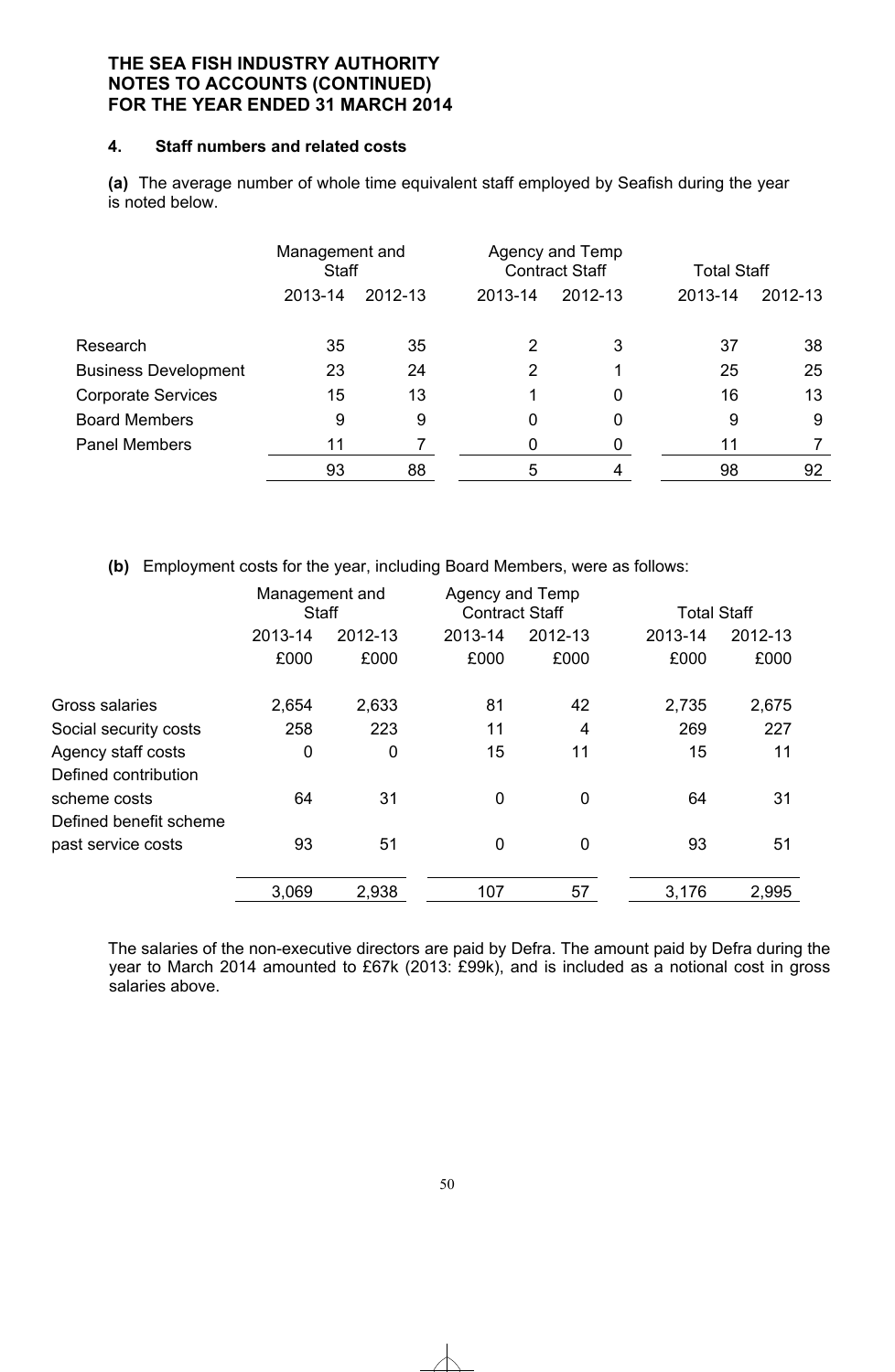### **4. Staff numbers and related costs (continued)**

### **(c) Analysis of pension costs**

|                              |         | Restated |
|------------------------------|---------|----------|
|                              | 2013-14 | 2012-13  |
|                              | £000    | £000     |
| Pension current service cost | 443     | 419      |
| Past service (gain) / cost   | 0       | 0        |
|                              | 443     | 419      |

### **(d) Executive directors' emoluments and pension benefits**

Details of emoluments and pension benefits for the executive directors are shown in the Remuneration Report at pages 24 to 28. Details of related party transactions are shown in note 15.

#### **(e) Redundancy Costs**

During the year to March 2014, one member of staff was made redundant and two other departures were agreed at a cost of £61k.

J Harman took early retirement in April 2013, and his total retirement and exit cost was provided for in the 2012-2013 accounts.

|                                  |                            | 31 March 2014                 |                                                  | 31 March 2013                     |                               |                                               |
|----------------------------------|----------------------------|-------------------------------|--------------------------------------------------|-----------------------------------|-------------------------------|-----------------------------------------------|
| <b>Exit package</b><br>cost band | Compulsory<br>redundancies | Other<br>departures<br>agreed | <b>Total exit</b><br>packages<br>by cost<br>band | <b>Compulsory</b><br>redundancies | Other<br>departures<br>agreed | <b>Total exit</b><br>packages by<br>cost band |
| <b>Under £10,000</b>             |                            | 0                             | 0                                                | 0                                 | 0                             | 0                                             |
| £10,001-£25,000                  |                            | 2                             | $\overline{2}$                                   | 0                                 | 0                             | 0                                             |
| £25,001-£50,000<br>£285,001-     |                            | 0                             | 1                                                | 0                                 | $\Omega$                      | 0                                             |
| £290,000                         | 0                          | 0                             | 0                                                | 0                                 |                               |                                               |
| <b>Total number of exit</b>      |                            |                               |                                                  |                                   |                               |                                               |
| packages by type                 |                            | $\mathbf 2$                   | 3                                                | 0                                 |                               |                                               |
| Total resource cost £            | 26,670                     | 34,427                        | 61,097                                           | 0                                 | 286,481                       | 286,481                                       |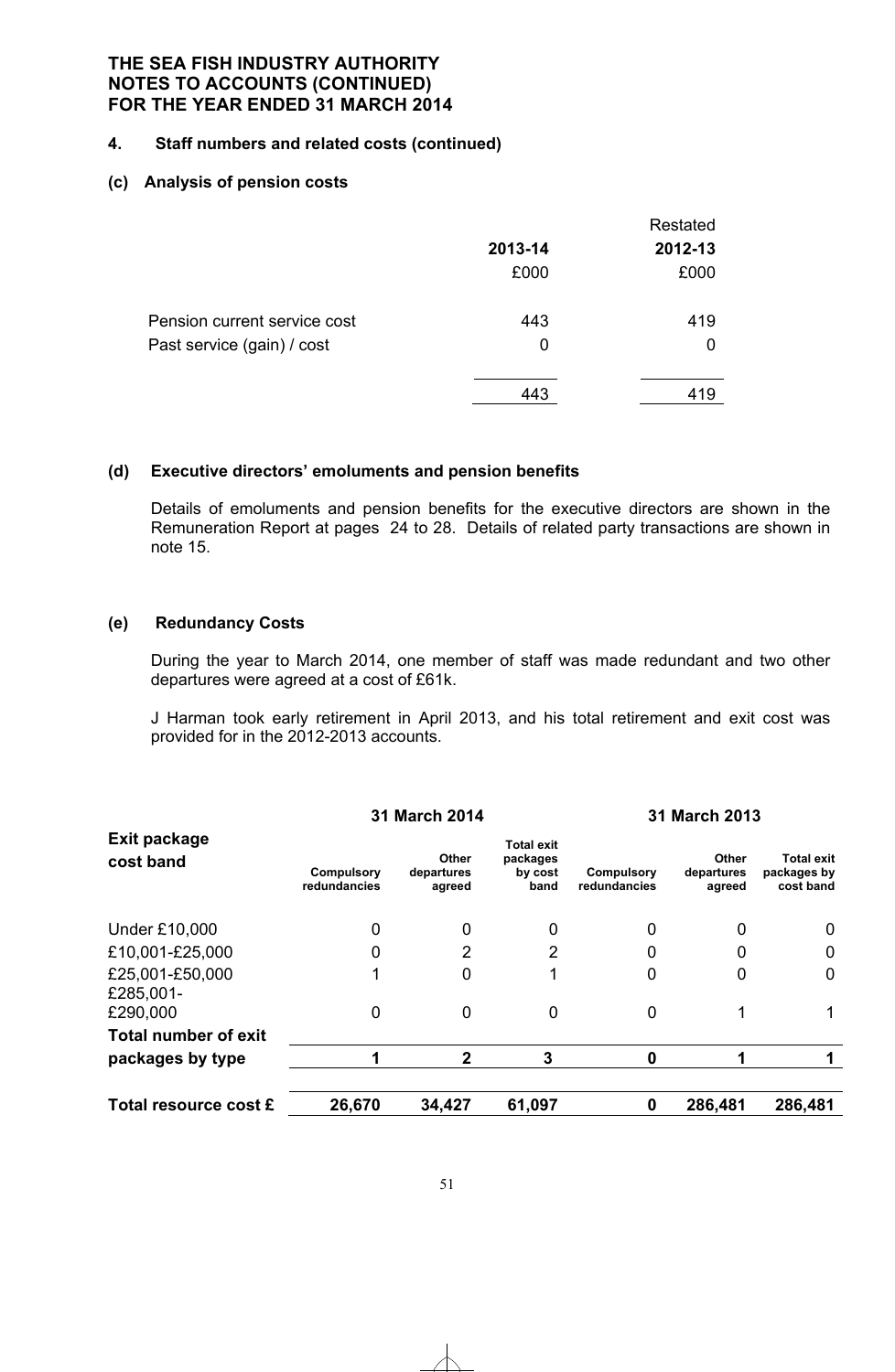## **5. Property, plant and equipment**

|                          |      | <b>Buildings</b> | Furniture |             |                |
|--------------------------|------|------------------|-----------|-------------|----------------|
|                          |      | Excluding        | and       | Information |                |
|                          | Land | <b>Dwellings</b> | Fittings  | Technology  | Total          |
| Analysis by type         | £000 | £000             | £000      | £000        | £000           |
| <b>Cost or valuation</b> |      |                  |           |             |                |
| At 1 April 2013          | 150  | 700              | 236       | 256         | 1,342          |
| <b>Additions</b>         | 0    | 0                | 3         | 90          | 93             |
| <b>Disposals</b>         | 0    | 0                | 0         | 0           | 0              |
| At 31 March 2014         | 150  | 700              | 239       | 346         | 1,435          |
| <b>Depreciation</b>      |      |                  |           |             |                |
| At 1 April 2013          | 0    | 44               | 180       | 139         | 363            |
| Charge for year          | 0    | 22               | 16        | 51          | 89             |
| <b>Disposals</b>         | 0    | $\overline{0}$   | 0         | 0           | $\overline{0}$ |
| <b>At 31 March 2014</b>  | 0    | 66               | 196       | 190         | 452            |
| Net book value           |      |                  |           |             |                |
| At 31 March 2014         | 150  | 634              | 43        | 156         | 983            |
|                          |      |                  |           |             |                |

Seafish land and buildings is offices in Edinburgh. The office was surveyed and valued by Drivers Jonas Deloitte, independent Chartered Surveyors as at 31 March 2012 in accordance with the RICS Appraisal and Valuation Manual. This valuation at open market value for existing use is incorporated in Seafish accounts.

Continuing annual financial commitments in respect of short leaseholds are disclosed in note 12. Improvements, which include buildings on leased sites, are capitalised and are normally written off over the life of the leases as permitted under IAS 16.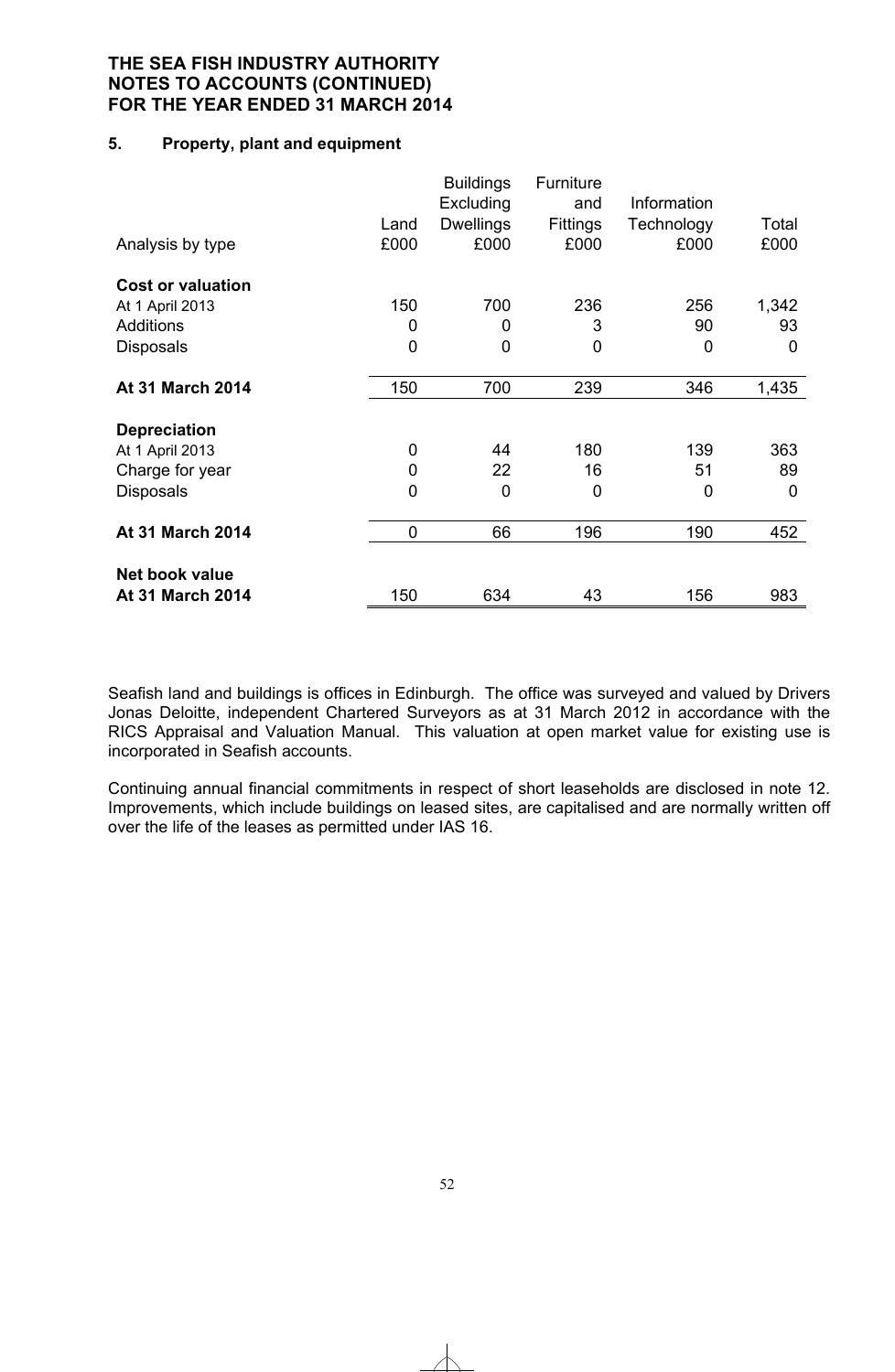# **5. Property, plant and equipment (continued)**

|                          |             | <b>Buildings</b> | Furniture |             |       |
|--------------------------|-------------|------------------|-----------|-------------|-------|
|                          |             | Excluding        | and       | Information |       |
|                          | Land        | <b>Dwellings</b> | Fittings  | Technology  | Total |
| Analysis by type         | £000        | £000             | £000      | £000        | £000  |
| <b>Cost or valuation</b> |             |                  |           |             |       |
| At 1 April 2012          | 150         | 700              | 531       | 321         | 1,702 |
| <b>Additions</b>         | 0           | $\mathbf 0$      | 15        | 103         | 118   |
| <b>Disposals</b>         | $\mathbf 0$ | $\mathbf 0$      | (310)     | (168)       | (478) |
| At 31 March 2013         | 150         | 700              | 236       | 256         | 1,342 |
| <b>Depreciation</b>      |             |                  |           |             |       |
| At 1 April 2012          | 0           | 22               | 474       | 292         | 788   |
| Charge for year          | 0           | 22               | 16        | 15          | 53    |
| <b>Disposals</b>         | 0           | $\mathbf 0$      | (310)     | (168)       | (478) |
| At 31 March 2013         | 0           | 44               | 180       | 139         | 363   |
| Net book value           |             |                  |           |             |       |
| At 31 March 2013         | 150         | 656              | 56        | 117         | 979   |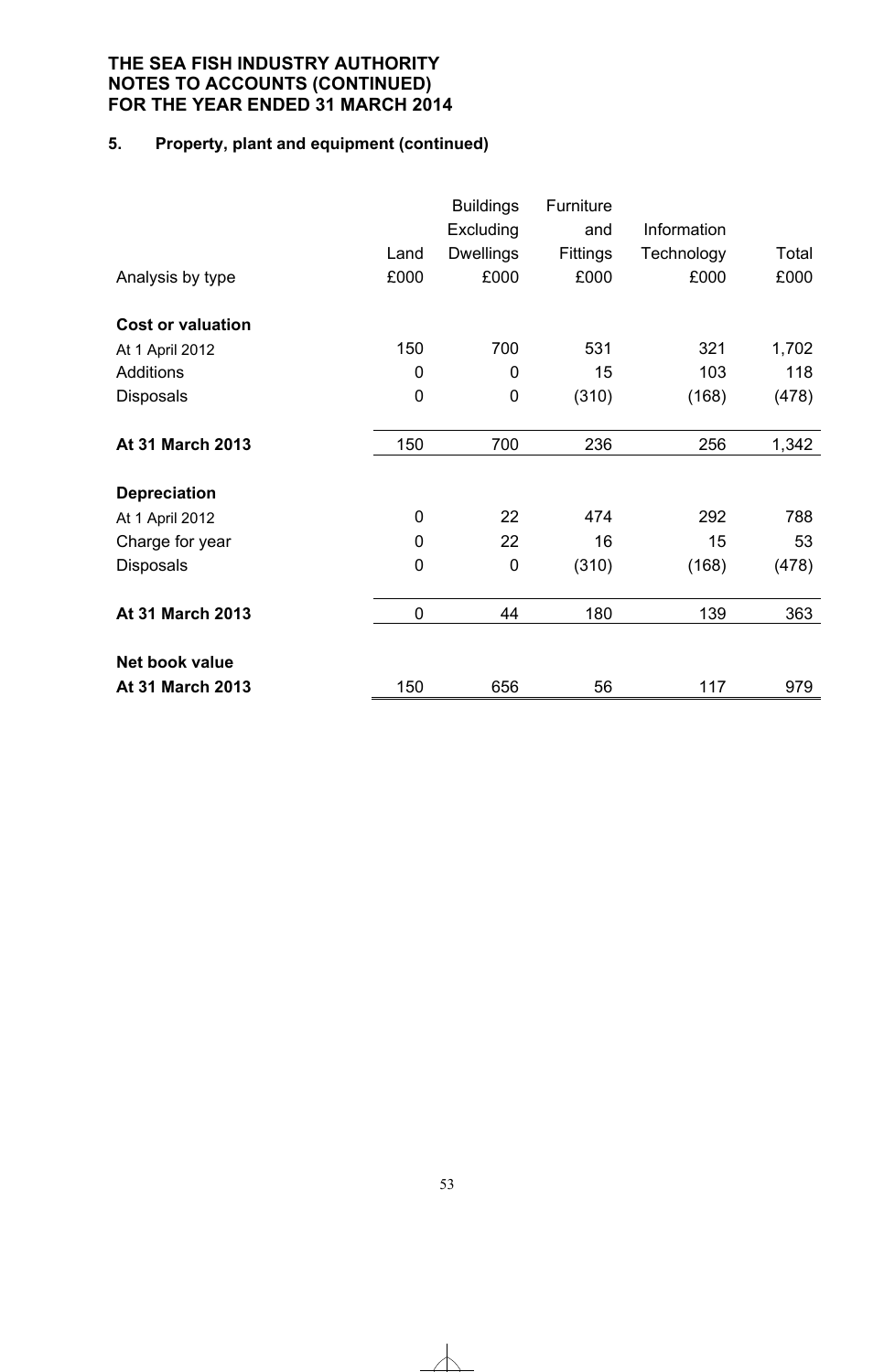# **6. Intangible assets**

| Intangible assets - software at 31 March 2014 | £000 |
|-----------------------------------------------|------|
| <b>Cost or valuation</b>                      |      |
| At 1 April 2013                               | 290  |
| Additions                                     | 5    |
| <b>Disposals</b>                              | 0    |
|                                               |      |
| At 31 March 2014                              | 295  |
|                                               |      |
| <b>Amortisation</b>                           |      |
| At 1 April 2013                               | 190  |
| Charged in year                               | 21   |
| <b>Disposals</b>                              | 0    |
|                                               |      |
| At 31 March 2014                              | 211  |
|                                               |      |
| Net book value at 31st March 2014             | 84   |

Intangible assets comprise software licenses.

# **Intangible assets — software at 31 March 2013**

| <b>Cost or valuation</b>          |      |
|-----------------------------------|------|
| At 1 April 2012                   | 243  |
| Additions                         | 103  |
| <b>Disposals</b>                  | (56) |
|                                   |      |
| At 31 March 2013                  | 290  |
|                                   |      |
| <b>Amortisation</b>               |      |
| At 1 April 2012                   | 243  |
| Charged in year                   | 3    |
| <b>Disposals</b>                  | (56) |
|                                   |      |
| At 31 March 2013                  | 190  |
|                                   |      |
| Net book value at 31st March 2013 | 100  |

# **7. Impairments**

There were no impairments of fixed or intangible assets during the year (2013: nil).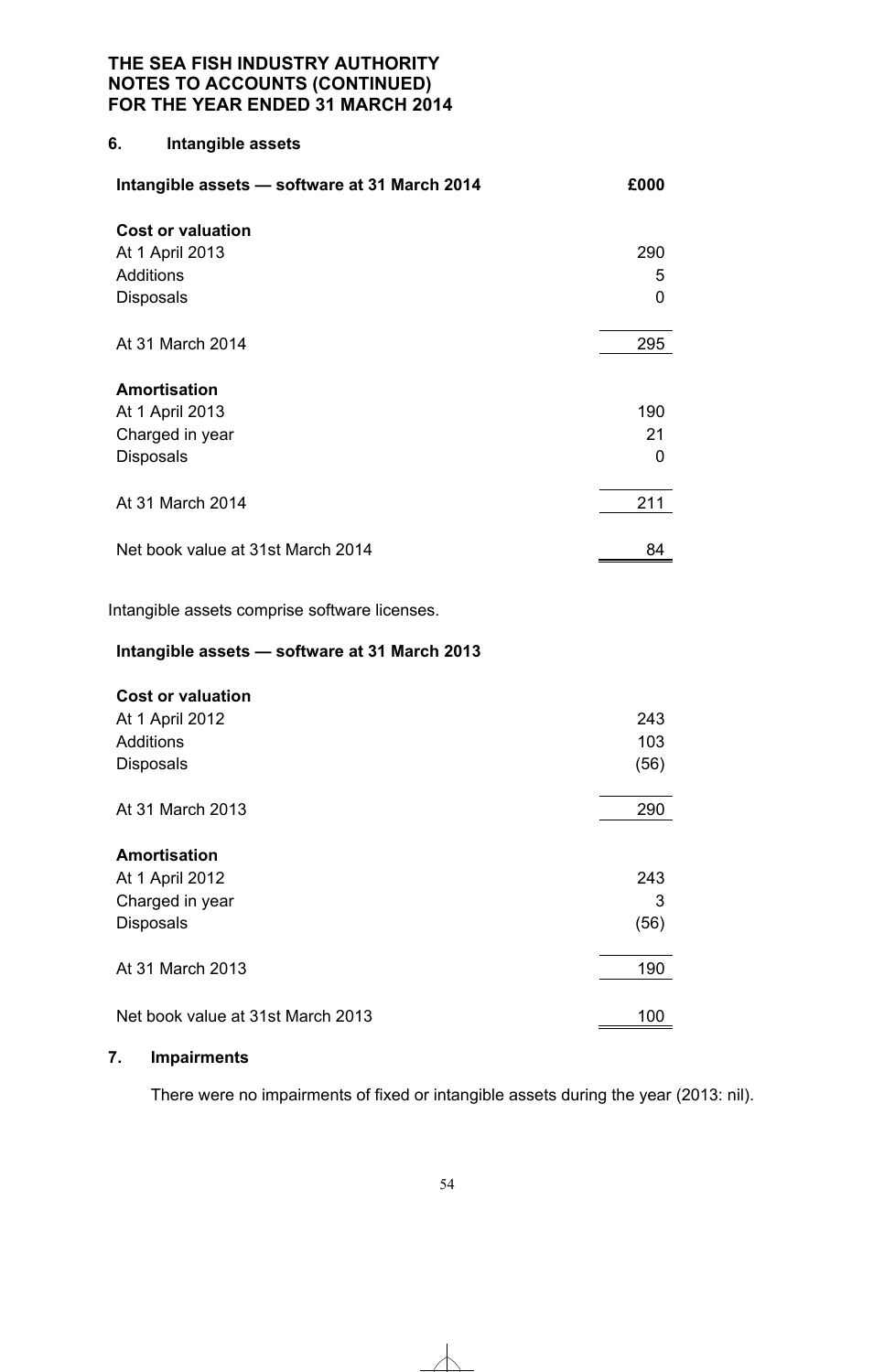## **8. Trade receivables and other current assets**

|                                                        | 31 March | 31 March |
|--------------------------------------------------------|----------|----------|
|                                                        | 2014     | 2013     |
| Amounts falling due within one year                    | £000     | £000     |
| Trade receivables                                      | 404      | 909      |
| Provision for impairment of trade and levy receivables | (7)      | (7)      |
| Levy receivables                                       | 1,400    | 1769     |
| Prepayments                                            | 131      | -89      |
| Accrued Income                                         | 712      | 106      |
| EU accrued income                                      | 308      | 787      |
|                                                        | 2,948    | 3,653    |

The above receivables include £205k (2013: £738k) being due from central government bodies.

An analysis of the ageing of the impaired trade receivables is shown below:

|                                            | 31 March<br>2014 | 31 March<br>2013 |
|--------------------------------------------|------------------|------------------|
| Trade<br>receivables                       | £000             | £000             |
| Less than one month                        | 196              | 212              |
| More than one month less than three months | 33               | 33               |
| More than three months                     | 168              | 657              |
|                                            | 397              | 902              |

# **9. Trade payables and other current liabilities**

|                                     | 31 March<br>2014 | 31 March<br>2013 |
|-------------------------------------|------------------|------------------|
| Amounts falling due within one year | £000             | £000             |
| Bank overdraft                      | 0                | 12               |
| Trade payables                      | 60               | 216              |
| Accruals                            | 789              | 1,198            |
| Deferred income                     | 158              | 520              |
| PAYE and social security            | 78               | 69               |
| VAT                                 | 54               | 70               |
| Corporation tax                     | 26               | 31               |
| Pensions contributions payable      | 40               | 34               |
|                                     | 1,205            | 2,150            |

There are no trade payables due after more than one year.

The above payables includes £158k (2013: £266k) being due to central government bodies.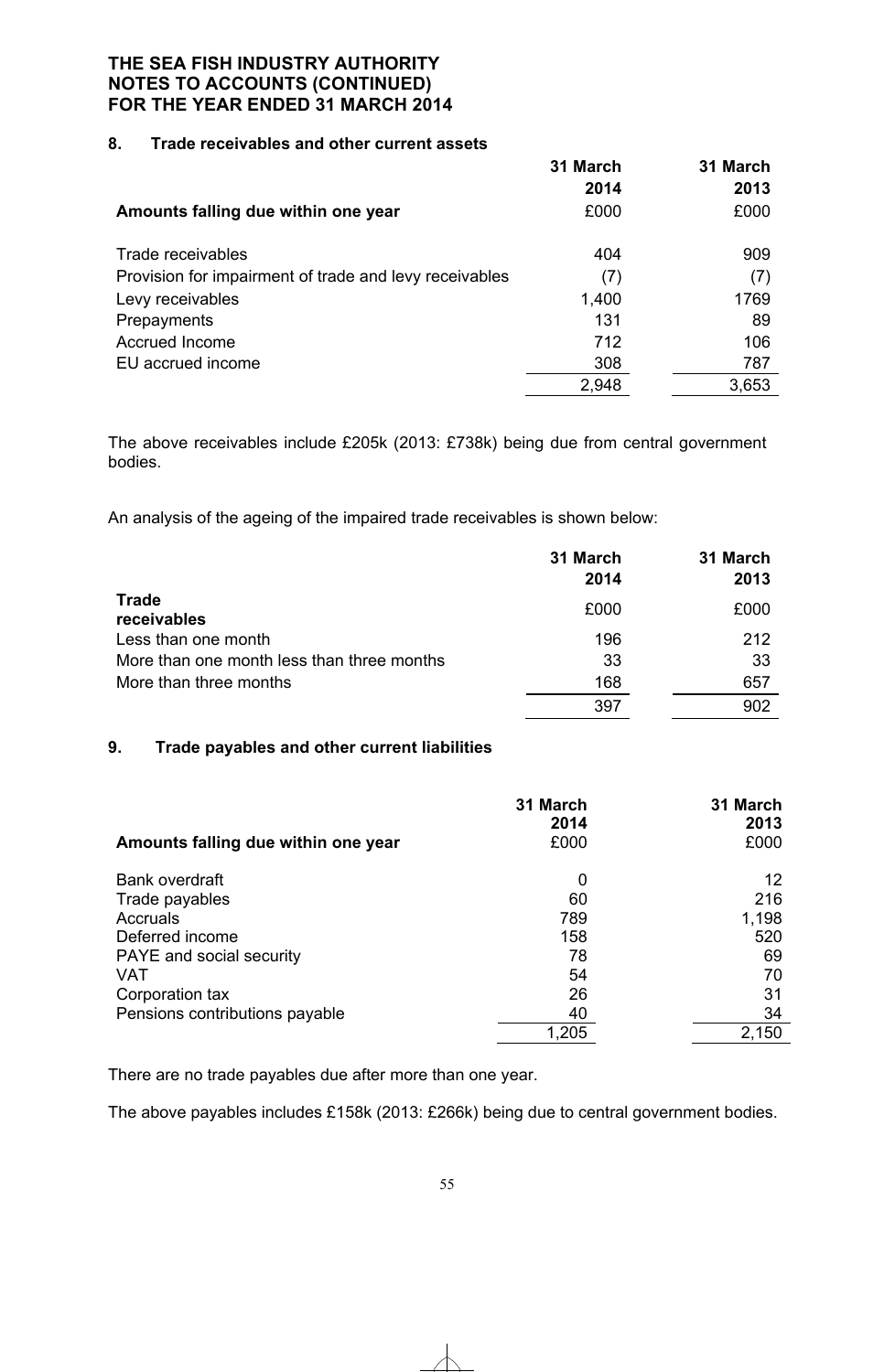### **10. Pension scheme arrangements**

### **(a) Information on the Schemes**

### **West Yorkshire Pension Fund (WYPF)**

Seafish operates a pension scheme providing defined benefits for employees based on final pensionable salary. The assets and liabilities of the scheme are held within the West Yorkshire Pension Fund, which is part of the Local Government Pension Scheme (LGPS). The scheme is split into:

i.) Funded

 Seafish contributes in respect of the pension obligations to employees employed before 1 April 2006 when the scheme was closed to new entrants. The contribution rates are advised by independent actuaries and the fund is actuarially valued every three years. The total provision in respect of this part of the scheme is shown as Pension liabilities, under Non-current liabilities in the Statement of Financial Position.

#### ii.) Unfunded: West Yorkshire Pension Fund (WYPF)

 Provision is made, on actuarial advice, in respect of obligations arising for supplemental commitments and indexation thereon of certain categories of ex-employees of Seafish. The total of provision in respect of this liability is included in Provisions – unfunded pension liabilities, under non-current liabilities in the Statement of Financial Position.

The latest formal triennial actuarial valuation of Seafish's liabilities took place as at 31 March 2013. Liabilities have been estimated by the independent qualified actuary on an actuarial basis using the projected unit credit method. The defined benefits obligation represents the amount of money that needs to be set aside now to meet the benefits that the employer is committed to provide for service up to the 31 March 2016 on the basis of the assumptions used.

The assets shown are an estimate of Seafish's notional share of the total Fund assets as at 31 March 2014. Seafish's notional share of assets is assumed to be invested in the same proportion as the Fund as a whole within the different asset classes. Seafish employs a block building block approach in determining a rate of return on fund assets. Historical markets are studied and assets with higher volatility are assumed to generate higher returns consistent with widely accepted capital market principles. The overall expected rate of return on assets is then derived by aggregating the expected return for each asset class over the actual asset allocation for the fund at 31 March 2014.

## **Seafish Pension and Life Assurance Fund (SPLAF)**

In addition to the WYPF, Seafish provisionally operated an independently invested and administered scheme on behalf of the former Herring Industry Board employees: the Seafish Pension and Life Assurance Fund (SPLAF). This scheme was closed to new members, was a fully paid up, and was formally wound up on 31 May 1999. The annuities that had been established to cover the basic pension rights of the existing pensioners will be met by the Norwich Union. Seafish will continue to meet the indexation costs associated with basic pension rights. The total of provision in respect of this liability is included in Provisions – unfunded pension liabilities, under non-current liabilities in the Statement of Financial Position.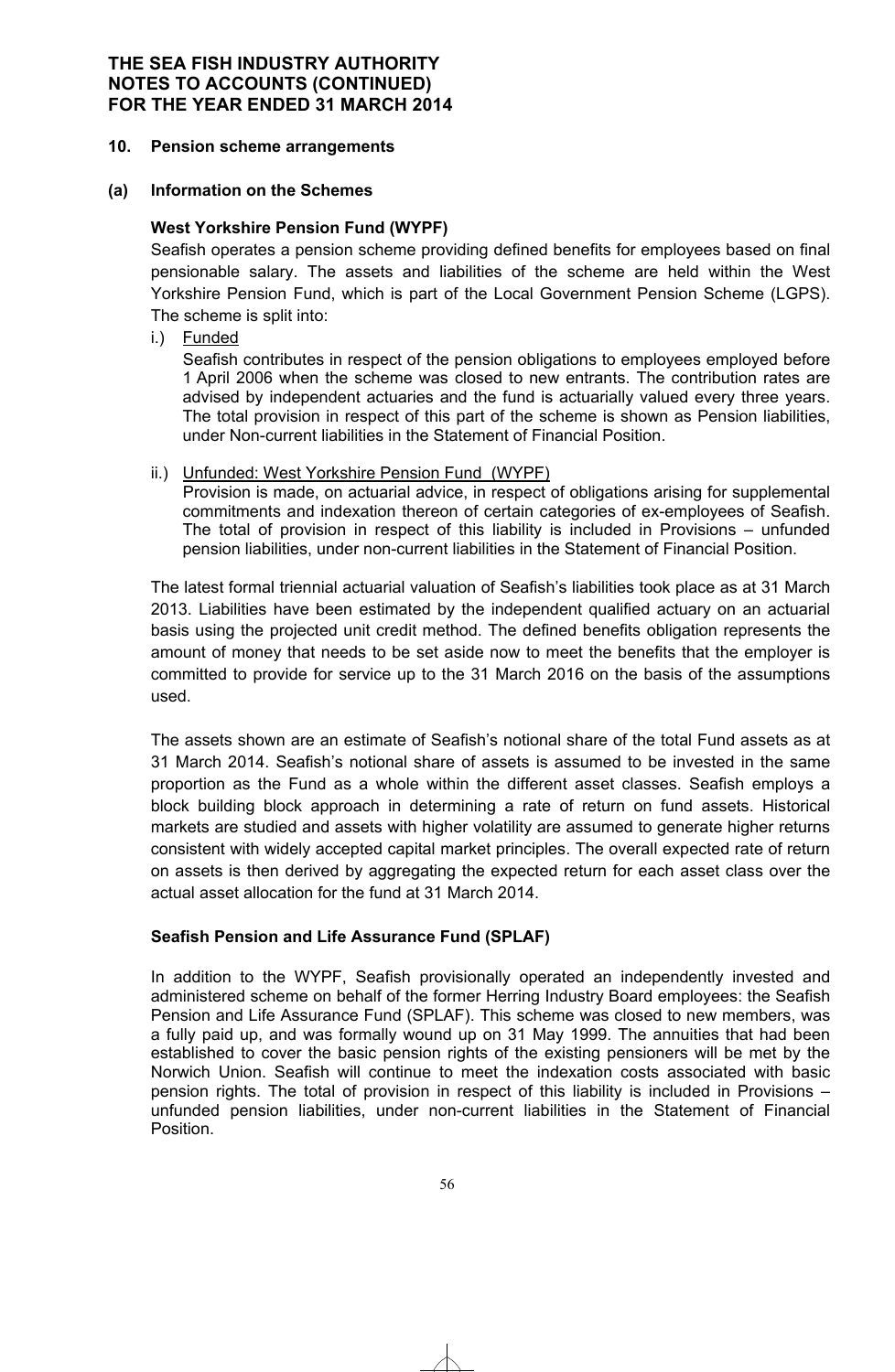# **10. Pension scheme arrangements (continued)**

The reporting of the pension adjustments below refers to the above categories as Funded, Unfunded, and SPLAF. IAS 19 (Employee Benefits) has been revised and also requires the prior year to be restated for consistency (see note 1.14)

## **(b) Amounts charged to statement of comprehensive income**

|                                                      | <b>Funded</b> | Non-<br>funded           | <b>SPLAF</b>             | <b>Total</b> |
|------------------------------------------------------|---------------|--------------------------|--------------------------|--------------|
|                                                      | 2014          | 2014                     | 2014                     | 2014         |
|                                                      | £000          | £000                     | £000                     | £000         |
| Interest cost                                        | (1,770)       | (162)                    | (12)                     | (1,944)      |
| Expected return on plan assets                       | 1,546         | 0                        | 0                        | 1,546        |
| Financing income/(expense) on pension scheme assets  | (224)         | (162)                    | (12)                     | (398)        |
| Current service cost                                 | (443)         | $\overline{\phantom{0}}$ | $\overline{\phantom{a}}$ | (443)        |
| Past service cost                                    | (93)          |                          | $\overline{\phantom{a}}$ | (93)         |
| Total income/(expense) recognised in profit and loss | (760)         | (162)                    | (12)                     | (934)        |

|                                                      | <b>Funded</b> | Non-<br>funded | <b>SPLAF</b>             | <b>Total</b> |
|------------------------------------------------------|---------------|----------------|--------------------------|--------------|
|                                                      | Restated      |                |                          | Restated     |
|                                                      | 2013          | 2013           | 2013                     | 2013         |
|                                                      | £000          | £000           | £000                     | £000         |
| Interest cost                                        | (1,755)       | (172)          | (15)                     | (1,942)      |
| Expected return on plan assets                       | 1,528         |                | $\overline{\phantom{a}}$ | 1,528        |
| Financing income/(expense) on pension scheme assets  | (227)         | (172)          | (15)                     | (414)        |
| Current service cost                                 | (419)         | $\blacksquare$ | $\overline{\phantom{a}}$ | (419)        |
| Past service cost                                    | (51)          | $\overline{a}$ | $\overline{\phantom{a}}$ | (51)         |
| Total income/(expense) recognised in profit and loss | (697)         | (172)          | (15)                     | (884)        |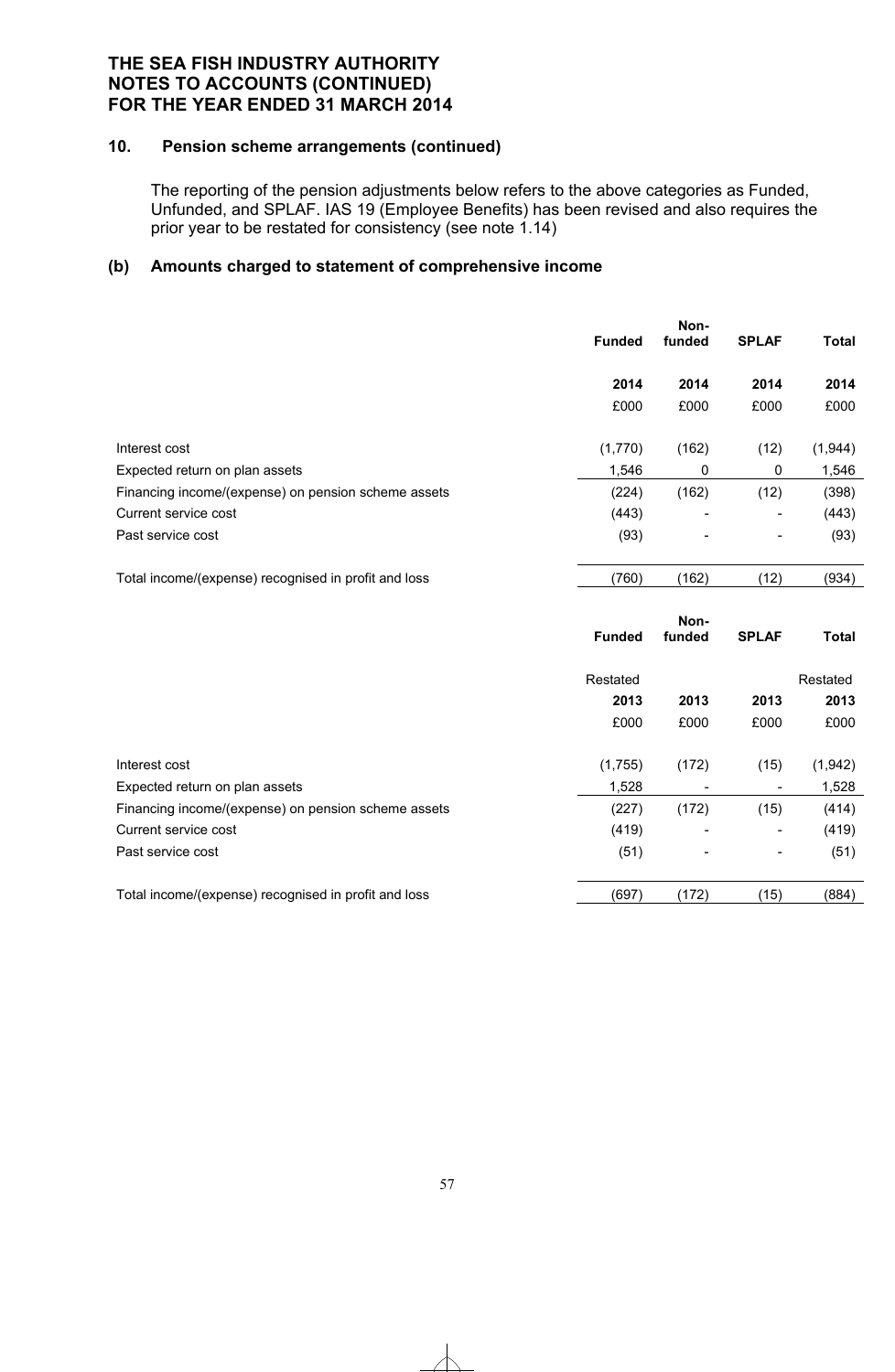## **10. Pension scheme arrangements (continued)**

### **(c) Amounts charged to other comprehensive income**

|                                        | <b>Funded</b> | Non-<br>funded | <b>SPLAF</b>             | <b>Total</b> |  |
|----------------------------------------|---------------|----------------|--------------------------|--------------|--|
|                                        | 2014          | 2014           | 2014                     | 2014         |  |
|                                        | £000          | £000           | £000                     | £000         |  |
| Actuarial losses on liabilities        | 1,415         | 209            | 23                       | 1,647        |  |
| Remeasurement gains/(losses) on assets | (1, 156)      | -              | $\overline{\phantom{a}}$ | (1, 156)     |  |
|                                        | 259           | 209            | 23                       | 491          |  |

|                                        |                 | Non-                         |                          |                 |
|----------------------------------------|-----------------|------------------------------|--------------------------|-----------------|
|                                        | <b>Funded</b>   | funded                       | <b>SPLAF</b>             | <b>Total</b>    |
|                                        | <b>Restated</b> |                              |                          | <b>Restated</b> |
|                                        | 2013            | 2013                         | 2013                     | 2013            |
|                                        | £000            | £000                         | £000                     | £000            |
| Actuarial losses on liabilities        | (3,203)         | $\qquad \qquad \blacksquare$ | $\overline{\phantom{0}}$ | (3,203)         |
| Remeasurement gains/(losses) on assets | 3,267           | (286)                        | 9                        | 2,990           |
|                                        | 64              | (286)                        | 9                        | (213)           |

# **(d) Movements in the fair value of scheme assets**

|                                        |               | Non-                     |                          |              |  |
|----------------------------------------|---------------|--------------------------|--------------------------|--------------|--|
|                                        | <b>Funded</b> | funded                   | <b>SPLAF</b>             | <b>Total</b> |  |
|                                        | 2014          | 2014                     | 2014                     | 2014         |  |
|                                        | £000          | £000                     | £000                     | £000         |  |
|                                        |               |                          |                          |              |  |
| At 1 April 2013                        | 36,650        | $\overline{\phantom{a}}$ | $\overline{\phantom{a}}$ | 36,650       |  |
| Expected return on scheme assets       | 1,546         | $\overline{\phantom{a}}$ | $\overline{\phantom{a}}$ | 1,546        |  |
| Contributions                          | 366           | $\overline{\phantom{a}}$ | 24                       | 390          |  |
| Remeasurement gains/(losses) on assets | (1, 156)      |                          | $\overline{\phantom{a}}$ | (1, 156)     |  |
| Benefits/transfers paid                | (1,801)       | -                        | (24)                     | (1,825)      |  |
| At 31 March 2014                       | 35,605        |                          | $\overline{\phantom{0}}$ | 35,605       |  |

|                 |                         |                          | Total                                    |
|-----------------|-------------------------|--------------------------|------------------------------------------|
| <b>Restated</b> |                         |                          | <b>Restated</b>                          |
| 2013            | 2013                    | 2013                     | 2013                                     |
| £000            | £000                    | £000                     | £000                                     |
|                 |                         |                          | 33,167                                   |
| 1,528           |                         | $\overline{\phantom{a}}$ | 1,528                                    |
| 426             | -                       | $\overline{\phantom{a}}$ | 426                                      |
| 3,267           | -                       | $\overline{\phantom{a}}$ | 3,267                                    |
| (1,738)         | -                       | $\overline{\phantom{a}}$ | (1,738)                                  |
| 36,650          | -                       | $\overline{\phantom{a}}$ | 36,650                                   |
|                 | <b>Funded</b><br>33,167 | Non-<br>funded<br>۰      | <b>SPLAF</b><br>$\overline{\phantom{a}}$ |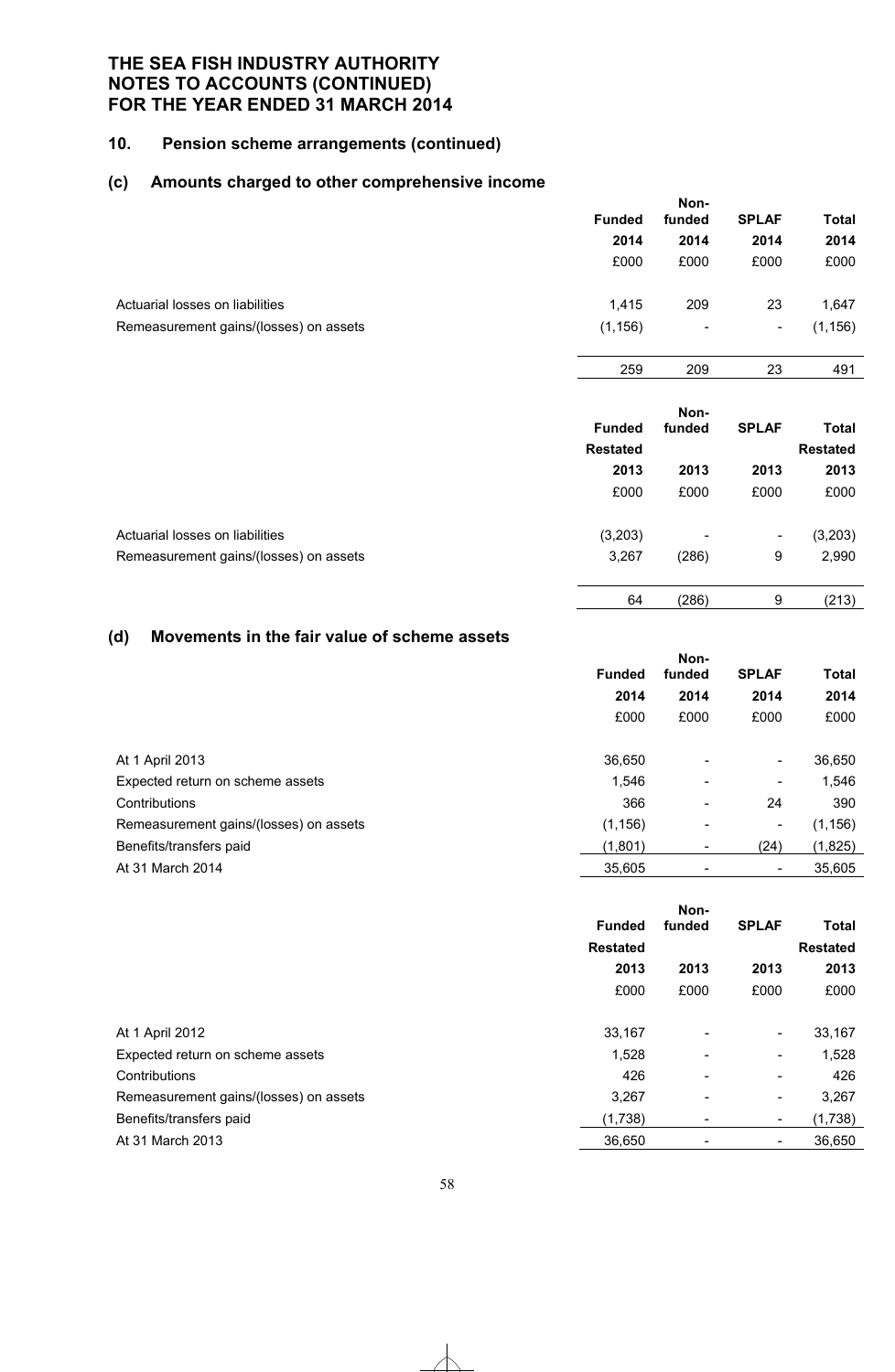# **10. Pension scheme arrangements (continued)**

# **(e) Movements in the present value of defined benefit obligation**

|                                                     | <b>Funded</b> | <b>SPLAF</b> | <b>Total</b>   |         |
|-----------------------------------------------------|---------------|--------------|----------------|---------|
|                                                     |               | funded       |                |         |
|                                                     | 2014          | 2014         | 2014           | 2014    |
|                                                     | £000          | £000         | £000           | £000    |
| At 1 April 2013                                     | 41,992        | 4,076        | 316            | 46,384  |
| Current service cost                                | 443           |              |                | 443     |
| Interest cost                                       | 1,770         | 162          | 12             | 1,944   |
| Contributions                                       | 117           |              |                | 117     |
| Past service cost                                   | 93            |              | $\overline{a}$ | 93      |
| Actuarial (gains)/losses on experience              | 333           | (99)         | (22)           | 212     |
| Actuarial (gains)/losses on demographic assumptions | 426           | 108          | 12             | 546     |
| Actuarial (gains)/losses on financial assumptions   | (2, 174)      | (218)        | (13)           | (2,405) |
| Benefits/transfers paid                             | (1,801)       | (234)        | (24)           | (2,059) |
| At 31 March 2014                                    | 41,199        | 3,795        | 281            | 45,275  |

|                                                     |                 | Non-   |              |                 |
|-----------------------------------------------------|-----------------|--------|--------------|-----------------|
|                                                     | <b>Funded</b>   | funded | <b>SPLAF</b> | <b>Total</b>    |
|                                                     | <b>Restated</b> |        |              | <b>Restated</b> |
|                                                     | 2013            | 2013   | 2013         | 2013            |
|                                                     | £000            | £000   | £000         | £000            |
| At 1 April 2012                                     | 38,172          | 3,862  | 340          | 42,374          |
| Current service cost                                | 419             |        |              | 419             |
|                                                     |                 |        |              |                 |
| Interest cost                                       | 1,755           | 172    | 15           | 1,942           |
| Contributions                                       | 130             |        |              | 130             |
| Past service cost                                   | 51              |        |              | 51              |
| Actuarial (gains)/losses on experience              | (72)            | (7)    | (29)         | (108)           |
| Actuarial (gains)/losses on demographic assumptions |                 |        |              |                 |
| Actuarial (gains)/losses on financial assumptions   | 3,275           | 293    | 20           | 3,588           |
| Benefits/transfers paid                             | (1,738)         | (244)  | (30)         | (2,012)         |
| At 31 March 2013                                    | 41,992          | 4,076  | 316          | 46,384          |
|                                                     |                 |        |              |                 |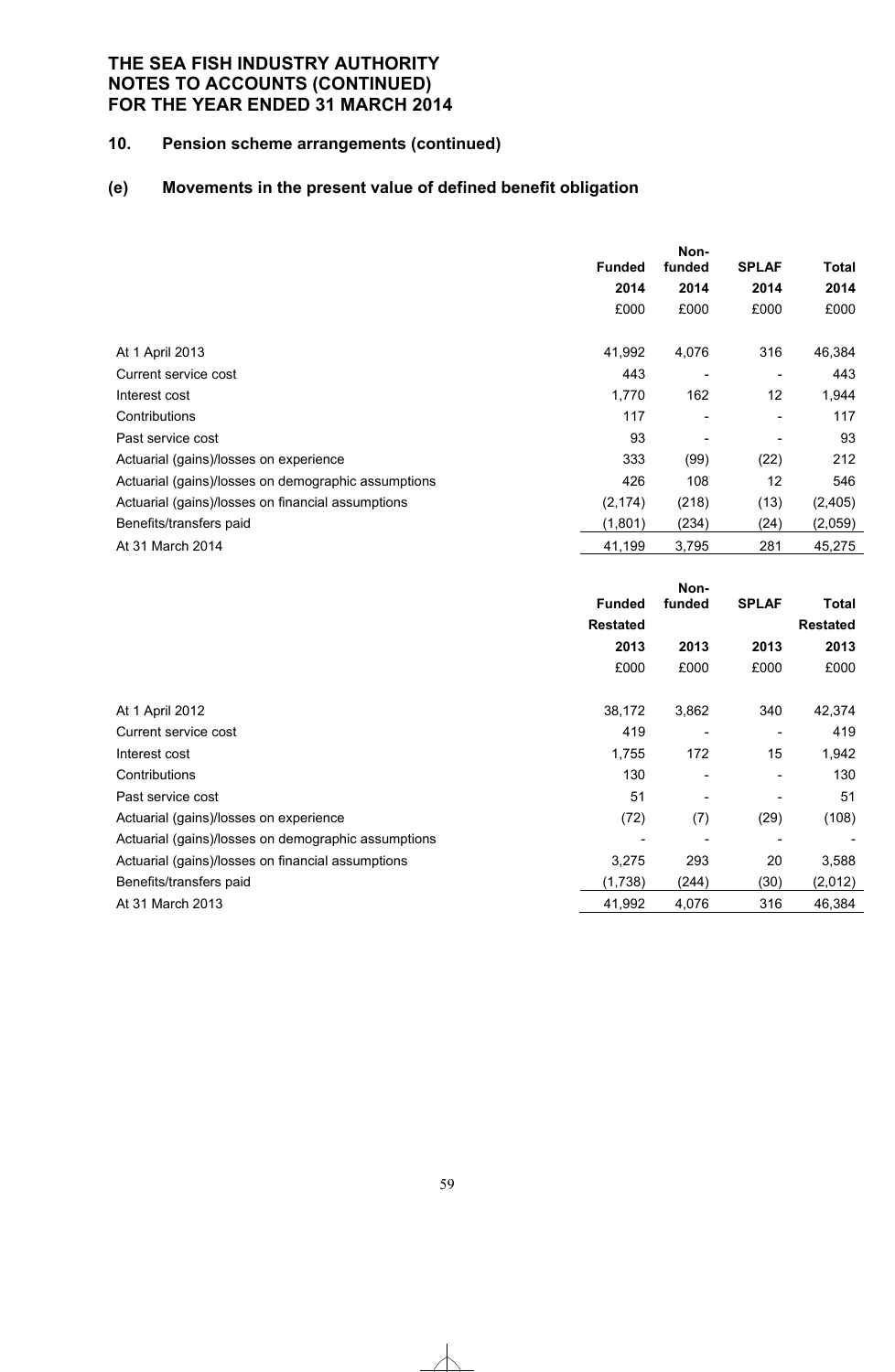# **10. Pension scheme arrangements (continued)**

# **(f) Analysis of the movement of the deficit in the year**

|                                  | <b>Funded</b>            | <b>SPLAF</b>             | <b>Total</b>             |         |
|----------------------------------|--------------------------|--------------------------|--------------------------|---------|
|                                  | 2014                     | 2014                     | 2014                     | 2014    |
|                                  | £000                     | £000                     | £000                     | £000    |
| Deficit at the start of the year | (5, 342)                 | (4,076)                  | (316)                    | (9,734) |
| Contributions paid               | 249                      | -                        | 24                       | 273     |
| Current service cost             | (443)                    | $\overline{\phantom{a}}$ | -                        | (443)   |
| Past service cost                | (93)                     | $\overline{\phantom{a}}$ |                          | (93)    |
| <b>Actuarial losses</b>          | 259                      | 209                      | 23                       | 491     |
| Interest cost                    | (1,770)                  | (162)                    | (12)                     | (1,944) |
| Expected return on scheme assets | 1,546                    | -                        | -                        | 1,546   |
| Benefits/transfers paid          | $\overline{\phantom{0}}$ | 234                      | $\overline{\phantom{0}}$ | 234     |

| (5,594) | (3.795) | (281) | (9.670) |
|---------|---------|-------|---------|
|---------|---------|-------|---------|

|                                  |                 | Non-    |                          |                 |
|----------------------------------|-----------------|---------|--------------------------|-----------------|
|                                  | <b>Funded</b>   | funded  | <b>SPLAF</b>             | <b>Total</b>    |
|                                  | <b>Restated</b> |         |                          | <b>Restated</b> |
|                                  | 2013            | 2013    | 2013                     | 2013            |
|                                  | £000            | £000    | £000                     | £000            |
| Deficit at the start of the year | (5,005)         | (3,862) | (340)                    | (9,207)         |
| Contributions paid               | 296             | -       |                          | 296             |
| Current service cost             | (419)           | ۰       | -                        | (419)           |
| Past service cost                | (51)            | -       |                          | (51)            |
| <b>Actuarial losses</b>          | 64              | (286)   | 9                        | (213)           |
| Interest cost                    | (1,755)         | (172)   | (15)                     | (1,942)         |
| Expected return on scheme assets | 1,528           | -       | $\overline{\phantom{a}}$ | 1,528           |
| Benefits/transfers paid          |                 | 244     | 30                       | 274             |
|                                  | (5, 342)        | (4,076) | (316)                    | (9,734)         |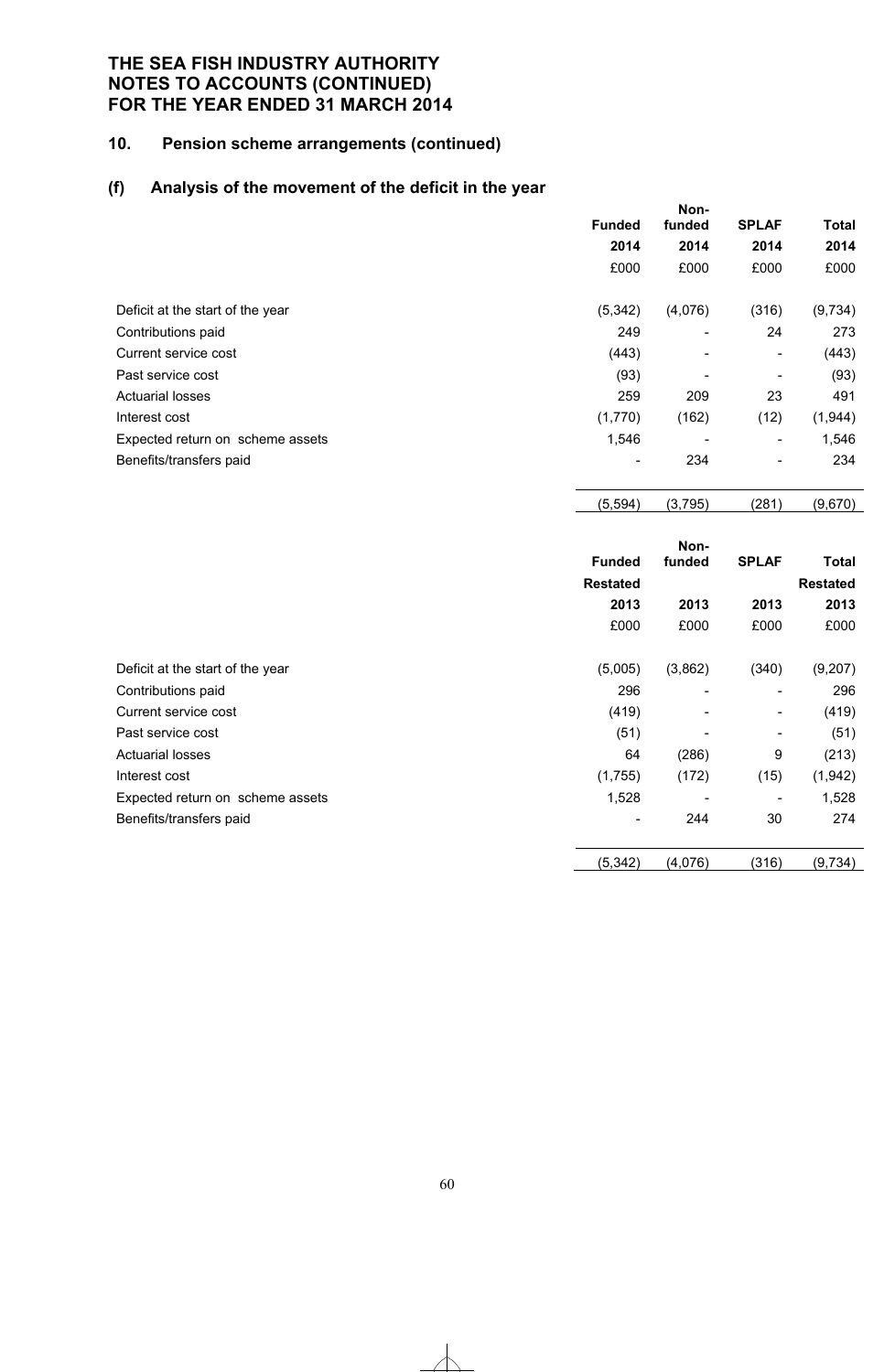### **10. Pension scheme arrangements (continued)**

## **(g) Assumptions**

The adoption of the CPI rather than the RPI as the basis for calculating future pension payment increases has been used as one of the principal assumptions to calculate different scheme liabilities from 1 April 2011 onwards. This is in accordance with IAS 19 and as required by HM Treasury. The accounting treatment was adopted by all central Government entities where RPI had been used for inflation indexing for many years.

The most recent actuarial valuation of the fund was to March 2013. The principal assumptions used by the independent qualified actuary in updating this valuation were:

| 31 March 2014                | <b>Funded</b>      | <b>Un-funded</b> | <b>SPLAF</b> |
|------------------------------|--------------------|------------------|--------------|
| Rate of inflation (RPI)      | 3.3%               | 3.2%             | 3.2%         |
| Rate of inflation (CPI)      | 2.3%               | 2.2%             | 2.2%         |
| Rate of increase in salaries | 3.8%               | N/A              | N/A          |
| Rate of increase in pensions | 2.3%               | 2.2%             | 2.6%         |
| Discount rate                | 4.2%               | 4.2%             | 4.1%         |
| Mortality tables             | 1992 (PMA and PFA) |                  |              |
| 31 March 2013                | <b>Funded</b>      | <b>Un-funded</b> | <b>SPLAF</b> |
| Rate of inflation (RPI)      | 3.6%               | 3.5%             | 3.5%         |
| Rate of inflation (CPI)      | 2.7%               | 2.6%             | 2.6%         |
| Rate of increase in salaries | 4.6%               | N/A              | N/A          |
| Rate of increase in pensions | 2.7%               | 2.6%             | 2.6%         |
| Discount rate                | 4.3%               | 4.1%             | 4.1%         |
| Mortality tables             | 1992 (PMA and PFA) |                  |              |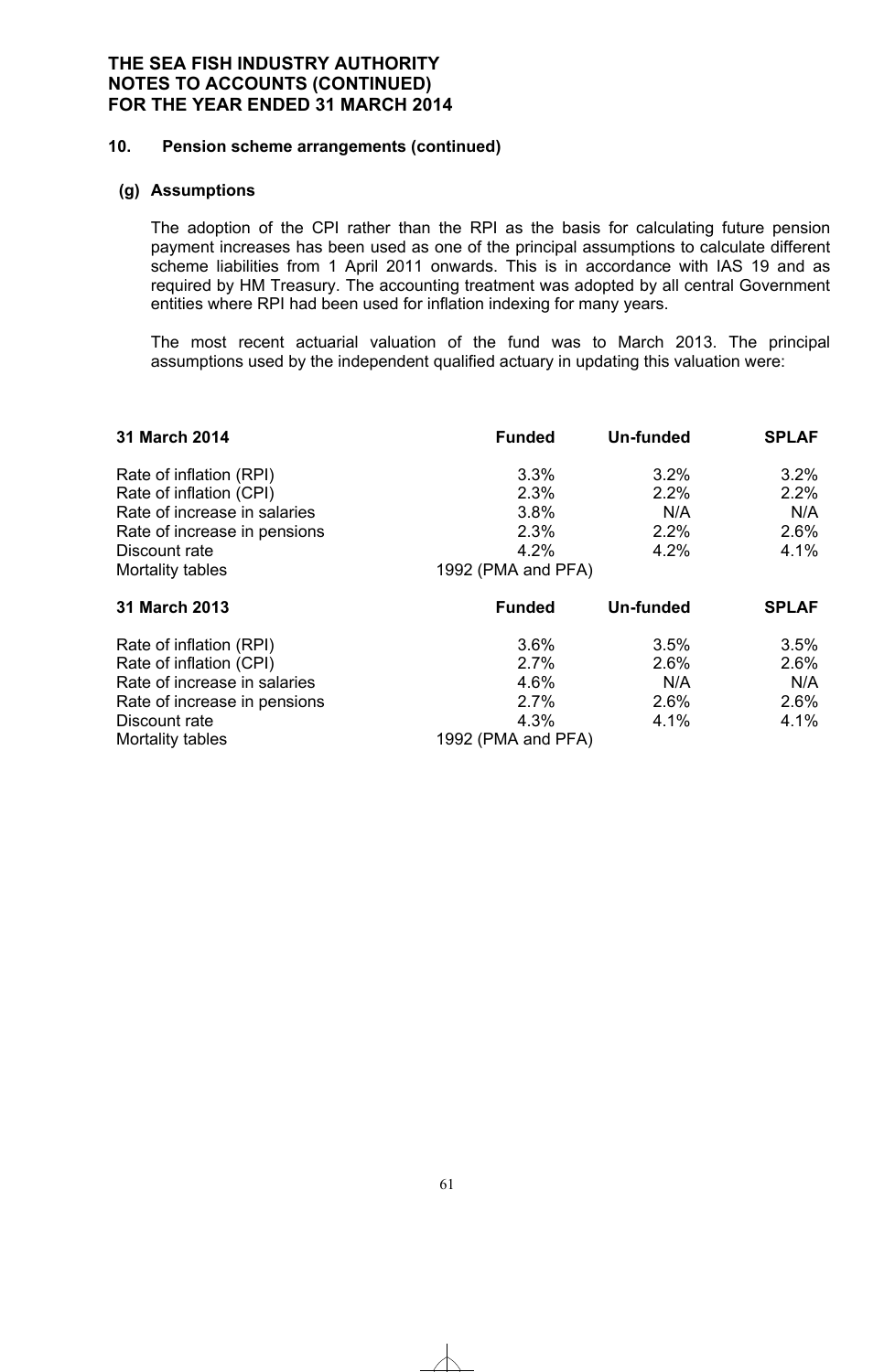## **10. Pension scheme arrangements (continued)**

# **(h) Assumptions (Continued)**

| <b>Scheme assets</b> |        |           |              |       |
|----------------------|--------|-----------|--------------|-------|
| 31 March 2014        | Funded | Un-funded | <b>SPLAF</b> | Total |
| Equities             | 75.6%  | 75.6%     | N/A          | 75.6% |
| Government bonds     | 10.2%  | 10.2%     | N/A          | 10.2% |
| Other bonds          | 5.5%   | 5.5%      | N/A          | 5.5%  |
| Property             | 3.0%   | 3.0%      | N/A          | 3.0%  |
| Cash / liquidity     | 2.7%   | 2.7%      | N/A          | 2.7%  |
| Other                | 3.0%   | 3.0%      | N/A          | 3.0%  |
| 31 March 2013        | Funded | Un-funded | <b>SPLAF</b> | Total |
| Equities             | 70.9%  | 70.9%     | N/A          | 70.9% |
| Government bonds     | 12.4%  | 12.4%     | N/A          | 12.4% |
| Other bonds          | 6.0%   | 6.0%      | N/A          | 6.0%  |
| Property             | 3.3%   | 3.3%      | N/A          | 3.3%  |
| Cash / liquidity     | 2.9%   | 2.9%      | N/A          | 2.9%  |
| Other                | 4.5%   | 4.5%      | N/A          | 4.5%  |
|                      |        |           |              |       |

The mortality assumptions are based on the recent actual mortality experience of members within the fund and allow for expected future mortality improvements. The assumed future life expectancies are as follows:

|                          | Funded WYPF |           | Unfunded WYPF |         | <b>SPLAF</b> |           |
|--------------------------|-------------|-----------|---------------|---------|--------------|-----------|
|                          | $31-Mar-$   | $31-Mar-$ | 31-Mar-       | 31-Mar- | $31-Mar-$    | $31-Mar-$ |
|                          | 14          | 13        | 14            | 13      | 14           | 13        |
|                          | vears       | vears     | vears         | vears   | vears        | vears     |
| Male currently aged 65   | 22.5        | 22.1      | 22.5          | 22.1    | 22.5         | 22.1      |
| Female currently aged 65 | 25.4        | 24.3      | 25.4          | 24.3    | 25.4         | 24.3      |
| Male currently aged 45   | 24.7        | 23.9      | n/a           | n/a     | n/a          | n/a       |
| Female currently aged 45 | 27.7        | 26.2      | n/a           | n/a     | n/a          | n/a       |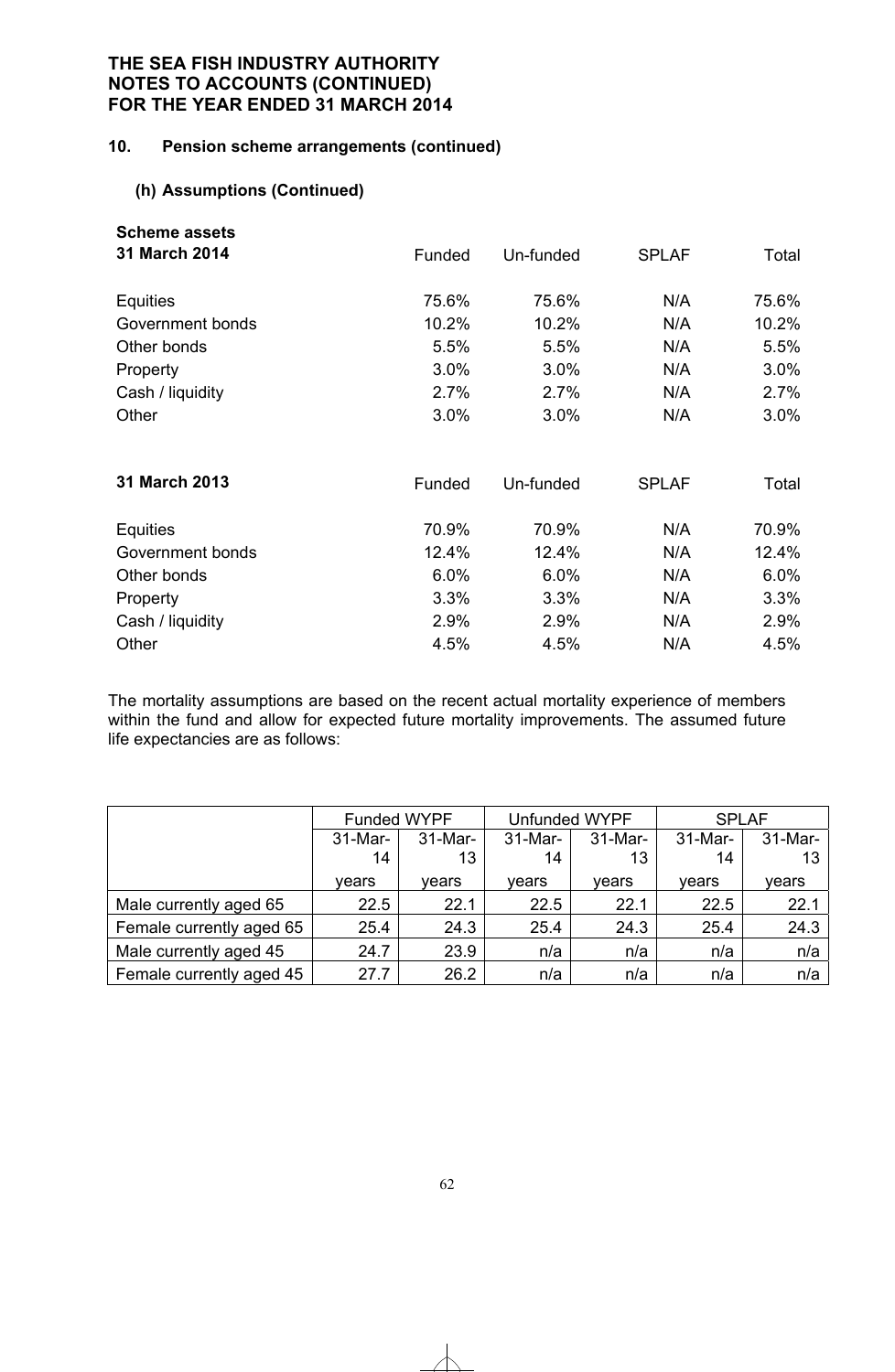## **10. Pension scheme arrangements (continued)**

### **(i) Sensitivity Analysis**

IAS 1 requires the disclosure of the sensitivity of the results to the methods and assumptions used. The sensitivities regarding the principal assumptions used to measure the scheme liabilities are set out below:

| <b>Change in Assumption</b>                 | Approximate %<br>increase in employer<br>liability | Approximate<br>monetary amount<br>(£'000) |
|---------------------------------------------|----------------------------------------------------|-------------------------------------------|
| 0.1% decrease in discount rate              | 1.5%                                               | 627                                       |
| One year increase in member life expectancy | 2.5%                                               | 1,056                                     |
| 0.1% increase in salary increase rate       | 0.2%                                               | 83                                        |
| 0.1% increase in pension increase rate      | 1.3%                                               | 543                                       |

## **(j) Maturity Profile**

The expected cash outlay required to meet defined obligations as they arise over the next 10 years, are:

|                                               | Funded<br><b>WYPF</b> | Unfunded<br><b>WYPF</b> | <b>SPLAF</b> |
|-----------------------------------------------|-----------------------|-------------------------|--------------|
|                                               | £000                  | £000                    | £000         |
| Expected benefit payments made during 2014/15 | 1,842                 | 0                       | 25           |
| Expected benefit payments made during 2015/16 | 1,885                 | $\Omega$                | 25           |
| Expected benefit payments made during 2016/17 | 1,928                 | 0                       | 26           |
| Expected benefit payments made during 2017/18 | 1,973                 | $\Omega$                | 26           |
| Expected benefit payments made during 2018/19 | 2,018                 | $\Omega$                | 27           |
| Expected benefit payments 2019/20 to 2023/24  | 10,807                | 0                       | 143          |

## **11. Events after the reporting date**

#### **Issue of accounts**

In accordance with the requirements of IAS 10, events after 31 March 2014 are considered up to the date on which the accounts are authorised for issue. The authorised for issue date is the date of the Comptroller and Auditor General's audit report.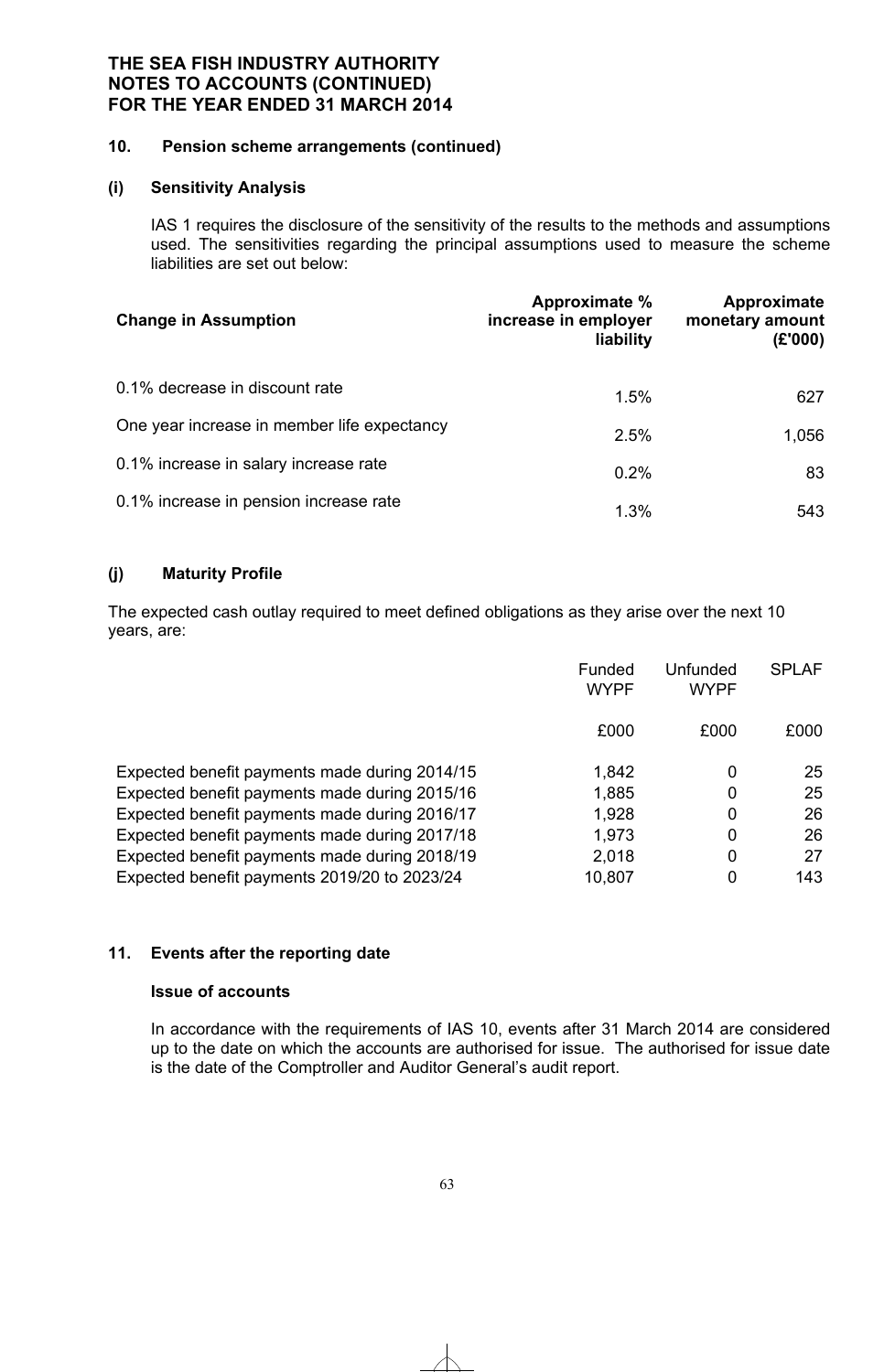### **12. Commitments under leases**

### **Operating Leases**

Total future minimum lease payments under operating leases are given in the table below analysed according to the period in which the lease expires.

|                                                   | 2014 | 2013 |
|---------------------------------------------------|------|------|
|                                                   | £000 | £000 |
| Buildings:                                        |      |      |
| Not later than one year                           | 104  | 94   |
| Later than one year and not later than five years | 307  | 360  |
| Later than five years                             | 45   |      |
|                                                   | 456  | 454  |
| Other:                                            |      |      |
| Not later than one year                           | 141  | 97   |
| Later than one year and not later than five years | 287  | 179  |
| Later than five years                             | O    |      |
|                                                   | 428  | 276  |

Seafish also occupy a small office under licence in Hull at a cost of £1k per month.

#### **13. Financial instruments**

IAS 32, 39 and IFRS 7 Financial Instruments require disclosure of the role that financial instruments have had during the period in creating or changing the risks an entity faces in undertaking its activities.

Seafish has no borrowings and relies primarily on levy for its cash requirements and is therefore not exposed to the degree of financial risk faced by business entities. Financial assets and liabilities are generated by day to day operational activities rather than being held to change the risks facing Seafish in undertaking their activities. The following paragraphs provide an overview of the major financial risks for Seafish and how they are managed at the individual level.

#### **Liquidity risk**

Seafish has no borrowings and relies primarily on levy for its cash requirements and is therefore not exposed to any significant liquidity risks.

#### **Interest rate risk**

Seafish has material deposits, and places funds, with the exception of daily working capital on fixed rate deposits to minimise any interest rate risk. All material assets and liabilities are denominated in sterling so Seafish is not exposed to currency risk.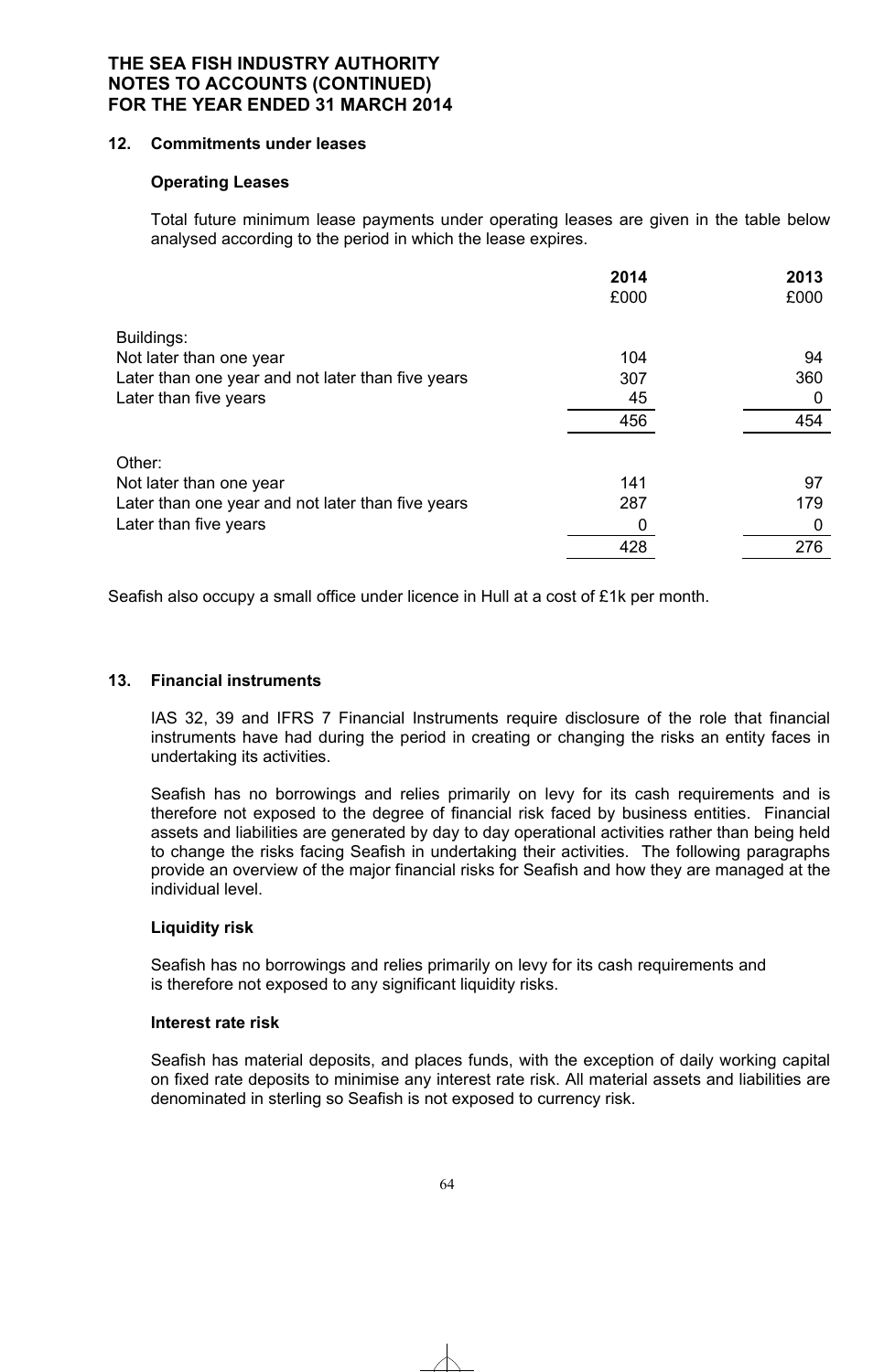### **13. Financial instruments (continued)**

### **Credit risk**

Credit risk is the possibility that other parties might fail to pay amounts due to Seafish. Credit risk arises from deposits with banks as well as credit exposures to Seafish trade debtors. Surplus operating cash is only invested with banks that are rated independently with a minimum rating of A1, P1, F1 or A+. Cash assets are held with Clydesdale Bank and the Royal Bank of Scotland.

## **Foreign currency risk**

Seafish has no foreign currency income or foreign currency expenditure other than in euros and Danish and Norwegian Kroner. All material assets and liabilities are denominated in sterling. Seafish is therefore not exposed to any significant foreign currency risk.

#### **Fair values**

The fair values of financial assets and financial liabilities for Seafish equates to their book values.

### **14. Cash and cash equivalents**

|                                                  | 31 March<br>2014 | 31 March<br>2013 |
|--------------------------------------------------|------------------|------------------|
|                                                  | £000             | £000             |
| Balance at 1 April                               | 9,532            | 8,867            |
| Net change in cash and cash equivalent balances  | 1,355            | 665              |
| <b>Balance at 31 March</b>                       | 10,887           | 9,532            |
| The following balances at 31 March were held at: |                  |                  |
| Commercial banks and cash in hand                | 22               | 1,440            |
| Short term investments                           | 10,865           | 8,092            |
| <b>Balance at 31 March</b>                       | 10,887           | 9,532            |

The short term investments represent funds placed on fixed deposits for between 30 and 95 days.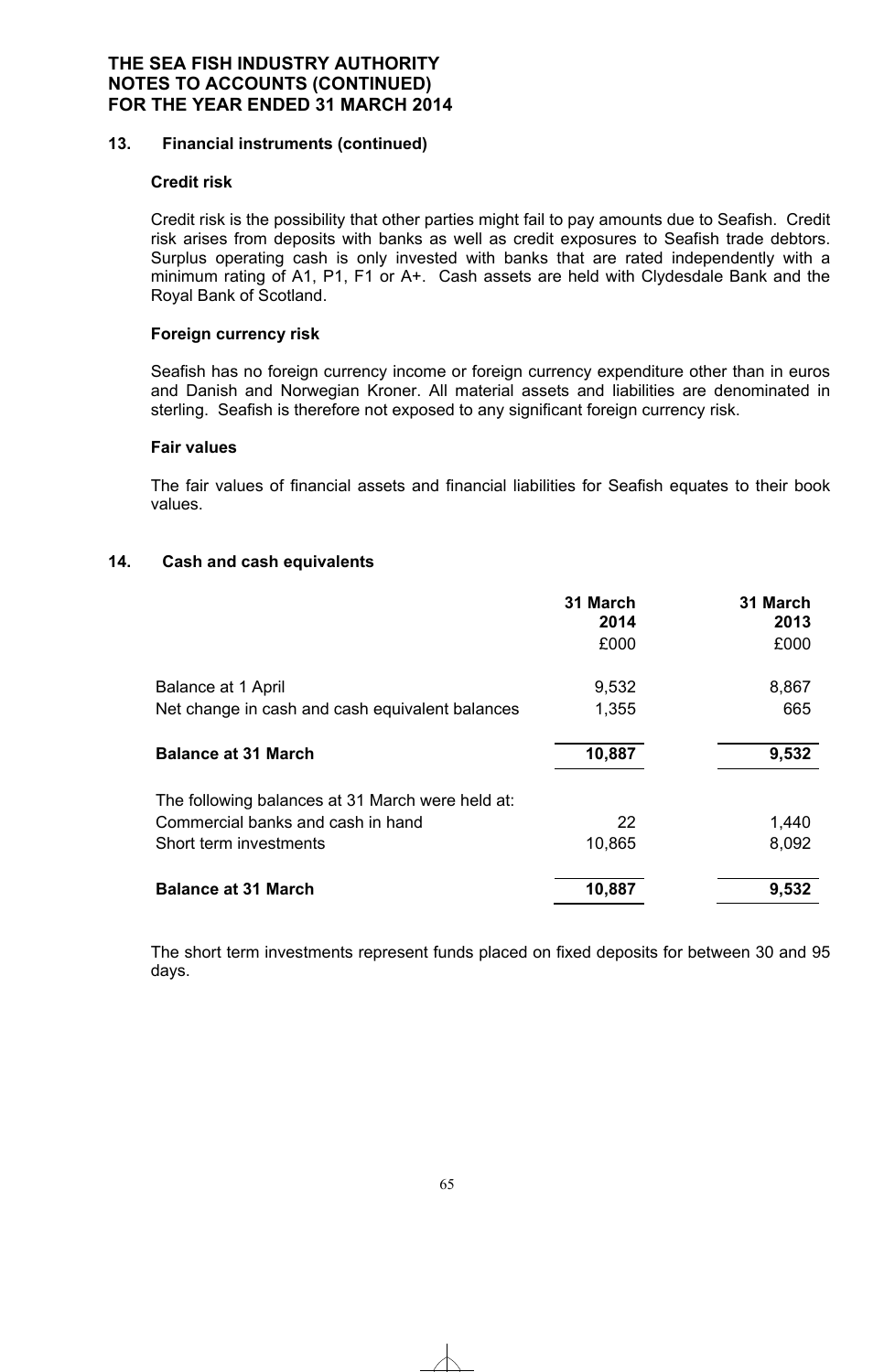### **15. Related party transactions**

Seafish is an Executive NDPB of Defra which is regarded as a related party. During the year Seafish has had a number of material transactions with other entities for which the Department is regarded as the parent Department, such as the Marine Management Organisation.

 In addition, Seafish has had a number of transactions with other government departments and other central government bodies. Most of these transactions have been with the Scottish Government, Welsh Government and the Department of Agriculture and Rural Development (in Northern Ireland).

Seafish was involved in the following related party transactions during the year. All payments were made by 31 March 2014 unless otherwise stated:

Deputy Chair Ms J Ryder is:

• A director of Marine Management Organisation from whom Seafish received £481,263.32.

Board Member Mr P Hajipieris is:

• A director of Birds Eye Iglo Limited from whom Seafish received £312,116.60.

Board Member Mr M Park is:

- A director of Scottish Fishermen's Federation Services which was paid £5,811.74 by Seafish.
- A director of Scottish White Fish Producers Association Limited which was paid £3,347.30 by Seafish.

Board Member Mr J Wilson is:

- A partner of Deepdock Ltd from whom Seafish received £3,204.94.
- A director of the Shellfish Association of Great Britain which was paid £6,940 by Seafish.